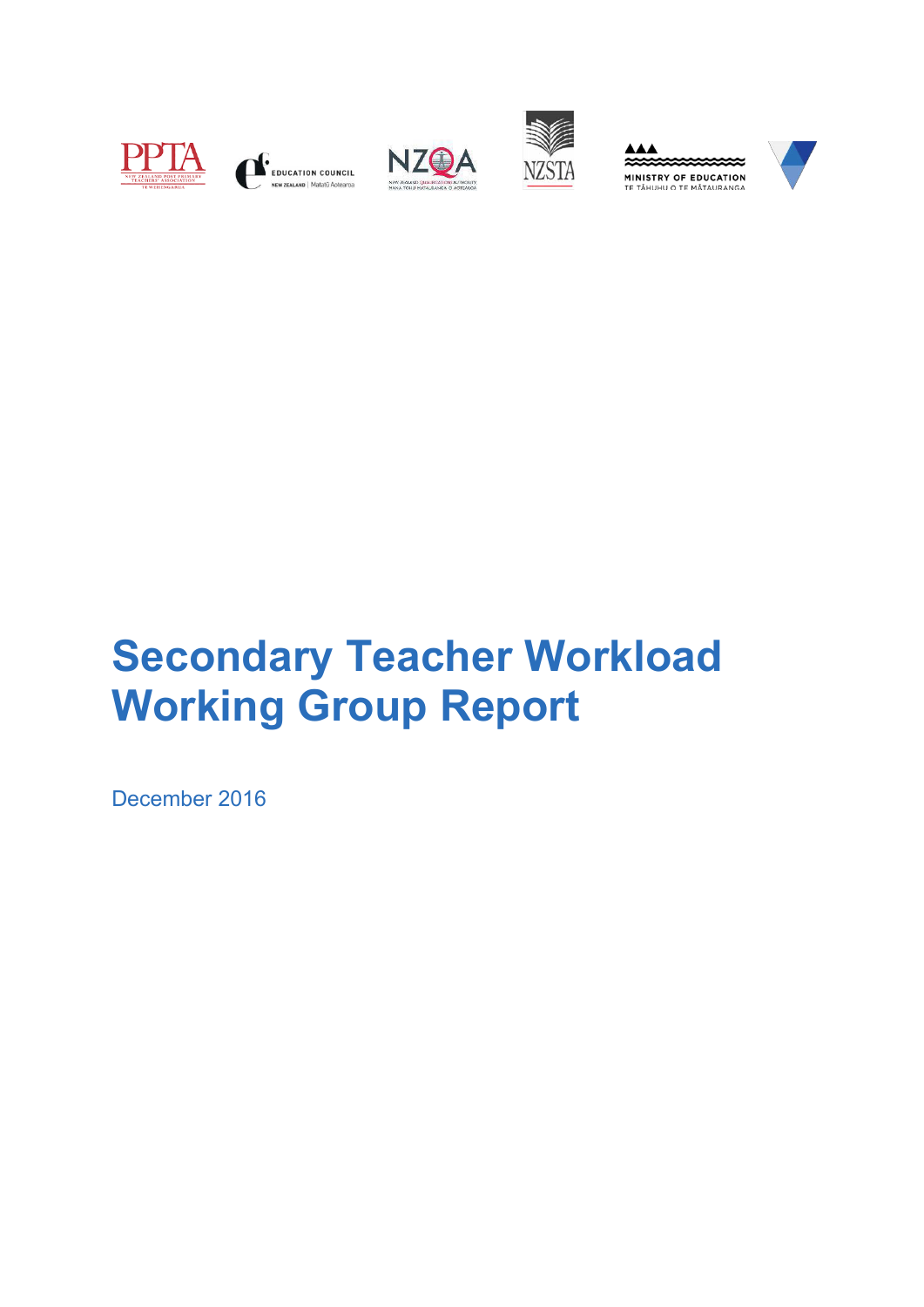# **Contents**

| 1.                                                                        |  |  |
|---------------------------------------------------------------------------|--|--|
| 2.                                                                        |  |  |
| 3.                                                                        |  |  |
| 4.                                                                        |  |  |
| 5.                                                                        |  |  |
| 6.                                                                        |  |  |
| 7.                                                                        |  |  |
|                                                                           |  |  |
| Appendix A: The Secondary Teacher Workload Working Group and Processes 47 |  |  |
|                                                                           |  |  |
|                                                                           |  |  |
|                                                                           |  |  |
|                                                                           |  |  |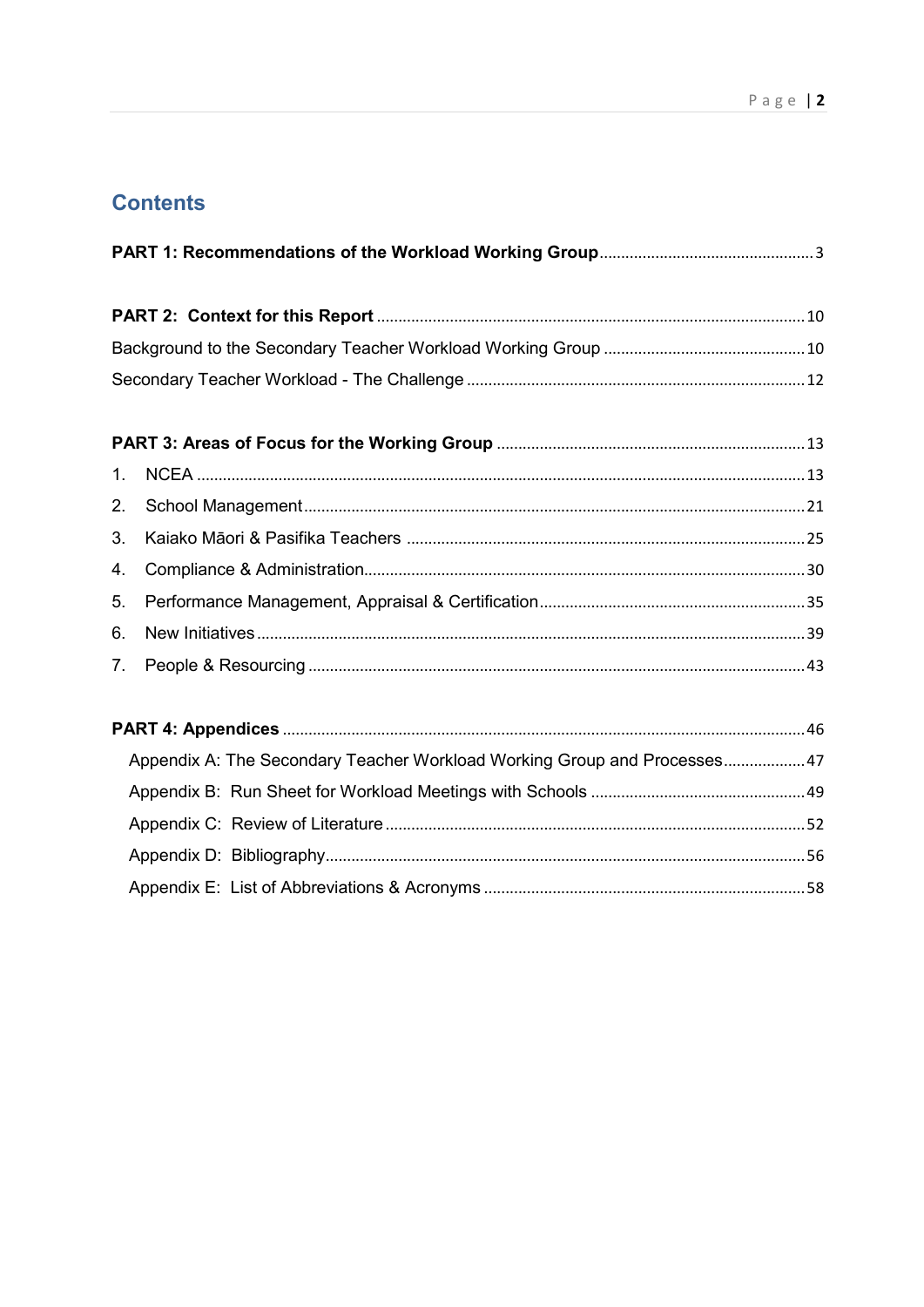# <span id="page-2-0"></span>**PART 1: Recommendations of the Workload Working Group[1](#page-2-1)**

# **NCEA Recommendations**

# **NCEA - Working Group recommendations**

# *System drivers*

- 1.1 That the Ministry, as part of the review of NCEA in 2018, consider the advantages of reducing the number of credits required to achieve NCEA level 1.
- 1.2 That the parties to this Report engage schools and the family/whānau/community with messages that NCEA over-assessment is not conducive to high-quality learning and work with them to recommend a maximum number of credits in a student's learning programme annually to reduce over-assessment that has an adverse effects on student wellbeing<sup>[2](#page-2-2)</sup>.
- 1.3 That the parties to this Report strongly recommend that schools focus on NCEA assessment in years 12 and 13.

# *Resources and information*

- 1.4 That the Ministry and NZQA, with the assistance of subject experts, produce a wider range of high-quality assessment resources focusing on level 2 and 3 standards (both internal and external), which:
	- promote the assessment of more than one standard within or across subjects and curriculum areas for a particular project and provide indications of units of work into which they could be incorporated
	- provide clearer exemplification of grade boundaries
	- emphasise quality rather than quantity of evidence, including guidance on the amount of evidence required (eg, indicative word limits)
	- are readily accessible from a single website.
- 1.5 That NZQA continues with the speedy provision of its new web-based application for NCEA moderation and considers what support is needed for its use.
- 1.6 That the parties to this Report produce a pan-organisation poster that makes clear how NCEA workload can be reduced.
- 1.7 That NZQA and NZPPTA work on developing joint advice and guidance for schools on the Principal's Nominee role and ensure it is readily accessible.

# *Addressing over-engineering*

 $\overline{a}$ 

<span id="page-2-1"></span> $<sup>1</sup>$  Note that a number of these recommendations would require additional resourcing. Where further advice is needed, it will</sup> *be developed to contribute to future Budget processes.*

<span id="page-2-2"></span><sup>2</sup> Note that NZPPTA recommend restricting the number of credits in a student's overall teaching, learning and assessment programme to a maximum of 100 per year.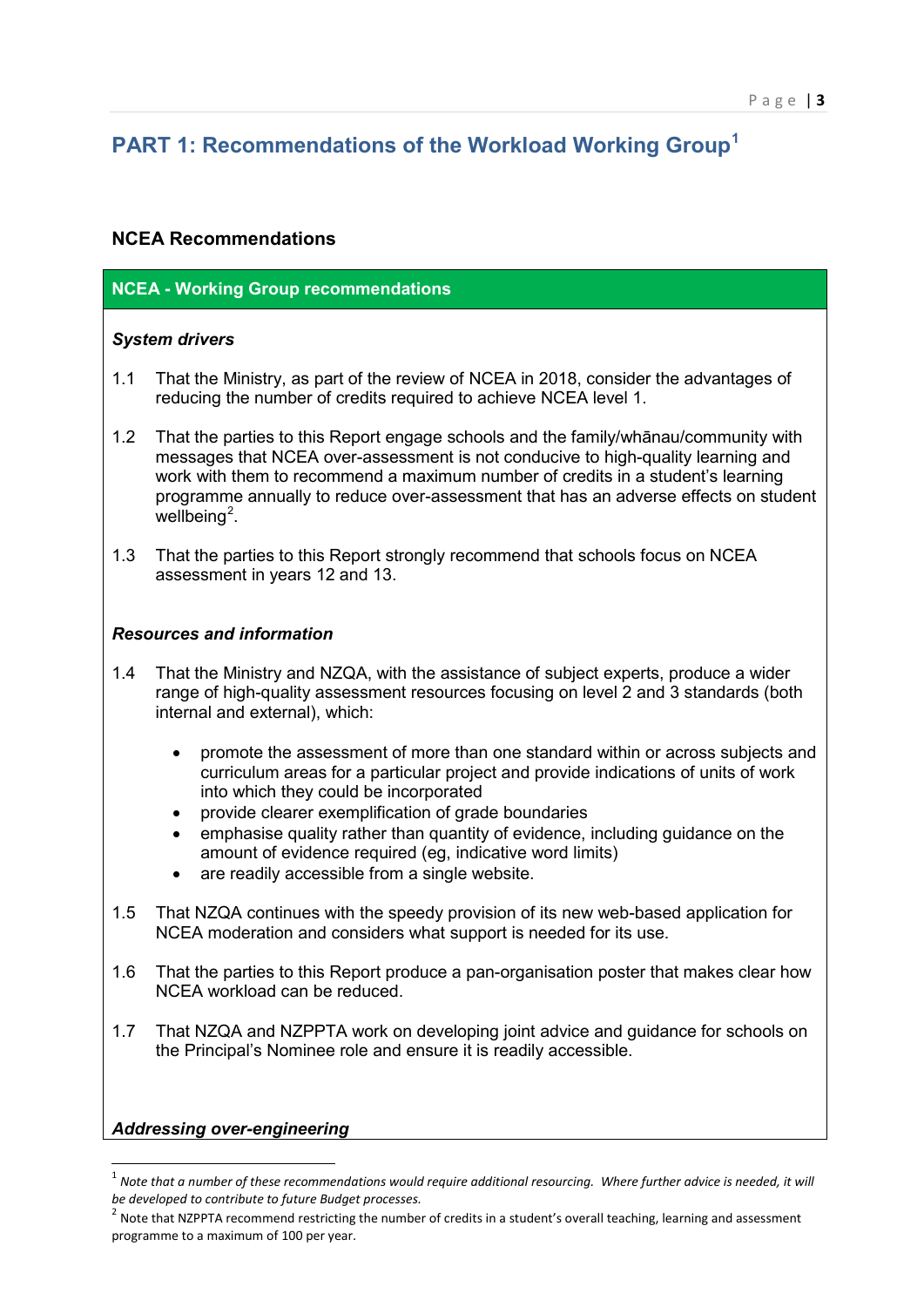- 1.8 That NZQA provide information about NCEA assessment rules and procedures that is readily accessible and clear for all teachers to equip them to address any overengineering or poor assessment practice in their schools, including making NCEA Myth Busters far more prominent and locatable on NZQA website.
- 1.9 That the parties to this Report actively discourage excessive NCEA assessment and moderation practices. This should include using Managing National Assessment (MNA) reports to clearly indicate where schools are over-engineering.
- 1.10 That NZQA, as part of providing high quality support for Principals' Nominees on managing quality assurance at the school level, reviews this support with a view to equipping Principals' Nominees to remove any instances of over-engineering in their schools.
- 1.11 That NZQA and the Ministry revise their website information, guidelines, forms, cover sheets etc to clarify and quantify their expectations and requirements for NCEA moderation and assessment.
- 1.12 That NZQA pursue, as a high priority, consideration of whether expectations about 'sufficiency' of NCEA moderation could be reduced.

# **NCEA - NZPPTA recommendations**

- 1.13 That the 85% NCEA level 2 target is replaced with a range of student outcomes targets.
- 1.14 That NZQA strongly discourage NCEA assessment before Year 11.
- 1.15 That there be a roll-based time allowance for the Principals' Nominees role.
- 1.16 That there be additional time allocations for curriculum middle leaders for the management of NCEA assessment, moderation and administration.
- 1.17 That a mechanism for compensating teachers with excessive NCEA assessment loads be developed.
- 1.18 That NZQA investigate ways in which schools could be offered the option of having at least one internally assessed standard per subject and level in which evidence is generated internally but marked externally.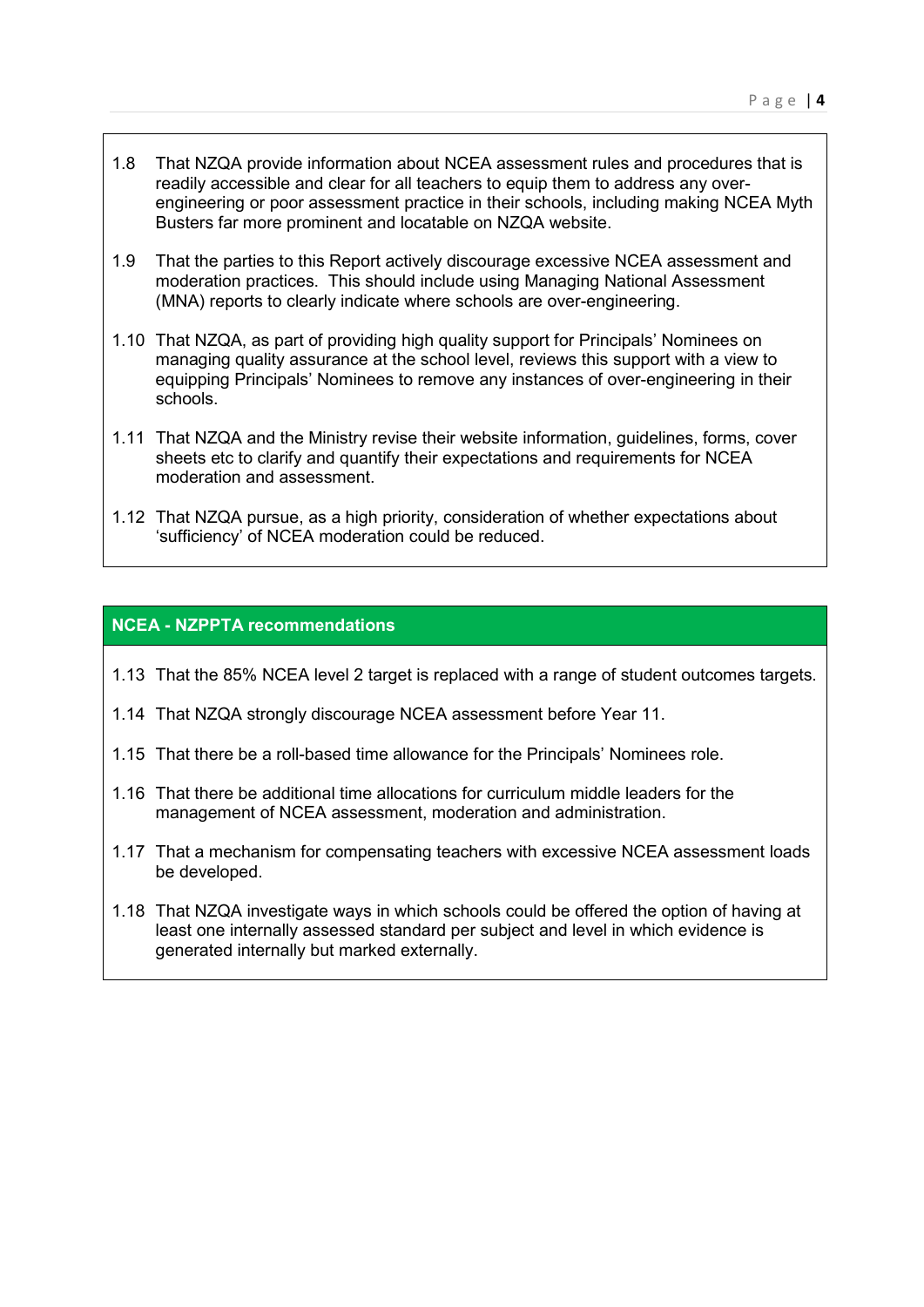# **School Management Recommendations**

#### **School Management - Working Group recommendations**

- 2.1 That NZSTA and NZPPTA, supported by the Ministry and the Education Council, inform schools of where to find existing best practice advice on good employer practices and actively promote good management practices.
- 2.2 That the parties to this Report acknowledge that there is a need for appropriate PLD in organisation and personnel management practices which is sector and role specific, which includes provision for future leaders and managers and ask that the Education Council considers this gap as it works with the profession to develop the leadership strategy.
- 2.3 That the Education Council, as part of the development of its leadership strategy, investigate:
	- the scope for more systematic mentoring management skills for leaders and aspiring leaders at all levels by practising leaders
	- a process to identify and to enable access to effective practice mentors.
- 2.4 That NZSTA and NZPPTA encourage Boards of Trustees to undertake staff satisfaction surveys at least every three years as part of their good employer HR practice. This survey should include questions about how effective teaching and learning are supported in the school as well as their workload in relationship to the school operational, management and personnel practices.
- 2.5 That NZSTA and NZPPTA develop ongoing advice and support for principals and middle and senior leaders to assist in recognising and eliminating individual bullying or bullying cultures.
- 2.6 That the Ministry, NZPPTA and NZSTA review the wording of the Secondary Teachers' Collective Agreement to provide greater clarity to school managers on its correct implementation.

# **School Management - NZPPTA recommendations**

- 2.7 That there be a requirement for schools to demonstrate to ERO their career development policy and practices.
- 2.8 That the monitoring of management and operational practices and personnel management practices form part of ERO reviews of schools to identify whether they are enabling teachers and leaders to concentrate to the greatest extent possible on teaching and learning and leadership of learning.
- 2.9 That ERO reviews include consideration of whether schools are complying with the Employment Relations Authority (ERA) and with collective agreements provisions.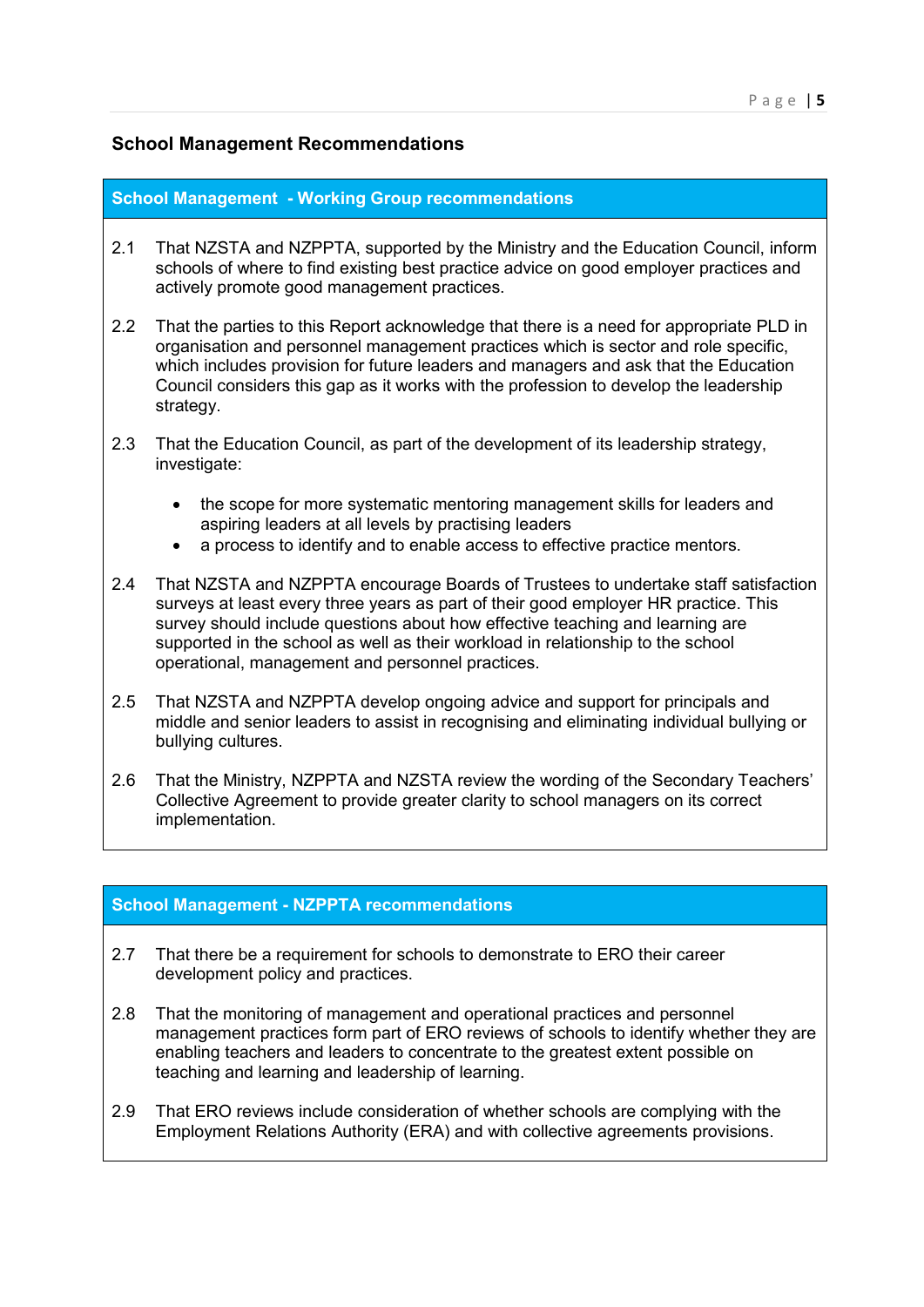# **Kaiako Māori & Pasifika Teachers Recommendations**

#### **Kaiako Māori – Working Group recommendations**

- 3.1 That where there is an identified need, the parties to this Report work alongside regional cluster, Communities of Learning | Kāhui Ako and iwi groups to identify the challenges that exist for kaiako Māori and work through potential actions.
- 3.2 That the Ministry use evidence, such as findings from the Māori Medium Beginning Teacher Retention Pilot, to identify how to provide better support for sole charge kaiako Māori in their Provisionally Certificated Period.
- 3.3 That where possible and relevant, the parties to this Report help support schools and their staff to have an agreed kaupapa which includes an understanding of the implications for Māori staff arising from cultural obligations and expectations.
- 3.4 That the Education Council consider strategies to build understanding and capability of leaders to support their Māori staff, through its development of the leadership strategy.

#### **Pasifika – Working Group recommendations**

- 3.5 That the Ministry develops guidelines for Pasifika cultural awareness for teachers and school leaders and explores opportunities with education partners such as the Education Council to promote these guidelines such as linking them to existing standards/criteria.
- 3.6 That the parties to this Report look for opportunities to support Communities of Learning | Kāhui Ako efforts to meet the needs of Pasifika learners by ensuring staff are culturally competent and capable.
- 3.7 That the parties to this Report ensure that recruitment and retention initiatives (that support the sector) help increase the number of Pasifika teachers and are responsive to their learning and development needs.
- 3.8 That the Education Council consider strategies to build understanding and capability of leaders to support their Pasifika staff, through its development of the leadership strategy.

#### **Kaiako Māori & Pasifika – NZPPTA recommendations**

- 3.9 That the Ministry, based on the size of each school's Māori roll, resource community liaison positions per school.
- 3.10 That the Ministry, based on the size of each school's Pasifika roll, resource community liaison positions per school.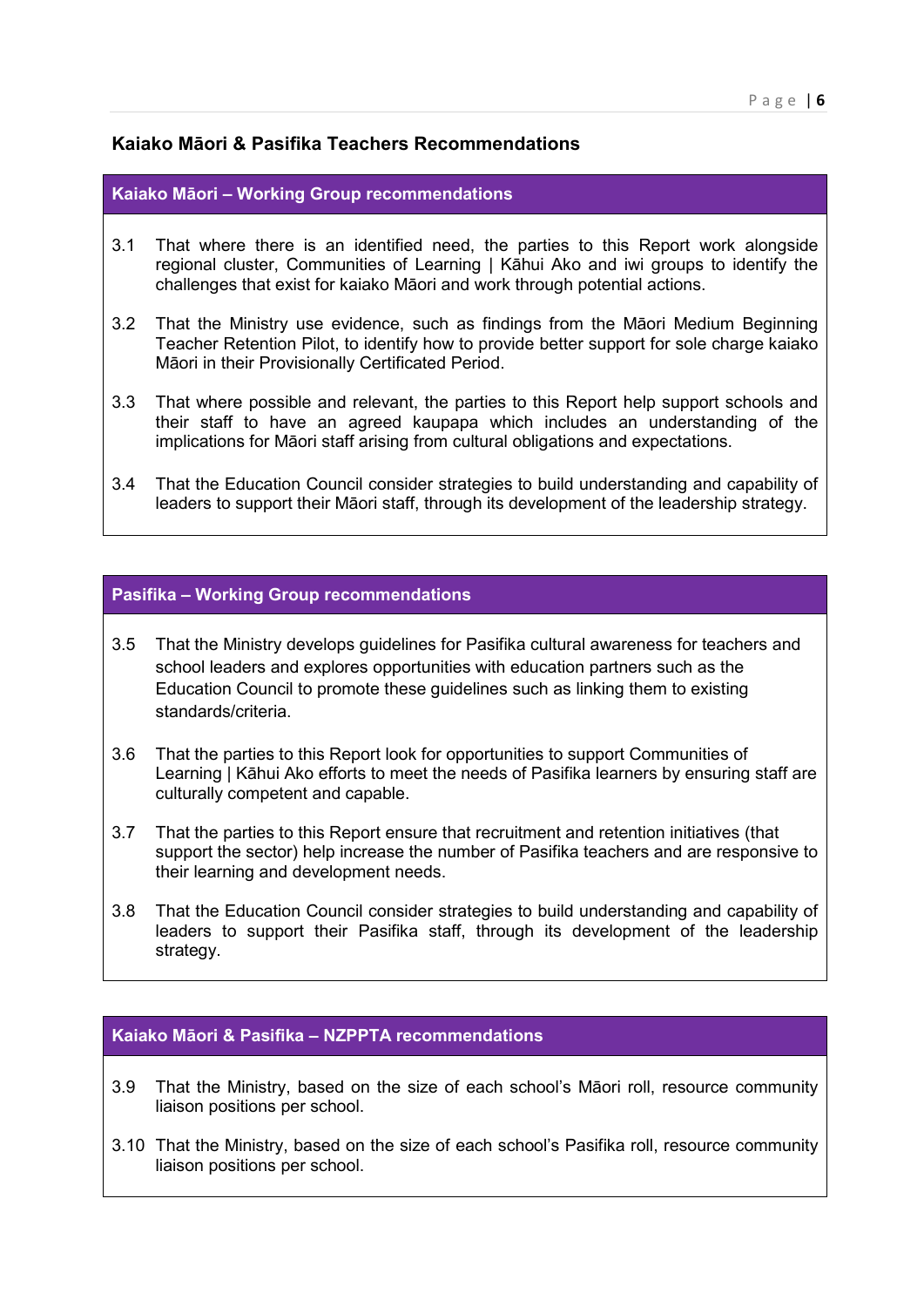# **Compliance & Administration Recommendations**

| <b>Compliance &amp; Administration - Working Group recommendations</b>                                                                                                                                                                                                                                                                      |  |
|---------------------------------------------------------------------------------------------------------------------------------------------------------------------------------------------------------------------------------------------------------------------------------------------------------------------------------------------|--|
| 4.1 That the Ministry facilitate a cross-sector group to identify key factors that drive compliance<br>and administration workload <sup>3</sup> and agree the highest priority items to address and<br>timeframes.                                                                                                                          |  |
| 4.2 That the parties to this Report, where relevant:                                                                                                                                                                                                                                                                                        |  |
| prioritise providing clarity and guidance about what is required to meet compliance<br>obligations<br>identify existing and, where needed, develop new good practice on compliance and<br>$\bullet$<br>administration<br>direct schools to where they can find good practice, including exemplar materials<br>$\bullet$<br>and case studies |  |
| 4.3 That the parties to this Report include recognising compliance and administration costs to<br>teaching and learning as part of the internal induction, appraisal and PLD programmes for<br>their own staff.                                                                                                                             |  |
| 4.4 That the parties to this Report promote the expertise and potential that support staff have<br>to further reduce the administration and compliance component of a leaders role within a<br>school or across Communities of Learning (CoL)   Kāhui Ako to enable teachers and<br>leaders to focus more on teaching and learning.         |  |
| 4.5 That the parties to this Report encourage schools to transfer to support staff as many<br>necessary compliance and administration tasks as possible to enable teachers to focus on                                                                                                                                                      |  |

# **Compliance & Administration - NZPPTA & NZSTA recommendations**

teaching and learning and pastoral care and guidance.

 $\overline{a}$ 

- 4.6 That there be increased and central funding for the number of support staff hours available to secondary schools.
- 4.7 That the Ministry lead the development of change management protocols at the agency level which incorporate an assessment of additional compliance and administration effects for any proposed change.
- 4.8 That the agencies consult with sector representatives on the compliance demands involved prior to any new requests or proposals being made that require compliance by schools.

<span id="page-6-0"></span><sup>&</sup>lt;sup>3</sup> Scope includes forms, language, timing of requests, targeting (are we asking the right person), guidance, opportunities for synergies across currently unconnected requests (are we asking the right person, at the right time, the right thing, in the right way)? It is outside the scope of this work stream to comment on Government policy or legislation needs, but it can review and comment on the administrative tools used (eg forms and guidance).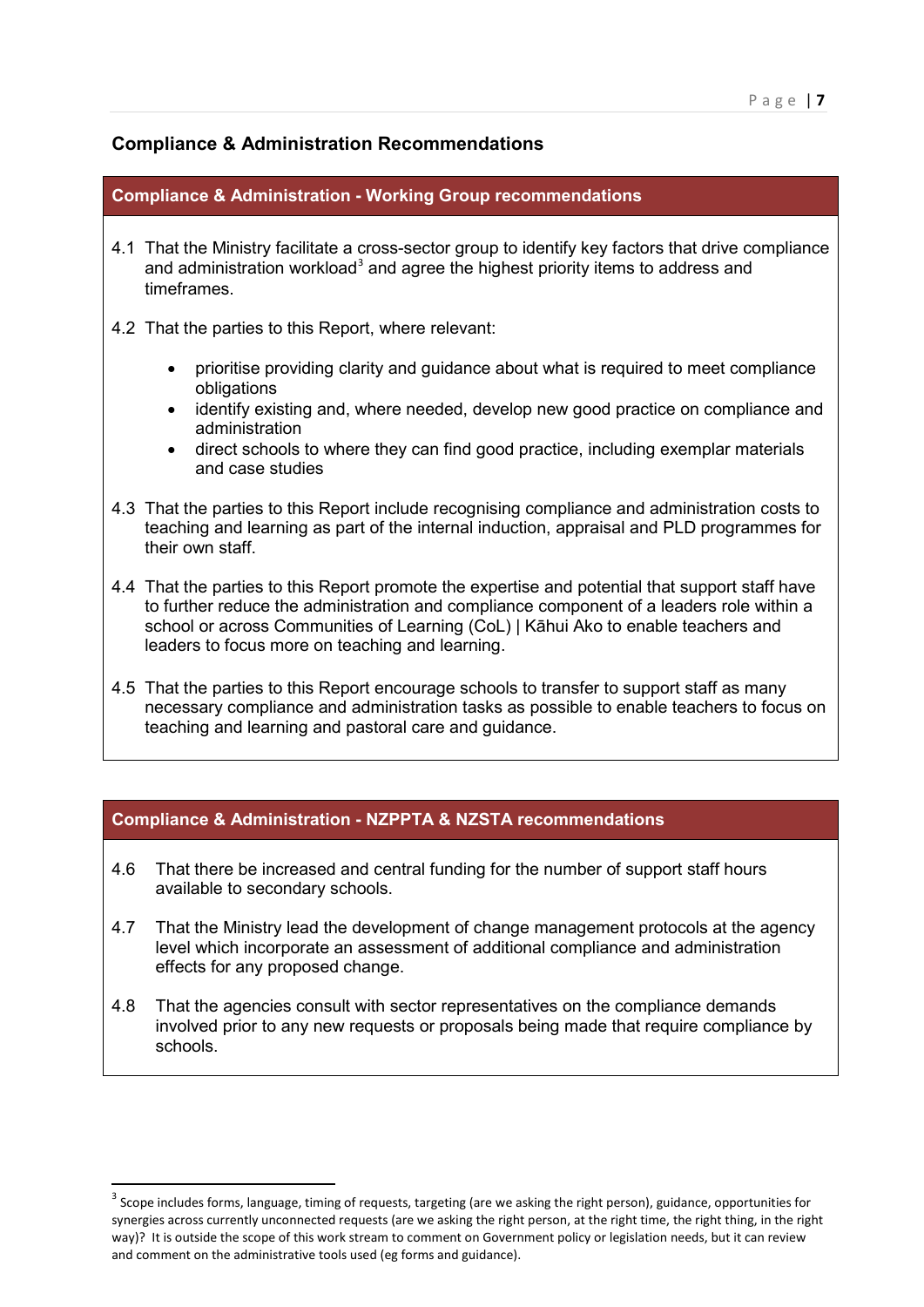# **Performance Management, Appraisal & Certification Recommendations**

**Performance Management, Appraisal & Certification - Working Group recommendations**

- 5.1 That the Education Council provide support and clear online information targeting teachers, middle leaders, senior leaders and Boards of Trustees about exactly what the requirements are for performance management, appraisal and certification, with a view to stopping over-engineering of these processes.
- 5.2 That the Education Council provide detailed guidance on its website specifically directed at Provisionally Certificated Teachers on what a high-quality induction and mentoring programme should look like, and what their options are if this is not being provided for them.
- 5.3 That the Education Council work with school leaders, NZSTA, NZPPTA, the Ministry and ERO to adopt a more proactive approach with schools to ensure that they provide adequate induction and mentoring programmes to beginning teachers.
- 5.4 That joint guidance be provided by the Education Council, NZSTA and NZPPTA to schools on appraisal, including advice that requirements for teachers to inquire into their practice as part of appraisal should be relevant to their individual developmental needs and resourced in terms of time, guidance, and access to further learning.
- 5.5 That the Education Council provide the above agreed advice (recommendation 5.4) on appraisal requirements to schools through teacher and principal organisation structures early in 2017.
- 5.6 That the parties to the Report agree to promote the critical importance of high-quality performance management and appraisal, both formative and summative, to career development and maintaining collective contribution to raising student achievement outcomes.
- 5.7 That the Education Council and NZPPTA work together to improve uptake by the secondary sector of PLD programmes on appraisal.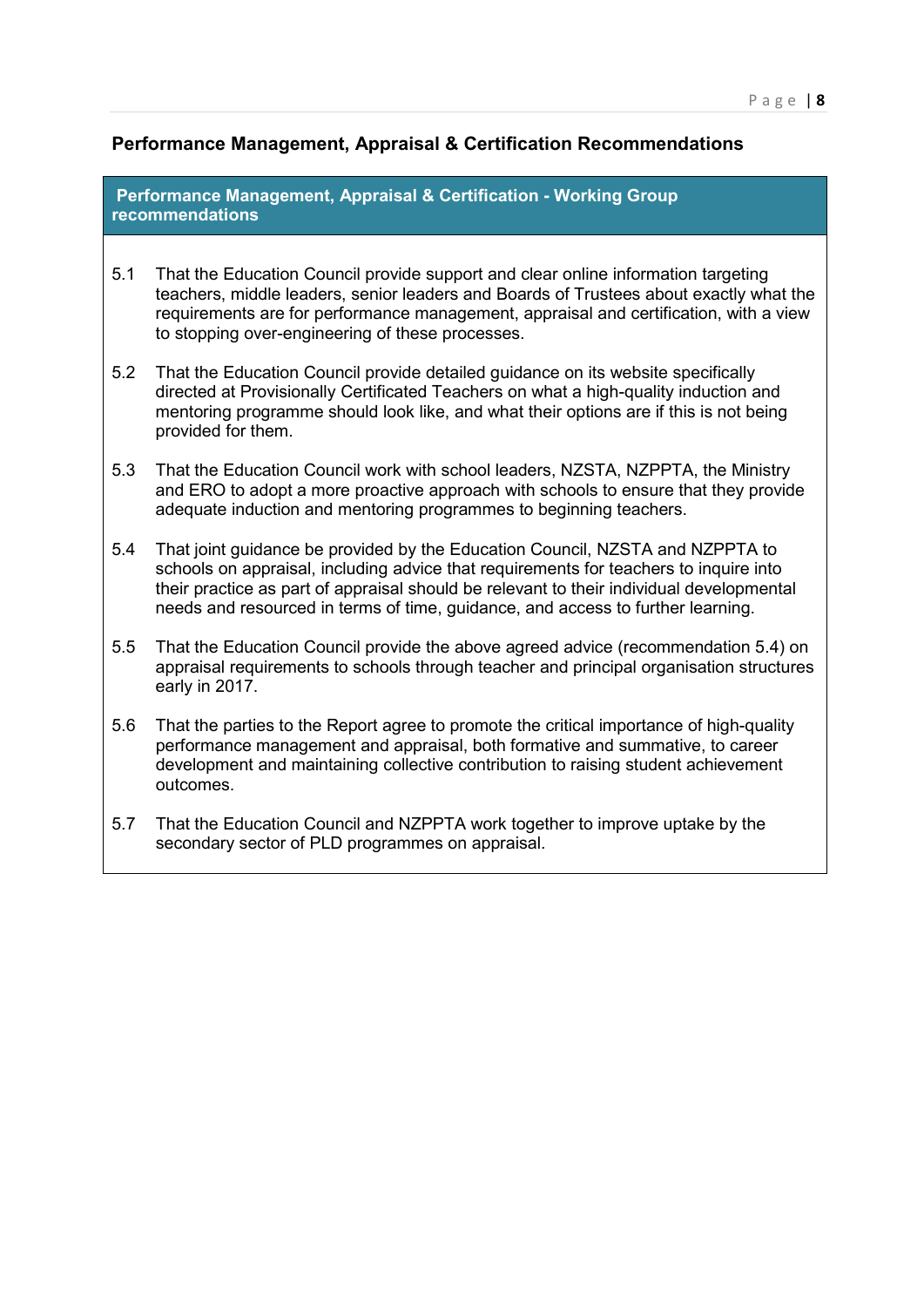# **New Initiatives Recommendations**

#### **New Initiatives - Working Group recommendations**

- 6.1 That all parties to this Report use their best endeavours to coordinate on changes proposed for schools to provide for a more integrated approach factoring in the likely impact for schools and the education workforce.
- 6.2 That by the end of June 2017, Education Agencies explore the British Government's response to the Department of Education's Workload Challenge findings on the impact of significant change to see if they have merit in the New Zealand context and make recommendations to their Chief Executives on aspects that can be adopted.
- 6.3 That the parties to this Report agree to develop resources on change management to assist schools to introduce new initiatives in effective and sustainable ways.
- 6.4 That the parties to the Secondary Teachers' Collective Agreement and NZSTA agree to review the employment framework, including collective agreements, to assess its ability to be responsive to innovation, while noting the primary importance of providing balance and reasonable protections for employees.
- 6.5 That any PLD programmes designed and implemented or purchased by education agencies for the development of current and aspiring leaders include a focus on change management skills.
- 6.6 That the parties to this report encourage schools and Communities of Learning (CoL) | Kāhui Ako to make strategic decisions about the number and nature of initiatives that they undertake at any one time.

# **New Initiatives - NZPPTA recommendations**

6.7 That ERO consider and advise on the effectiveness of school change management practices in school reviews, including the impacts on the quality of the change processes, teacher workload and teaching and learning.

# **People & Resourcing Recommendations**

#### **People & Resourcing – NZPPTA recommendations**

- 7.1 That additional teacher staffing be provided to resource the changes in practices and expectations around teaching and learning, pastoral and guidance and professional leadership.
- 7.2 That additional, resourced time allowances be provided for the leadership and management functions of middle leadership.
- 7.3 That the Ministry address the large school class size issue identified in the Secondary Schools' Staffing Group report**.**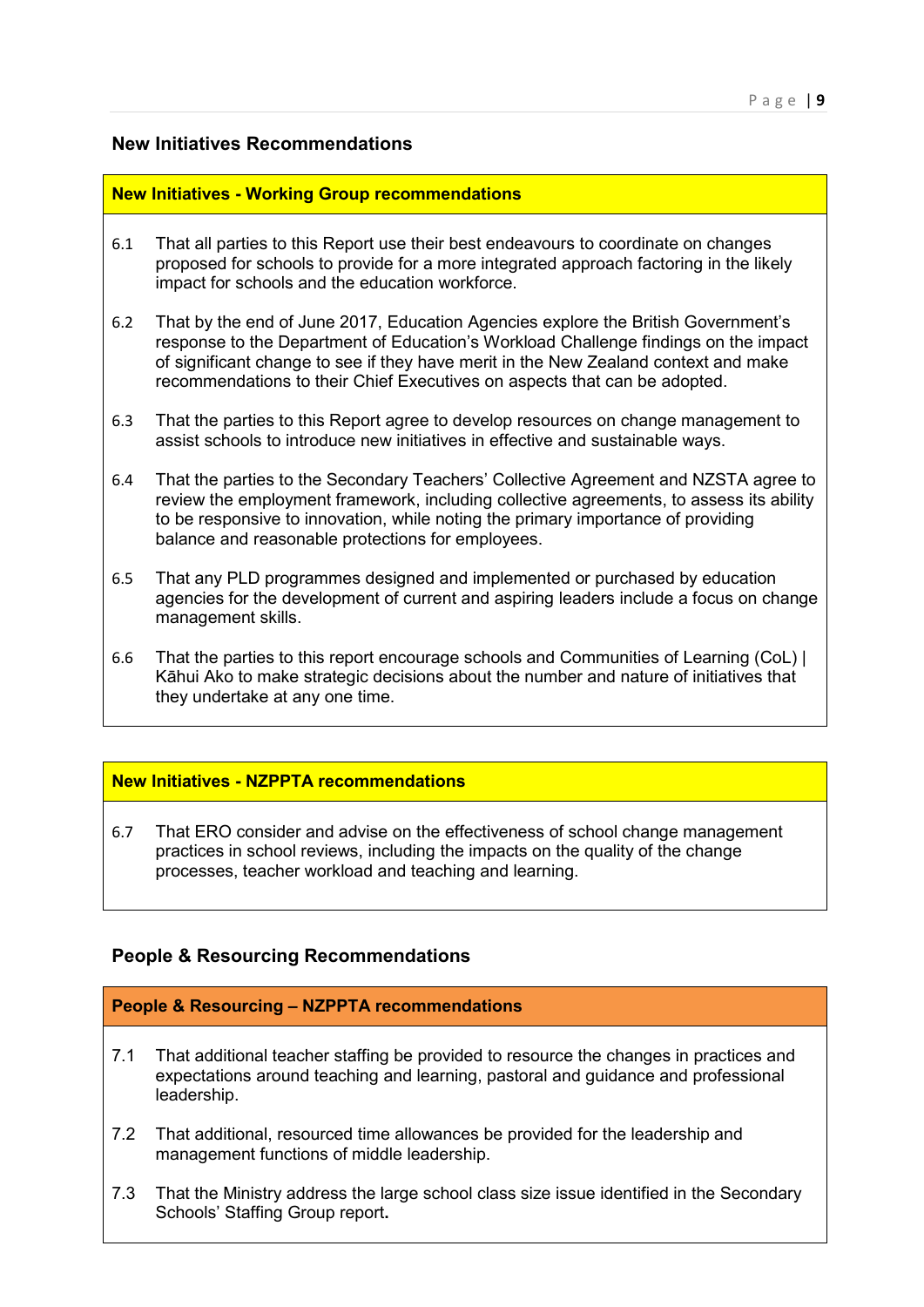# <span id="page-9-0"></span>**PART 2: Context for this Report**

# <span id="page-9-1"></span>**Background to the Secondary Teacher Workload Working Group**

- 1. The Secondary Teacher Workload Working Group (the Working Group) was established as part of the settlement for the 2015-2018 Secondary Teachers' Collective Agreement. It recognised the joint interest that the New Zealand Post Primary Teachers' Association (NZPPTA) and the Ministry of Education (Ministry) have in responding to issues of concern being raised in the sector around secondary teacher workload. This Report follows on from a joint NZPPTA and Ministry report on Secondary School Teacher Supply (August  $2016$ <sup>[4](#page-9-2)</sup>.
- 2. The Working Group was chaired by Katrina Casey, Acting Secretary for Education. The organisations represented on the Working Group are outlined below:
	- NZPPTA<sup>[5](#page-9-3)</sup>: led by Angela Roberts, NZPPTA President and Jack Boyle, Junior Vice President
	- Ministry of Education: led by Lisa Rogers, Deputy Secretary, to September 2016, then later Karl Le Quesne, Acting Deputy Secretary
	- New Zealand School Trustees Association $^6$  $^6$  (NZSTA): represented by Lorraine Kerr, President
	- Education Council: represented by Pauline Barnes, General Manager Professional **Services**
	- New Zealand Qualifications Authority (NZQA): led by Kristine Kilkelly, Deputy Chief Executive Assessment
	- New Zealand Secondary Principals' Council (NZSPC) and Secondary Principals' Association of New Zealand (SPANZ) represented by James Thomas, Principal of Whangaparoa College.
- 3. The Working Group's remit, as outlined in its Terms of Reference, is to:
	- identify the key contributors to teacher workload in New Zealand secondary schools $<sup>7</sup>$  $<sup>7</sup>$  $<sup>7</sup>$ </sup>
	- review existing evidence on secondary teacher workload to:
		- $\circ$  identify the components of workload which have a negative impact on effective teaching and learning and recruitment and retention of teaching staff
		- o consider workload differences for teachers of different roles and employment **arrangements**
		- o consider the differences in workload across schools of different size, rurality, and decile
	- review expectations and requirements of external agencies on effective teaching and school management
	- provide advice to the Minister of Education on the above matters and the range of responses which are available to address any identified concerns.

 $\overline{a}$ 

<span id="page-9-2"></span><sup>4</sup> [http://www.education.govt.nz/assets/Uploads/Secondary-Teacher-Supply-Working-Group-Report-9-August-2016.pdf 5](http://www.education.govt.nz/assets/Uploads/Secondary-Teacher-Supply-Working-Group-Report-9-August-2016.pdf)

<span id="page-9-3"></span><sup>&</sup>lt;sup>5</sup> NZPPTA is the industrial and professional organisation which represents secondary teachers and leaders in state and integrated secondary schools.<br> $6\,$  NZSTA is the representative body for the majority of school boards of trustees.

<span id="page-9-5"></span><span id="page-9-4"></span> $^7$  The secondary schooling system in 2015 comprised approximately 275,000 students taught by approximately 25,500 secondary teachers.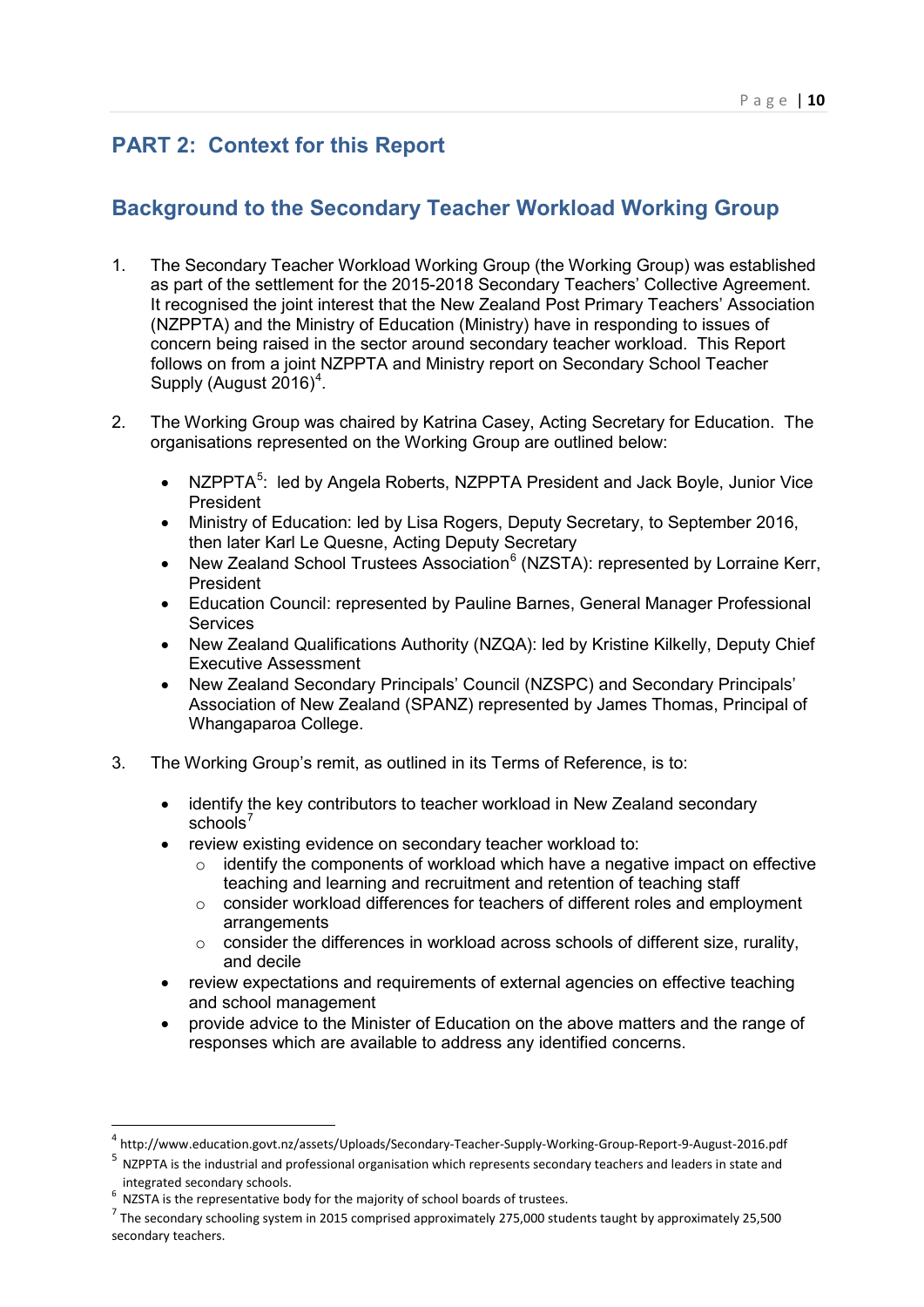- 4. The Working Group considered a range of workload drivers and agreed to focus on six key areas identified in the NZPPTA Workload Taskforce Report (2015) $^8$  $^8$ :
	- National Certificate of Educational Achievement (NCEA)
	- School Management
	- Compliance & Administration
	- Performance Management, Appraisal & Certification
	- **New Initiatives**
	- People & Resourcing.
- 5. In addition, as the work progressed, the Working Group agreed that there was a need to highlight the workload issues of Māori and Pasifika teachers and identify ways to address these.
- 6. To build a picture of what is currently happening in our secondary schools, the Working Group drew on available data, research and visited five schools to obtain further insights into teacher workload. The Working Group also received submissions from eight teachers.
- 7. This Report:

<u>.</u>

- provides the rationale for the focus on secondary teacher workload
- summarises key themes identified
- provides conclusions and recommendations on the way forward.

<span id="page-10-0"></span><sup>8</sup> NZPPTA. *PPTA Workload Taskforce Report: Report of the 2015 investigation into issues of workload intensification for secondary school teachers in New Zealand.* April 2016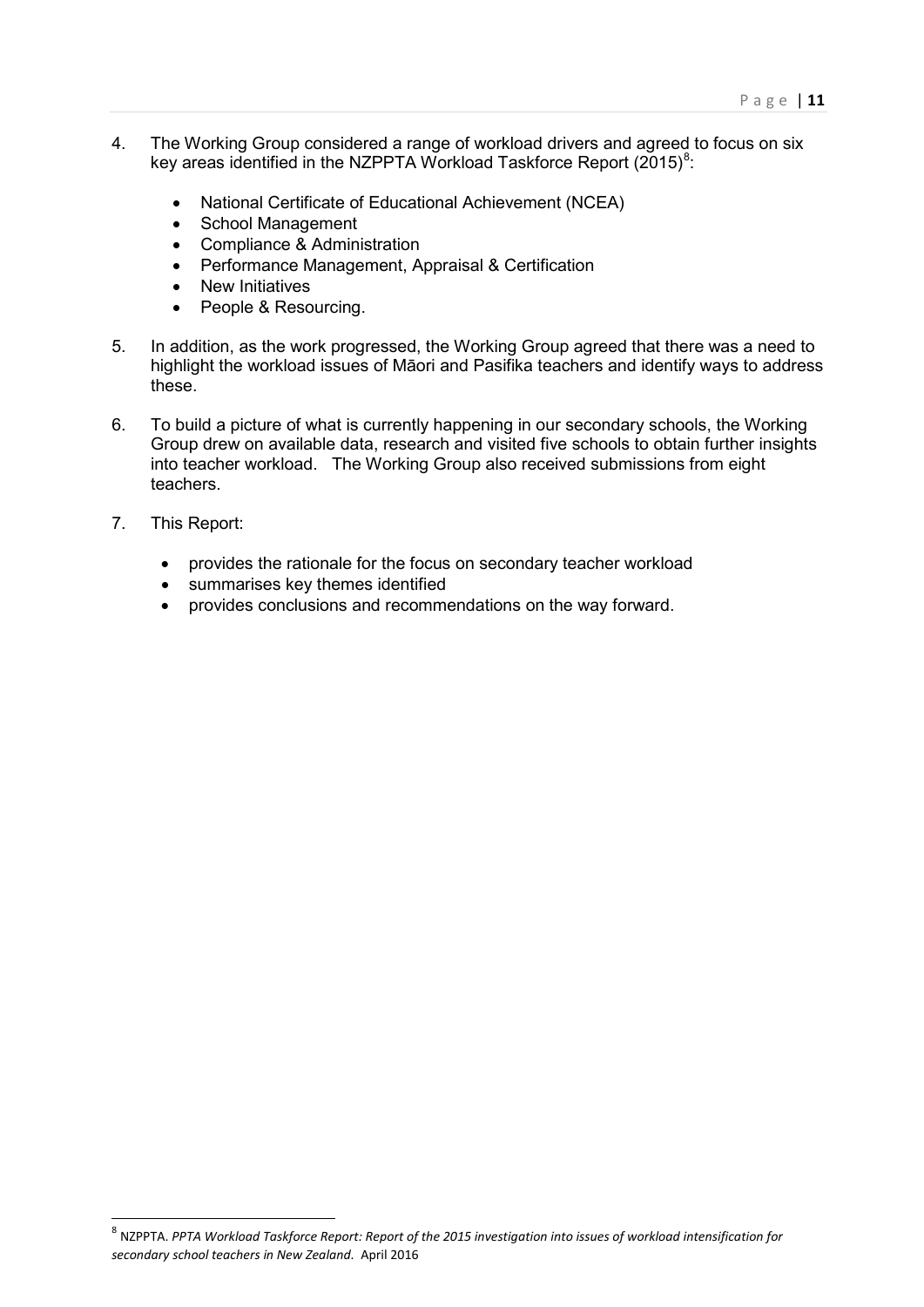# <span id="page-11-0"></span>**Secondary Teacher Workload - The Challenge**

- In New Zealand, education is focused on raising student achievement and lifting the equity of outcomes for all children and young people – our teaching workforce is critical to achieving this. [9](#page-11-2). Concern about teacher workload is not a new issue and is not confined to New Zealand $^9$ . Many teachers are passionate about their work but for some, the workload burden is becoming unmanageable. 10. Workload can impact on teacher satisfaction, retention and wellbeing with a flow-on effect to student learning and wellbeing. 11. If workload is high, teachers are more likely to be dissatisfied with their job, consider leaving the profession and have a poor work-life balance. This issue particularly impacts on teachers and middle managers. 12. This is a complex issue – the causes are diverse and the extent and type of workload issues varies between schools and roles. Solutions are needed at the systemic, school and individual level. 13. This Working Group worked across agencies and organisations, it sought information from a sample of the sector to examine components of this challenge and considered solutions to addressing the workload challenges facing teachers. 14. The Working Group wants to maximise the focus on teaching and learning, and support teacher recruitment and retention, by removing or limiting unnecessary and unproductive demands on teachers and leaders.
	- 15. What we know about secondary teacher workload is informed by several sources, research and insights from schools. Findings from key reports used to inform our work are summarised, where appropriate, in the following sections. A more general overview is provided in Appendix C.
	- 16. In drafting the Report, the parties reflected on the changing expectations of the teaching role and its impact on workload. For example, that there are greater expectations from school leadership, parents and whānau for teachers to engage more with students individually in their academic programme and in their pastoral care, as well as a greater complexity in the management of pastoral and guidance care of students.
	- 17. The parties to this Report committed to developing and agreeing an implementation plan by the end of February 2017.

<span id="page-11-2"></span><span id="page-11-1"></span><sup>9</sup> <https://www.gov.uk/government/publications/reducing-teachers-workload/reducing-teachers-workload> , <https://education.alberta.ca/media/3114984/teacher-workload-study-final-report-december-2015-2.pdf> , [http://www.edu.gov.on.ca/eng/policyfunding/memos/nov2014/etfo\\_teacherworkloadreport\\_en.pdf](http://www.edu.gov.on.ca/eng/policyfunding/memos/nov2014/etfo_teacherworkloadreport_en.pdf) ,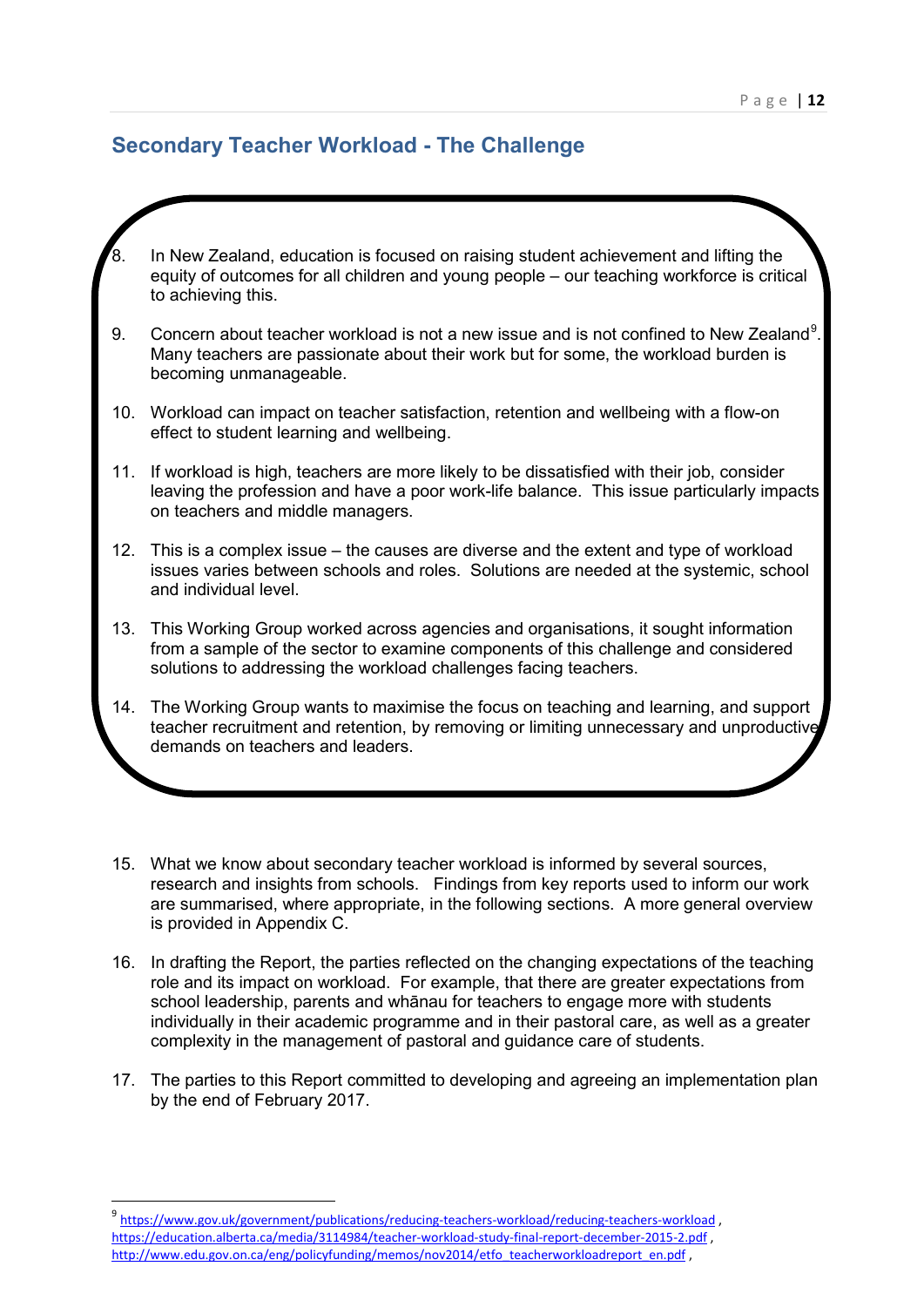# **PART 3: Areas of Focus for the Working Group**

# <span id="page-12-0"></span>**1. NCEA**

# **Context**

- 18. The National Certificate of Educational Achievement (NCEA) was introduced in 2002 and is the national qualification for secondary school students in New Zealand. NCEA can be awarded at Levels 1, 2 and 3 with students normally commencing study for Level 1 in Year 11 and continuing through Years 12 and 13.
- 19. Under the previous assessment system, there was relatively little internal assessment in Years 11 and 13, although all of Year 12 was internally assessed for Sixth Form Certificate, with a distribution of grades allocated to a school based on their School Certificate results of the previous year. These were spread among subjects, usually using a means-analysis process. Most assessments for qualifications, other than Sixth Form Certificate, were both generated and marked externally.
- 20. The introduction of NCEA caused a major shift in assessment procedures in secondary schools<sup>10</sup>. It required schools to move from a norm-referenced assessment model, under which predetermined proportions of students passed and failed, to a standardsreferenced model, under which students are assessed against specific criteria. Students are now required to demonstrate competence against specific learning outcomes described in assessment standards<sup>11</sup>. These standards can be assessed either internally (by schools) or externally (usually by public examination). The majority of assessments at all senior year levels are now generated and marked internally.
- 21. Achievement of an NCEA certificate nominally requires a student to achieve 80 credits at or above a level. However, after Level 1, 20 credits can be carried forward from a previous level, so that the actual number of credits required for Level 2 and 3 is 60, assuming that a student has completed enough credits at the previous level. There is a Government expectation<sup>[12](#page-12-3)</sup> that in 2017, 85% of 18 year olds will have achieved NCEA Level 2 or equivalent.
- 22. Quality assurance procedures<sup>[13](#page-12-4)</sup> have been established in each school and are monitored by the NZQA.
- 23. NCEA is recognised by employers and used for selection by universities and polytechnics, both in New Zealand and overseas.

# **What is the problem?**

<u>.</u>

24. While NCEA is a robust and credible qualification, the implementation of NCEA in schools is reported to be a major contributor to teacher workload.

<span id="page-12-1"></span><sup>&</sup>lt;sup>10</sup> NCEA Levels 1-3 replaced School Certificate (SC), Sixth Form Certificate (SFC) and University Bursary (UB) qualifications. SC and UB assessment was predominately norm-referenced and external with most assessment centred on national exams in November. SFC was internally assessed with the grade range available to a school determined by that cohort's performance in SC the year before.

<span id="page-12-2"></span><sup>11</sup> Learning derived from the *New Zealand Curriculum* (NZC) or *Te Marautanga o Aotearoa* (TMoA) is assessed using achievement standards which have been written by MOE as the appropriate Standards Setting Body . For example, an achievement standard derived from the Mathematics and Statistics learning area is: *Apply numeric reasoning in solving problems*. Learning that is derived from a vocational/industry source is assessed using internally assessed unit standards and have been written by an Industry Training Organisation (ITO) with support from NZQA.<br><sup>12</sup> Better Public Services (BPS) target.<br><sup>13</sup> To ensure assessment for each standard is fair across all students regardless of the schoo

<span id="page-12-4"></span><span id="page-12-3"></span>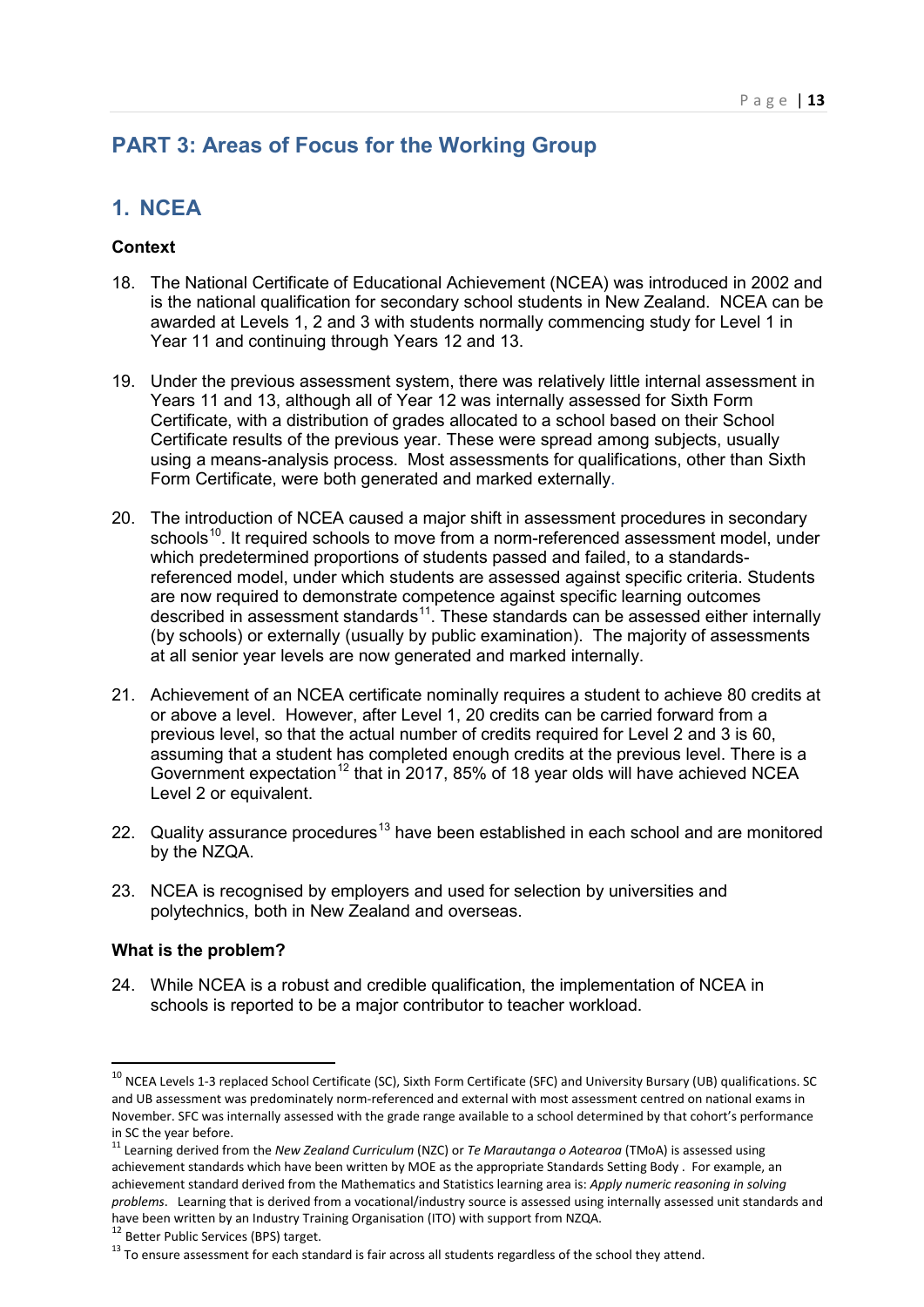#### **What do we know?**

- 25. When considering NCEA workload, the NZPPTA Workload Taskforce Report 2016<sup>[14](#page-13-0)</sup> found:
	- a. too little time is available for the quantity of assessment schools undertake and the moderation of the assessment tasks or teacher collaboration within and between schools, searching on line, professional learning, and administration especially relating to progress of individual students
	- b. over-engineering in how schools operate their assessment and moderation practices which has added to the workload burden
	- c. a perception of constant change around NCEA which can at times be under-resourced and poorly managed, with short deadlines which creates confusion about what is expected
	- d. too much assessment. For example, on average, students are entered for twice as many credits as they need to gain an NCEA. The associated assessment and moderation requirements increase the workload of teachers and are also a workload burden for students. The Education Review Office (ERO) has identified this as a wellbeing issue for secondary school students $15$
	- e. a perception that excessive moderation expectations exist. These expectations may originate from NZQA quality assurance demands and then are often over engineered in schools
	- f. variability in the availability and quality of support materials across curriculum areas and the lack of up-to-date and go-to resources. It is not always easy to find the necessary information for internal assessment on the internet<sup>[16](#page-13-2)</sup>.
- 26. The NZCER 2016 report on secondary schools<sup>[17](#page-13-3)</sup> found while 32% of teachers<sup>[18](#page-13-4)</sup> agreed or strongly agreed that their NCEA-related workload was manageable, 41% of secondary teachers disagreed or strongly disagreed. In addition, 84% of principals agreed that teachers struggle with their NCEA workload and 65% identified NCEA teacher workload as a major issue facing their school (up from 49% in 2012, and 39% in 2009). NZCER found that teachers who supported NCEA were more likely to say they had a manageable workload (65%, compared with 46%) – this finding was also reflected in the ACER Workload Report 2005.
- 27. The ACER Workload Report 2005<sup>[19](#page-13-5)</sup> demonstrates that concerns about NCEA workload are not new, finding that NCEA was a major factor impacting on teacher workload, although this finding varied across schools and people interviewed.
- 28. The Principal's Nominee (PN) plays a significant role in the quality assurance of NCEA. The PN monitors the quality assurance processes being followed in all subject areas of the school, and ensures that NZQA assessment rules and procedures are followed.

 $\overline{a}$ 

<sup>&</sup>lt;sup>14</sup> Pages 73-78

<span id="page-13-2"></span><span id="page-13-1"></span><span id="page-13-0"></span><sup>15</sup> http://www.ero.govt.nz/publications/wellbeing-for-young-peoples-success-at-secondary-school/<br><sup>16</sup> The standard, clarifications, moderator newsletters and potentially the Teaching and Learning Guide should all be consulted on the NZQA website, prior to looking at the specific assessment resources on Te Kete Ipurangi (TKI).<br><sup>17</sup>http://www.nzcer.org.nz/system/files/NZCER%20Secondary%20Survey%202015 %20Full%20report 0.pdf page 26

<span id="page-13-5"></span><span id="page-13-4"></span><span id="page-13-3"></span><sup>&</sup>lt;sup>18</sup>The NZPPTA notes that the NZCER teacher sample over-represents senior leaders as a proportion of the teaching force and 32% may therefore be an overestimate of the proportion of classroom teachers and middle leaders agreeing that NCEA workload is manageable.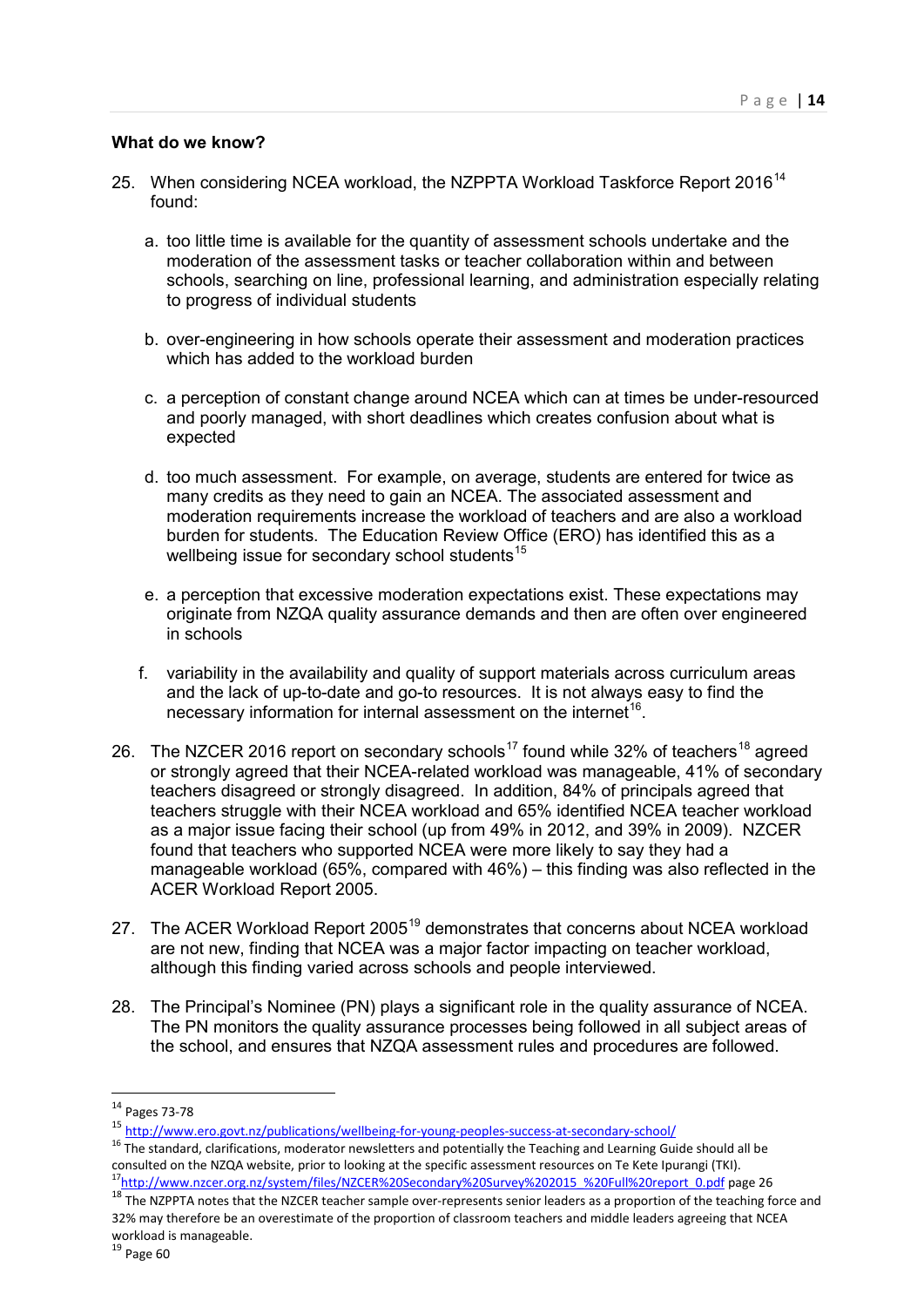- 29. NZPPTA notes that there is no specific provision for management units for a PN and believes that such an important position should have roll-based time allowance and units. The Ministry notes that staffing entitlement is determined using the school roll, resulting in a 'bucket' of resources allocated to the school which it uses as it sees fit in order to meet the needs of the school and community. This 'bucket' includes management units and the allocation of these units to different roles and responsibilities determined by the school. Like any other position, there is no set allocation of management units to the PN position, although the school leadership is able to use them in this way if they choose.
- 30. NZPPTA also notes that there is minimal preparation available for a new PN, although NZQA School Relationships Managers do provide ongoing advice in addition to the annual half-day meetings of PNs convened by NZQA.
- 31. The PN role requires someone with good leadership and management qualities and is generally considered a senior leadership role. It is often incorporated into senior management portfolios of work alongside day-to-day management or curriculum leadership.
- 32. In most schools the PN requires the assistance of support staff to enable them to manage the role's workload, and NZPPTA notes that there is no specific provision for this either $^{20}$ .
- 33. Ministry and NZQA data<sup>[21](#page-14-1)</sup> (see following graphs) shows that on average students enter for approximately twice the number of credits than needed to gain an NCEA. The Ministry notes that the same data shows that the introduction of the Better Public Service (BPS) NCEA level 2 target had little effect on the number of credits entered by students, however NZPPTA disagrees with this.



<u>.</u>

<span id="page-14-0"></span><sup>20</sup> Note paragraph 28 above

<span id="page-14-1"></span><sup>21</sup> Source: Evidence, Data and Knowledge Group, Ministry of Education and NZQA, 2016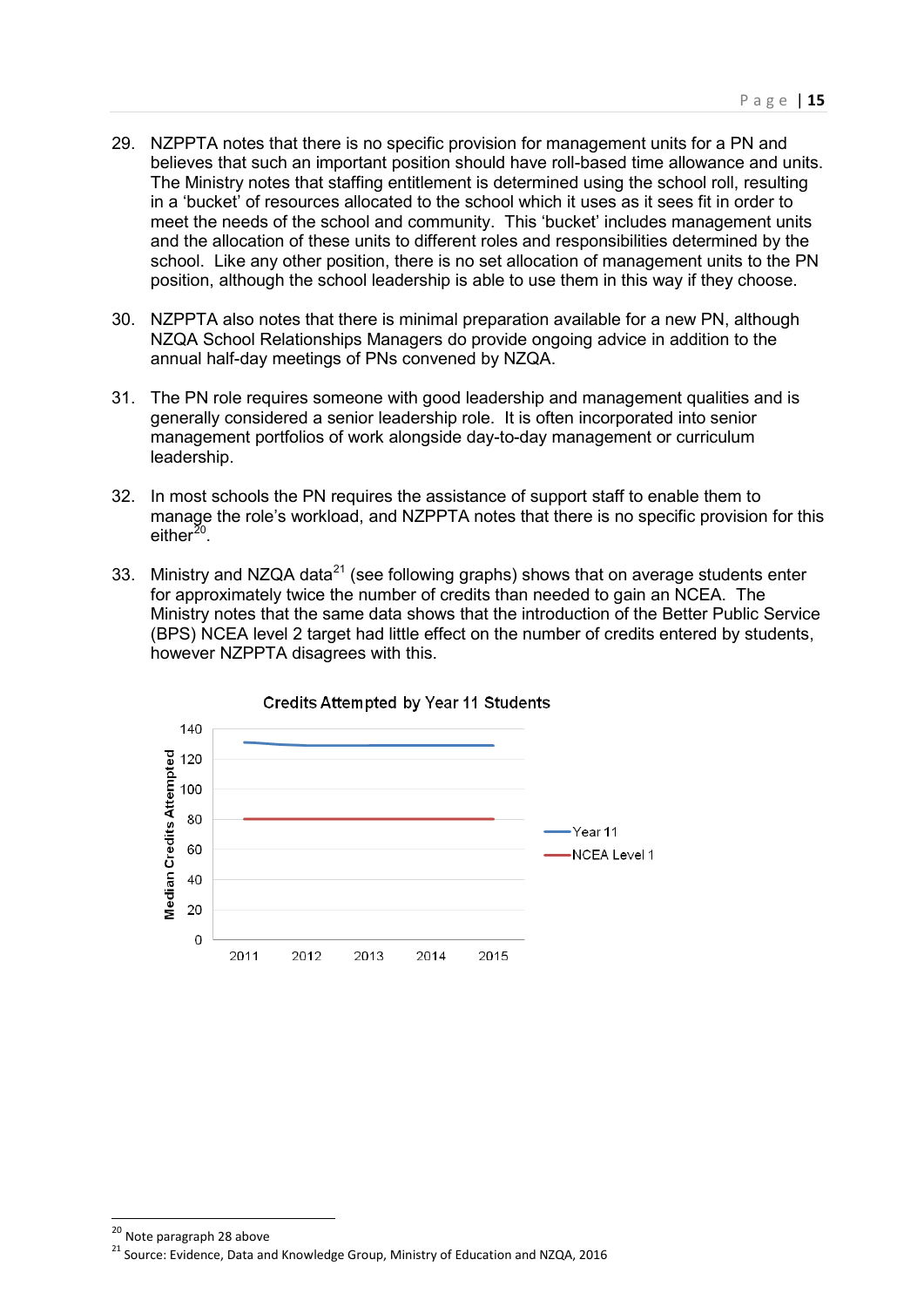

Credits Attempted by Year 12 and Year 13 Students

- 34. NZPPTA maintains that there is sufficient evidence from its survey of members to show that the 85% target is driving behaviours which are questionable in terms of the value to students and creates significant extra workload for teachers. NZPPTA believes that the target can be replaced by much more useful measures of educational outcome to enhance the quality of learning and of qualifications achieved while at the same time reducing unnecessary workload demands on teachers and students.
- 35. The following graph<sup>[22](#page-15-0)</sup> illustrates that at NCEA Level 2 approximately twice as many internally assessed achievement standards are undertaken compared with external achievement standards $^{23}$  $^{23}$  $^{23}$ . There is also still a relatively high use of unit standards.

Figure 83 shows a significant reduction in the number of results from the use of Unit Standards in 2012. A decrease in the number of results from the use of Externally-assessed Achievement Standards and an increase in the number of results from the use of Internally-assessed Achievement Standards were evident in 2012.



Figure 83. Number of results by standard type and assessment at Level 2 from 2011 to 2015

<span id="page-15-1"></span><span id="page-15-0"></span><sup>&</sup>lt;sup>22</sup> NZQA. Annual Report on NCEA and New Zealand Scholarship Data and Statistics (2015). June 2016. Figure 83.<br><sup>23</sup> this similar to both Levels 1 and 3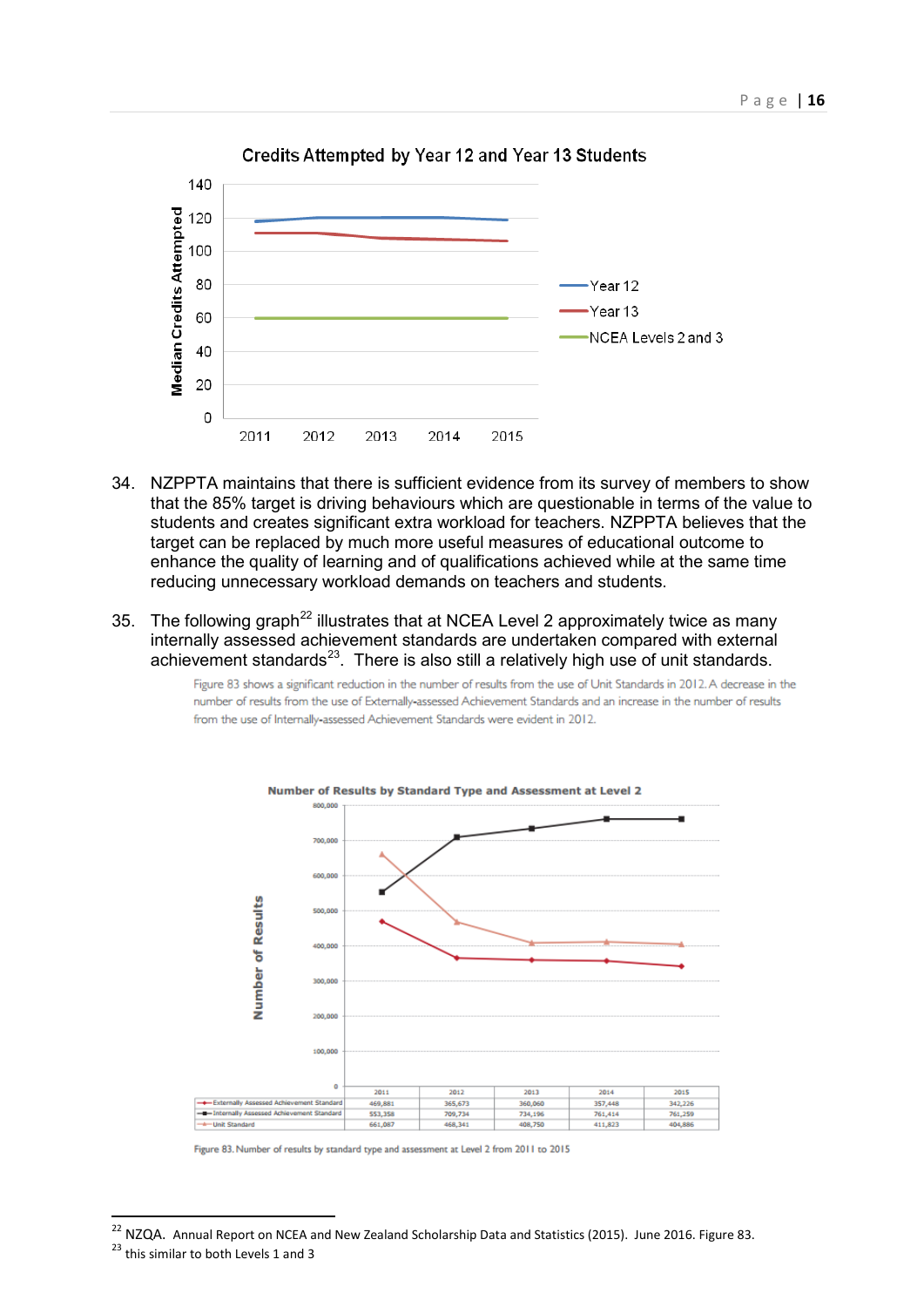- 36. Workload from NCEA assessment is not limited to the number of standards/credits entered. NZQA reports that teacher/student expectation of the amount/quantity of evidence required is at times excessive. Many samples of student work received for external moderation comprise too much evidence, and this contributes to an increase to teacher marking workload as well as student workload. This applies across most internal standards in most subjects. There is a need to address these expectations by emphasising the importance of the quality, not the quantity, of the evidence required.
- 37. Drivers of over assessment can be complex there can be pressure from parents and students, as well as interschool and interdepartmental competition for students. There is a need to better understand these drivers to identify how the focus can change from achieving the greatest number of credits to valuing deep inquiry learning which is a vital component of NCEA.

#### **What have we heard?**

- 38. Representatives of the Working Group visited five schools for the purpose of capturing teacher voice to help develop their recommendations. Several themes regarding NCEA work related issues recurred from the groups of teachers and leaders questioned.
- 39. The primary area of concern identified with workload was the amount of NCEA assessment and moderation, particularly internal, undertaken within schools. There is a perceived pressure, from parents and senior leaders, to provide a greater number of internal assessments to raise student achievement; exacerbated for single-class subject specialists who must seek external support for their internal moderation, which in itself is time consuming.
- 40. Teachers spoken to suggested an immediate solution: reduce the number of standards offered per subject to focus on providing quality teaching and learning, which they considered would significantly alleviate demands on their time. They also suggested increasing NCEA preparation time.
- 41. A sample of teacher, middle leader, senior leader and principal comments from these school visits regarding NCEA and workload follow:
	- *internal moderation adds to workload, especially the administration associated with it. Single teacher subjects must moderate with other schools, this is time consuming*
	- *need support staff time for data crunching; leave us to analyse*
	- *NCEA spikes in workload, especially marking*
	- *NCEA in Year 10 increases workload*
	- *increased internal assessments equals increased stress for students and staff but helps raise achievement*
	- *pressure to do more internal assessment more external would reduce workload*
	- *high parental pressure for lots of credits, lots of Merits and lots of Excellences*
	- *not enough Te Reo resources*
	- *need sector-wide movement for teaching and learning rather than assessmentdriven*
	- *reducing credits resistance from some teachers parent/community perceptions*
	- *why 80 credits at level 1?*
	- *internal moderation huge. Small school, all single teacher subjects so must connect externally*
	- *assessments rarely have fixed due dates. Means classes have multiple standards running at once.*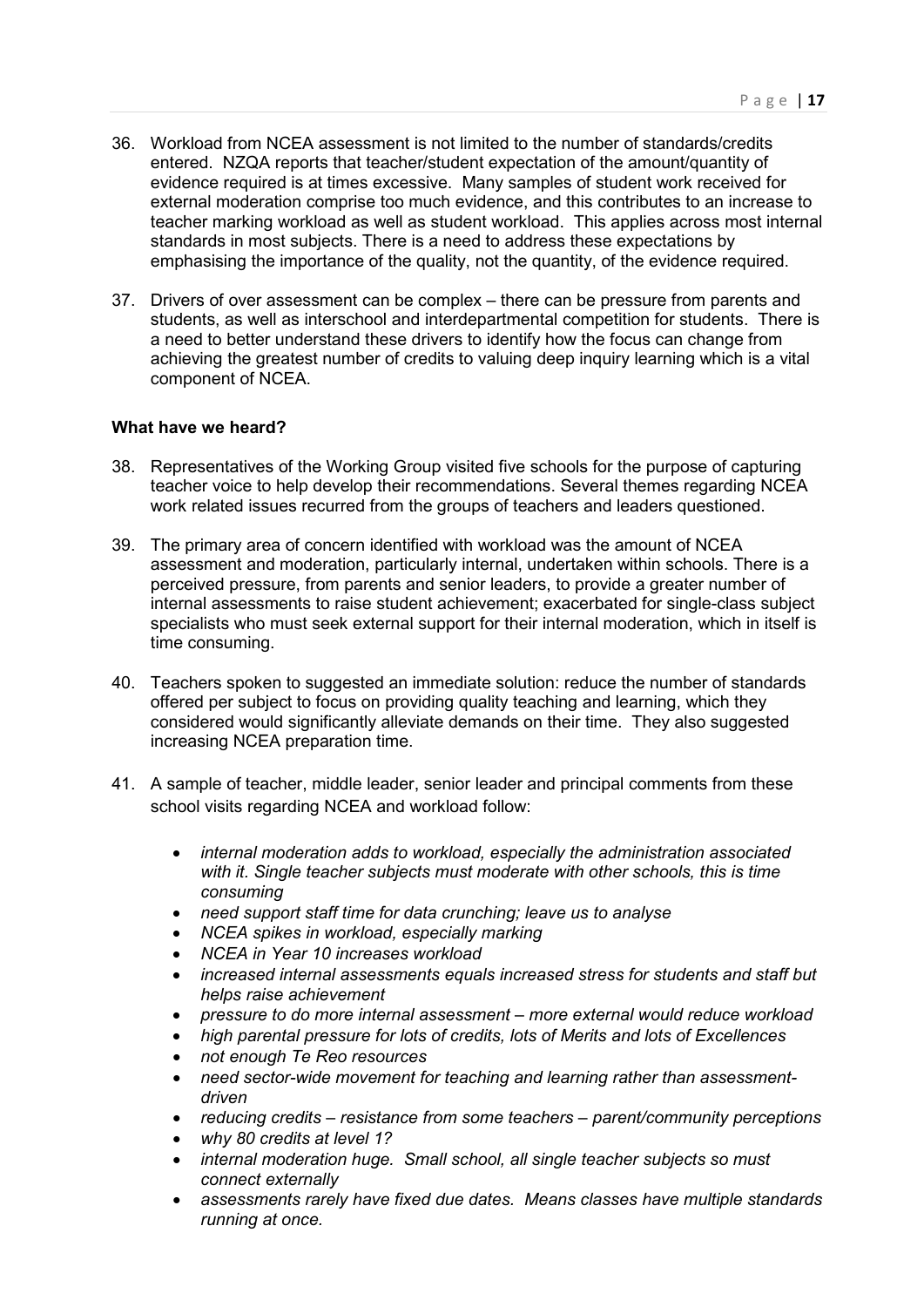# **What we are already doing?**

- 42. NZQA has recognised workload issues associated with assessment and moderation in NCEA by:
	- developing a **digital moderation application.** This includes two tools:
		- *i.* a tool for internal moderation that enables teachers to upload a sample of student evidence for other teachers to comment on the grade awarded
		- *ii.* a tool for external moderation that allows schools to **upload work samples for external moderation** rather than send paper copies to moderators
	- the **Transforming Assessment Praxis Programme (TAP)**  TAP is an online professional learning programme involving professional reading, collaborative activities, and submission of assignments. The aim of TAP is to give teachers more confidence in re-contextualising assessment resources to better meet needs of learners, and to explore diverse and valid ways of collecting evidence for assessment.
- 43. NZPPTA believes that, of these, only the internal moderation component of the digital moderation application has potential to reduce teacher workload.
- 44. A review of NCEA in 2018 may provide an opportunity to undertake a national discussion on issues such as over assessment, over-engineering, competition, parental expectations and quality pathways.

# **NCEA Recommendations**

# **NCEA - Working Group recommendations**

System drivers

- 1.1 That the Ministry, as part of the review of NCEA in 2018, consider the advantages of reducing the number of credits required to achieve NCEA level 1.
- 1.2 That the parties to this Report engage schools and the family/whānau/community with messages that NCEA over-assessment is not conducive to high-quality learning and work with them to recommend a maximum number of credits in a student's learning programme annually to reduce over-assessment that has an adverse effects on student wellbeing $^{24}$  $^{24}$  $^{24}$ .
- 1.3 That the parties to this Report strongly recommend that schools focus on NCEA assessment in years 12 and 13.

Resources and information

**.** 

1.4 That the Ministry and NZQA, with the assistance of subject experts, produce a wider

<span id="page-17-0"></span><sup>&</sup>lt;sup>24</sup> Note that NZPPTA recommend restricting the number of credits in a student's overall teaching, learning and assessment programme to a maximum of 100 per year.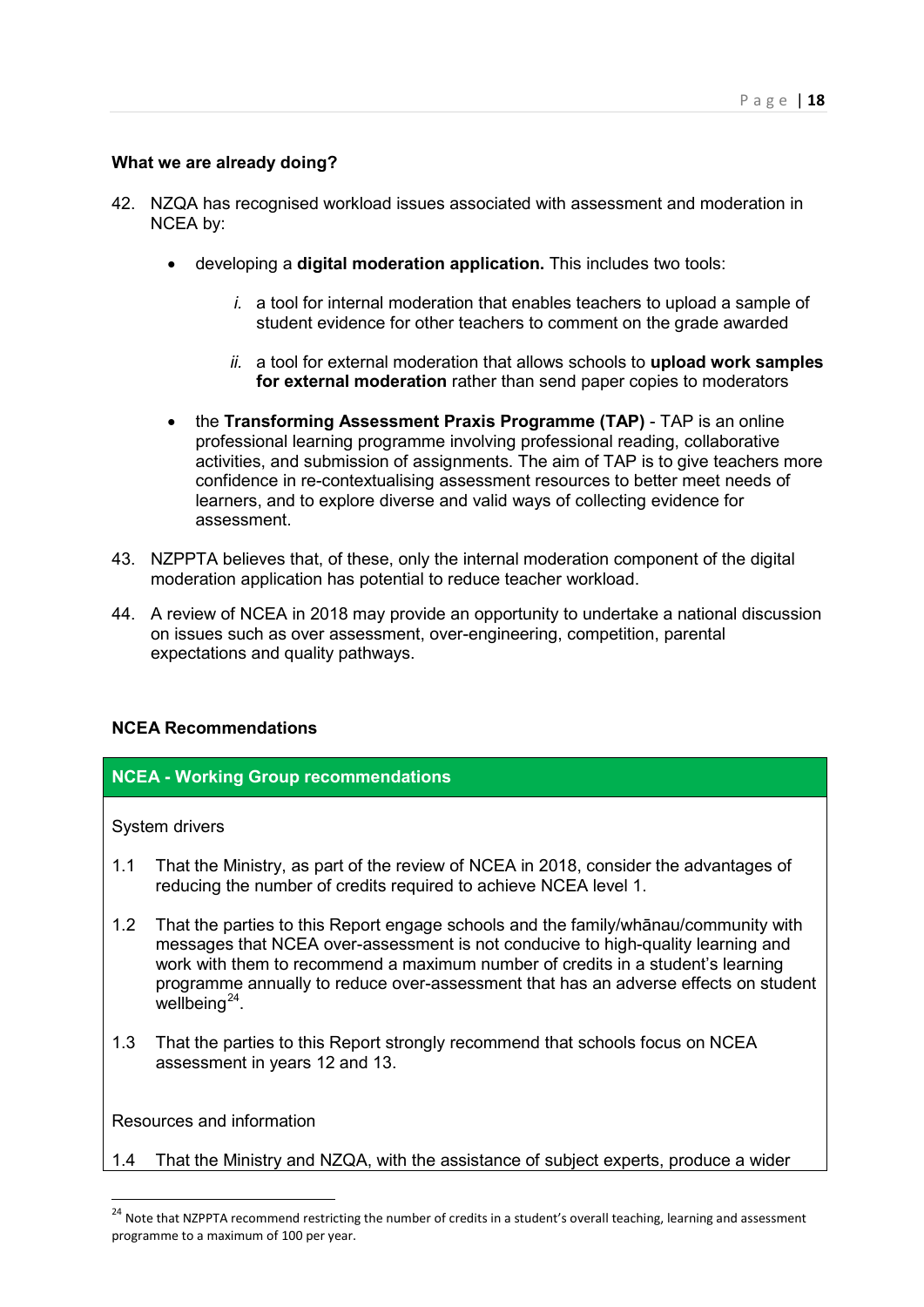range of high-quality assessment resources focusing on level 2 and 3 standards (both internal and external), which:

- promote the assessment of more than one standard within or across subjects and curriculum areas for a particular project and provide indications of units of work into which they could be incorporated
- provide clearer exemplification of grade boundaries
- emphasise quality rather than quantity of evidence, including guidance on the amount of evidence required (eg, indicative word limits)
- are readily accessible from a single website.
- 1.5 That NZQA continues with the speedy provision of its new web-based application for NCEA moderation and considers what support is needed for its use.
- 1.6 That the parties to this Report produce a pan-organisation poster that makes clear how NCEA workload can be reduced.
- 1.7 That NZQA and NZPPTA work on developing joint advice and guidance for schools on the Principal's Nominee role and ensure it is readily accessible.

Addressing over-engineering

- 1.8 That NZQA provide information about NCEA assessment rules and procedures that is readily accessible and clear for all teachers to equip them to address any overengineering or poor assessment practice in their schools, including making NCEA Myth Busters far more prominent and locatable on NZQA website.
- 1.9 That the parties to this Report actively discourage excessive NCEA assessment and moderation practices. This should include using Managing National Assessment (MNA) reports to clearly indicate where schools are over-engineering.
- 1.10 That NZQA, as part of providing high quality support for Principals' Nominees on managing quality assurance at the school level, reviews this support with a view to equipping Principals' Nominees to remove any instances of over-engineering in their schools.
- 1.11 That NZQA and the Ministry revise their website information, guidelines, forms, cover sheets etc to clarify and quantify their expectations and requirements for NCEA moderation and assessment.
- 1.12 That NZQA pursue, as a high priority, consideration of whether expectations about 'sufficiency' of NCEA moderation could be reduced.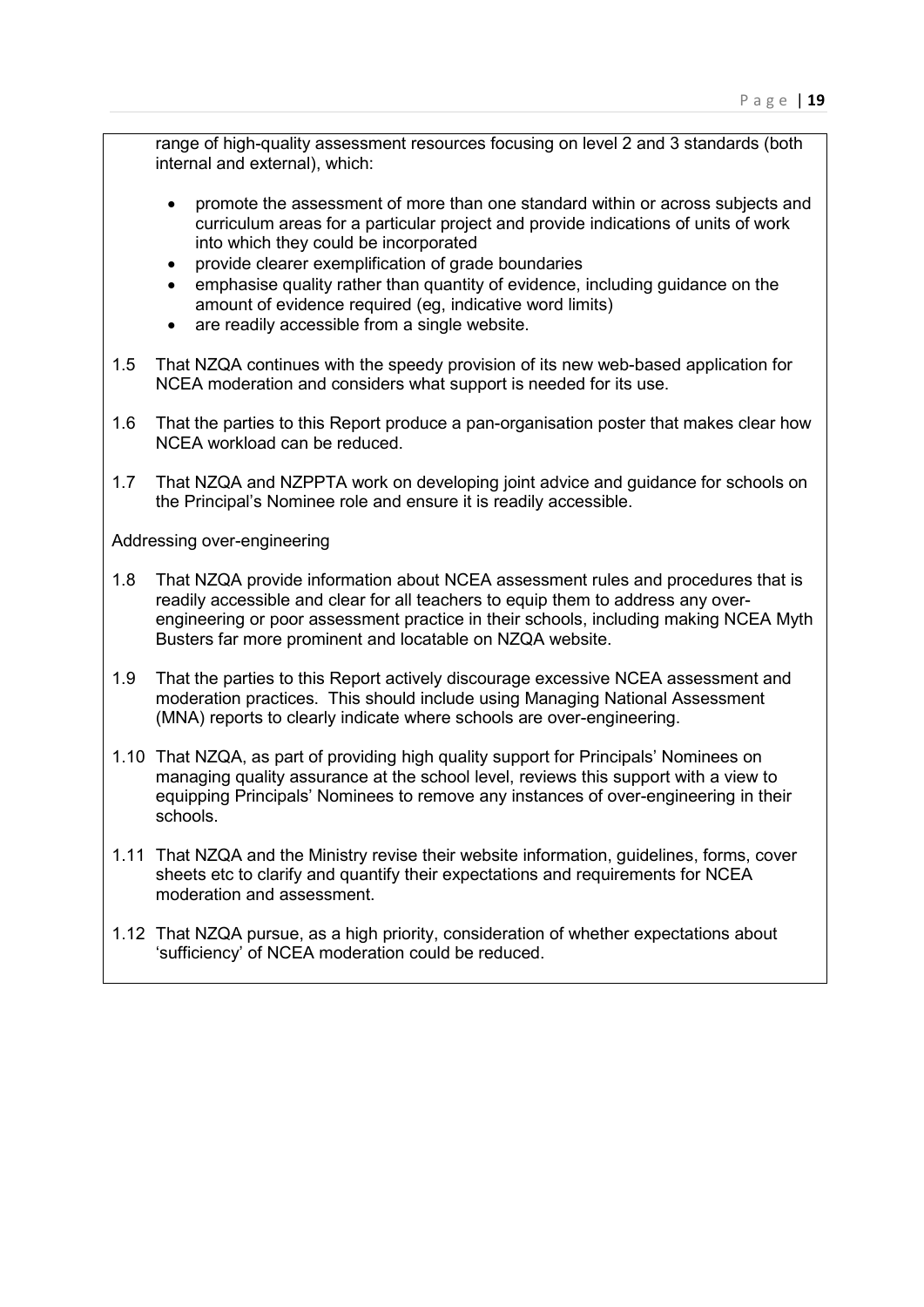# **NCEA - NZPPTA recommendations**

- 1.13 That the 85% NCEA level 2 target is replaced with a range of student outcomes targets.
- 1.14 That NZQA strongly discourage NCEA assessment before Year 11.
- 1.15 That there be a roll-based time allowance for the Principals' Nominees role.
- 1.16 That there be additional time allocations for curriculum middle leaders for the management of NCEA assessment, moderation and administration.
- 1.17 That a mechanism for compensating teachers with excessive NCEA assessment loads be developed.
- 1.18 That NZQA investigate ways in which schools could be offered the option of having at least one internally assessed standard per subject and level in which evidence is generated internally but marked externally.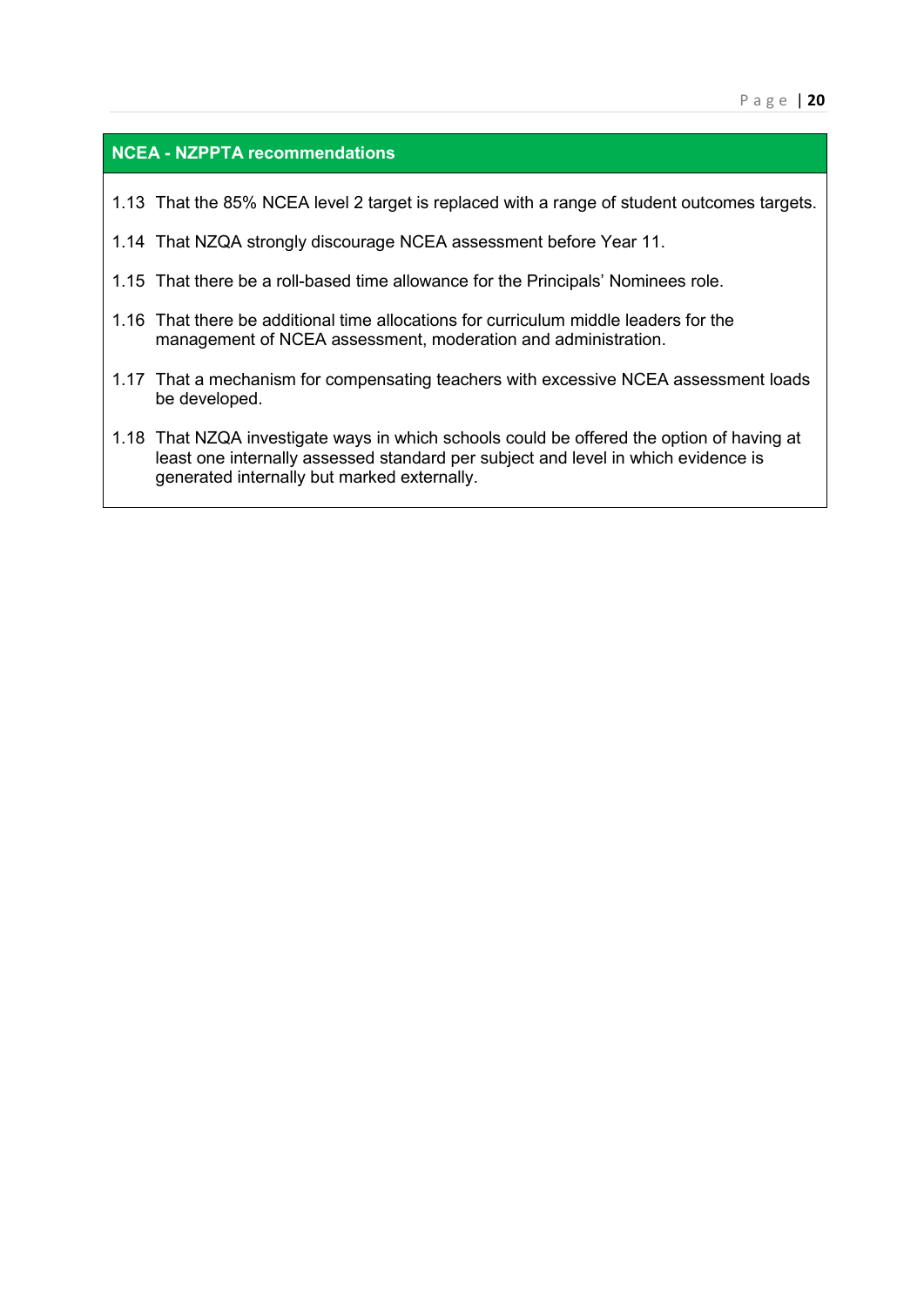# <span id="page-20-0"></span>**2. School Management**

# **Context**

- 45. Every school needs systems that create conditions for staff and students to work effectively together with simple, clear goals and effective processes. These systems are crucial in sustaining quality teaching and learning for valued outcomes.
- 46. Teachers are responsible for ensuring all their students achieve to the best of their abilities, and they need to be supported in this endeavour by an environment in which this can happen. School leaders also need to offer a safe environment for their staff and students.

#### **What is the problem?**

- 47. Some practices associated with managing schools create workload pressures<sup>[25](#page-20-1)</sup> that divert teachers' and middle leaders' attention away from teaching and learning and professional leadership.
- 48. In this section, parties have focused solely on school management, as a component of leadership. We recognise that both are important, but note that the NZPPTA Workload Taskforce Report 2016 highlighted the impact of poor management practices on workload. These practices can include poor human resources (HR) practices, excessive or poorly run meetings, or inadequate consultation. Even in situations where a school may have visionary leadership, poor management practices can hinder progress.

#### **What do we know?**

- 49. Both the NZPPTA Workload Taskforce Report 2016<sup>[26](#page-20-2)</sup> and NZCER 2016 report on secondary schools  $2016^{27}$  $2016^{27}$  $2016^{27}$  found school management practices were identified by teachers as contributing to workload pressures. The NZPPTA Workload Taskforce Report 2016 emphasised the disparity of effective leadership and management capability and practices across the secondary schooling sector.
- 50. It is recognised that workload pressures may result from external agency requirements and/or be generated by principals and senior leaders. These pressures tend to manifest in the workload of middle leaders and teachers into the classroom and can impact on teacher and student wellbeing and outcomes and distract teachers from teaching and learning. Issues found with individual school management practices are, namely, the absence of good management practices and effective systems, and professional / good employer treatment of staff by senior leaders.
- 51. Management problems are not confined to principal leaders. They begin with middle leaders being unprepared for many organisational and employee management aspects of their role and continue with senior leaders being unprepared for those roles, particularly when principals delegate the organisation and personnel management to those senior leaders without adequate support and planning.
- 52. Feedback from the NZPPTA Workload Taskforce Report 2016<sup>[28](#page-20-4)</sup> indicates that a small number of schools have a bullying management culture and, in some, excessive workload is a consequence of that culture.

<sup>&</sup>lt;sup>25</sup> recognising that these pressures may not be common to all schools

<span id="page-20-2"></span><span id="page-20-1"></span><sup>26</sup> Pages 33 & 37

<span id="page-20-3"></span> $27$  Page 67

<span id="page-20-4"></span><sup>28</sup> Pages 91-92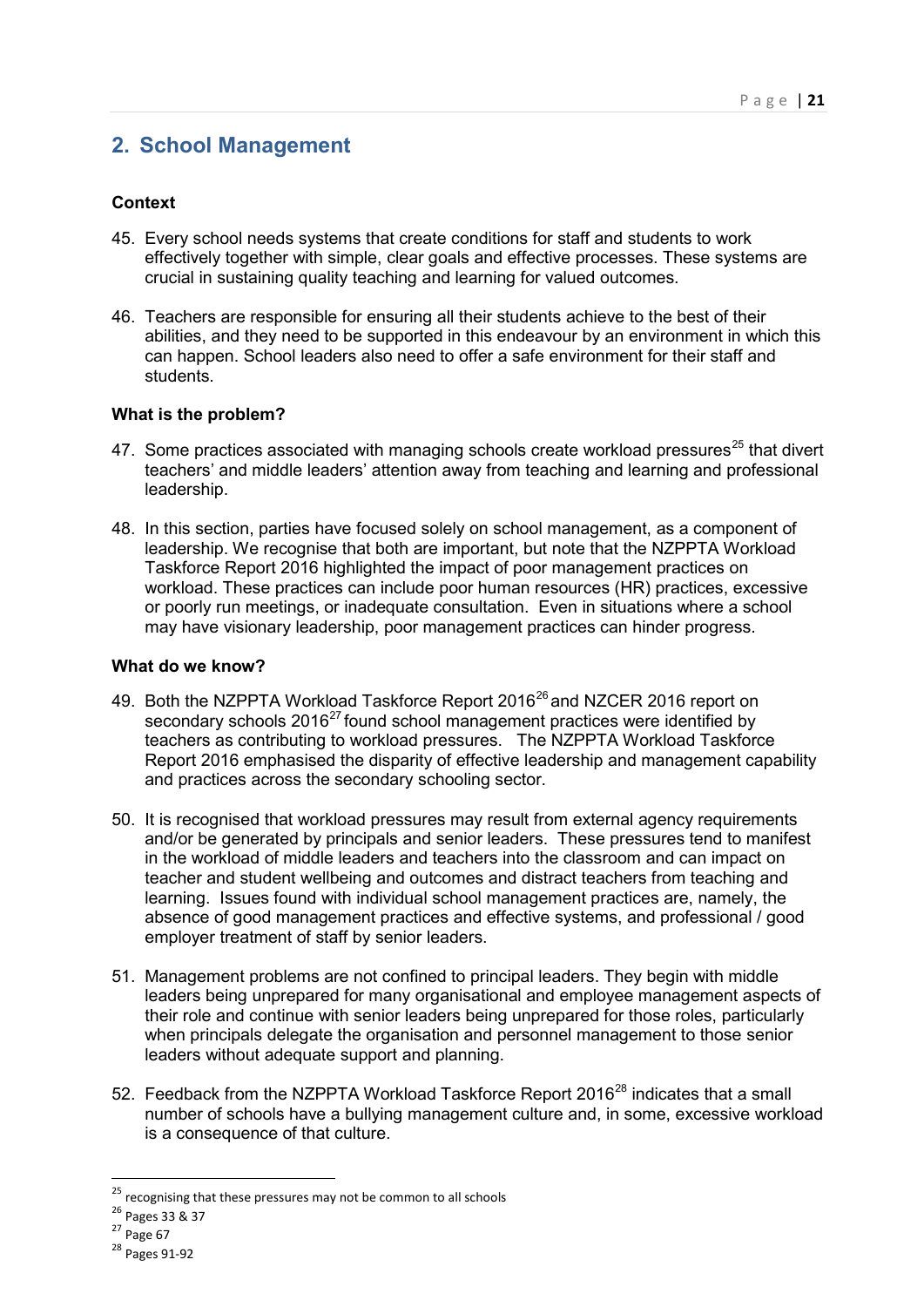- 53. The NZCER 2016 report on secondary schools<sup>[29](#page-21-0)</sup> noted that 55% of secondary schools surveyed had difficulty filling middle management positions, largely attributed to perceptions by possible applicants of the workload required.
- 54. It can be a vicious cycle larger workloads can hamper teachers' and leaders' professional development, but also a lack of quality PLD which is focussed on developing management skills may increase workload (their own and/or others) as they may not be well prepared for certain organisational management skills and employment relations aspects of their leadership role.
- 55. The parties to the Report recognise the importance of developing management skills alongside leadership skills for both senior and middle leaders.
- 56. NZPPTA also reports that there are some provisions in parts 3 and 5 of the Secondary Teachers' Collective Agreement (STCA) which are regularly misunderstood by school management, and notes that more clarity around the wording of such provisions, without change to the existing intent of the provisions, would assist principals with their implementation and reduce unnecessary workload pressures on teachers.

#### **What have we heard?**

- 57. Representatives of the Working Group visited five schools for the purpose of capturing teacher voice to help develop their recommendations. The theme that emerged around school management from the teachers interviewed was that ineffective practice resulted in increased workload. An example of this was regular staff meetings that required the attendance of all staff but addressed issues that involved very few of them. Schools suggested that fewer routine meetings and smaller meetings with relevant staff would mitigate the workload issues arising from management practices in their school.
- 58. Samples of their comments regarding school management follow:
	- *pressure from senior leadership wanting everyone to pass*
	- *workload not on agenda or discussed at meetings*
	- *new senior leaders want to have an impact, put their stamp on something, but this creates more work for those delivering the core business*
	- *reduced staff meetings reduced teacher voice*
	- *lack of consultation having to come in earlier to school for PLD*
	- *a lot of reproduction of data*
	- *have to go through too many processes to get a decision from the top. Need more delegated decision-making*
	- *schoolwide assessment plan exists, but not used by teachers to plan timing of trips, etc.*
	- *emails over the weekend can't identify where expectation to answer comes from – no guidelines*
	- *HoD opinions on appointments overruled*
	- *review of allocation of staffing within the school in respect of senior leadership vs teachers*
	- *no lab technician but the school offers Science. A beginning teacher does it without pay or time*
	- *no property manager, principal least qualified but has to do it, takes away from teaching/learning.*

 $\overline{a}$ 

<span id="page-21-0"></span><sup>&</sup>lt;sup>29</sup> Page 137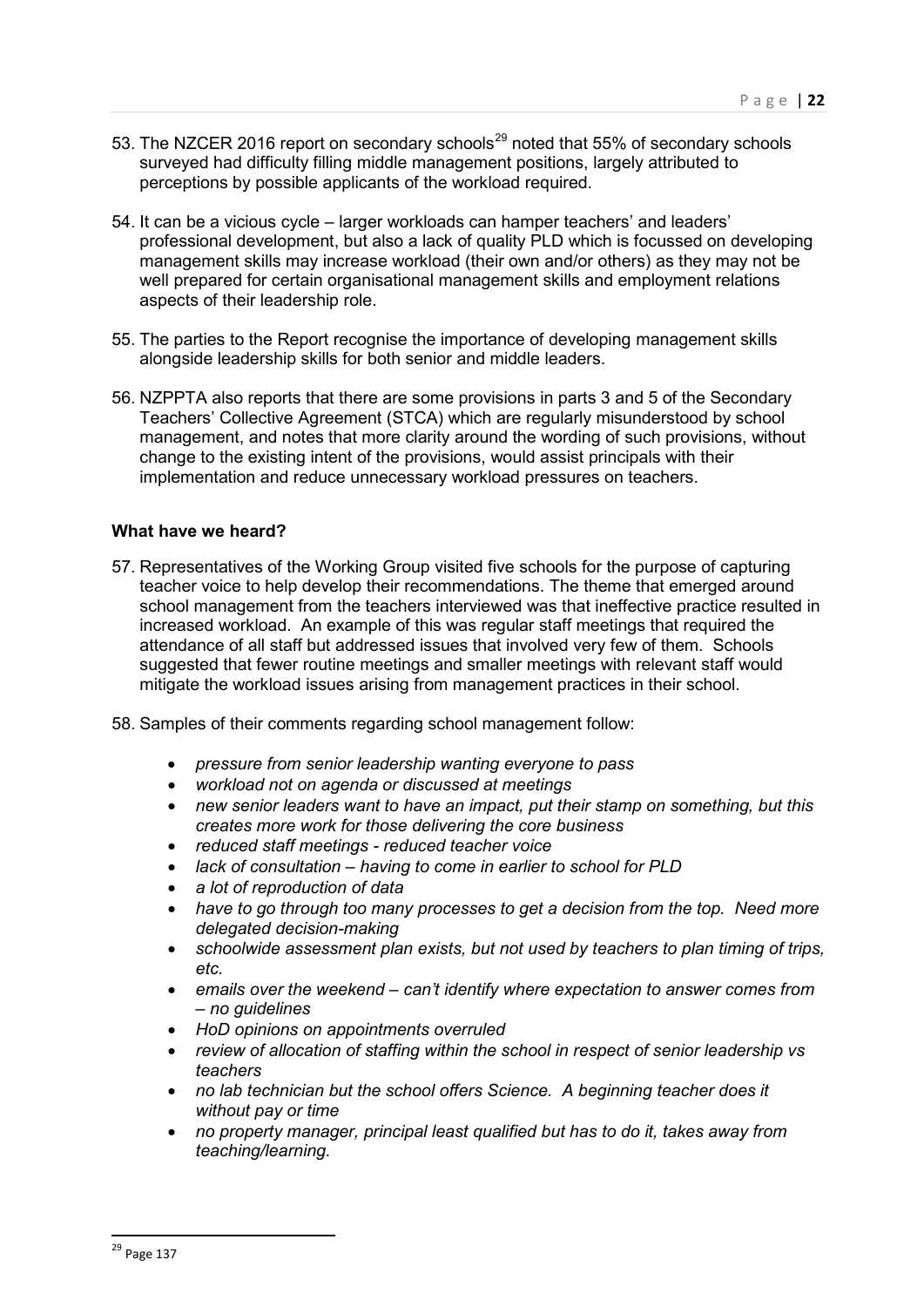#### **What are we already doing?**

#### *Communities of Learning (CoL) | Kāhui Ako*

- 59. As they develop, the Ministry expects Communities of Learning (CoL) | Kāhui Ako to provide support for emerging middle and senior leaders. The leadership and crosscommunity roles can facilitate the sharing of leadership expertise and good management practice and enhance knowledge and capability. Good administrative practices across the CoL can reduce management burden.
- 60. NZPPTA believes this is problematic as there is often only one secondary school per CoL and that the risk of sharing poor management practice is high and there is a lack of external advice and PLD on HR and organisational management skills.

#### *Supporting leadership within and across the system*

- 61. The Education Council is establishing its Centre for Leadership Excellence which will hold a body of collective knowledge in leadership best practice, strategies and research.
- 62. Alongside the ongoing support provided by regional senior advisers and Student Achievement Function advisers, the Ministry has developed an interim support package for leadership. This will also support management skills and will be in place for the next two years. This interim package will focus on:
	- a. tailored induction, development and mentoring for beginning principals
	- b. support for emerging leaders which identifies and nurtures leadership, including middle and senior leadership, within CoL
	- c. expert partners who will be available to support those already in leadership roles in CoL
	- d. strengthening leadership of learning focused on national priorities as an outcome of all PLD.
- 63. Other agencies provide specialist support for principals and their boards. For example, NZSTA provides support in specialist areas related to health and safety, human resources, governance, leadership, finance, community, internal evaluation and whānau engagement.
- 64. There are many sector groups and organisations which facilitate early support for school leaders, for example, various principal groups and the unions.
- 65. NZPPTA notes that such programmes will assist with the type of management problems identified only if they have, and retain, a strong focus on the development of practical organisational management skills, human resource management, change management skills, and good employer practices, led by those with strong skills in this area, followed up by ongoing support and advice. They should also be accessible to leaders and potential leaders outside CoL.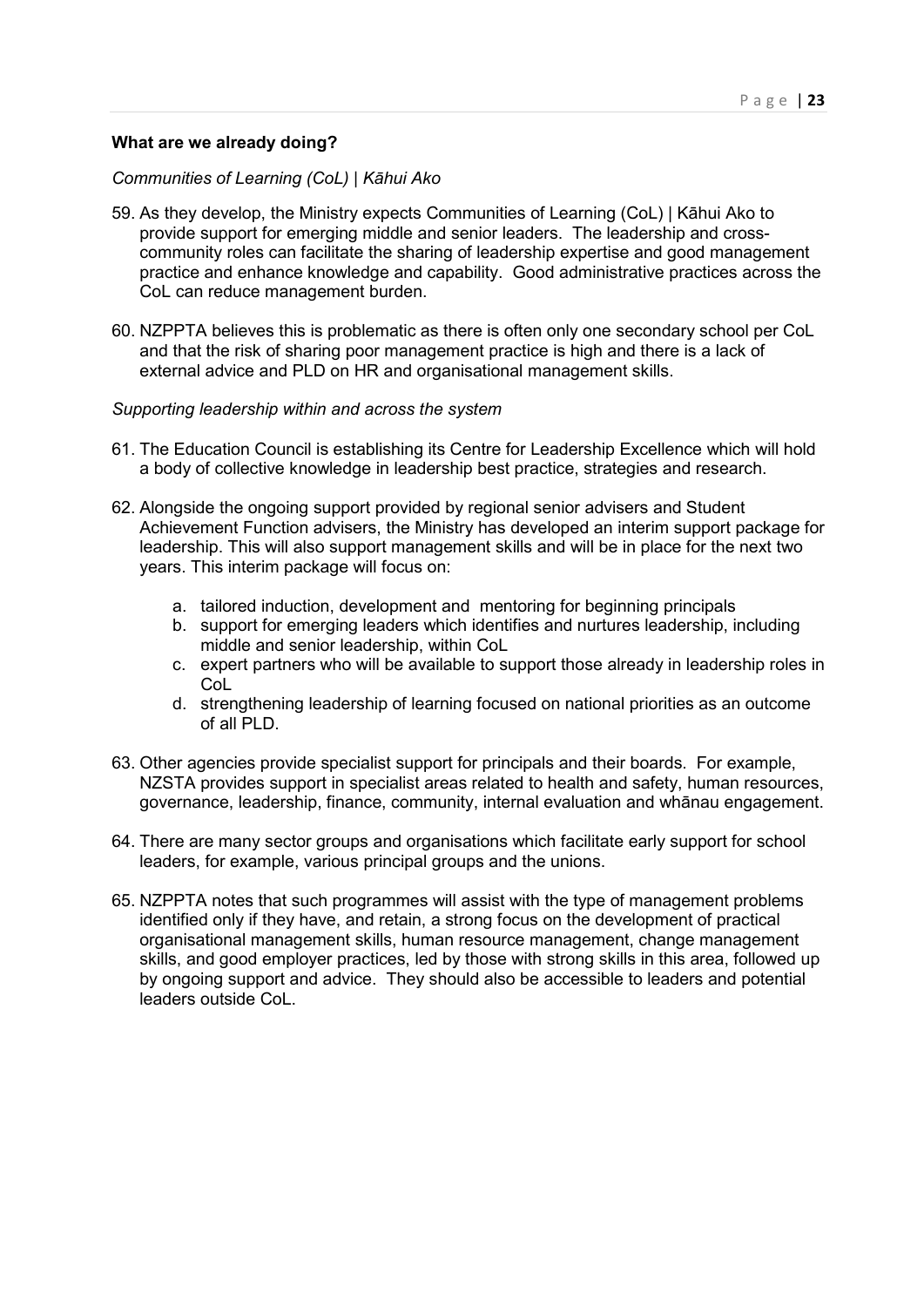### **School Management Recommendations**

#### **School Management - Working Group recommendations**

- 2.1 That NZSTA and NZPPTA, supported by the Ministry and the Education Council, inform schools of where to find existing best practice advice on good employer practices and actively promote good management practices.
- 2.2 That the parties to this Report acknowledge that there is a need for appropriate PLD in organisation and personnel management practices which is sector and role specific, which includes provision for future leaders and managers and ask that the Education Council considers this gap as it works with the profession to develop the leadership strategy.
- 2.3 That the Education Council, as part of the development of its leadership strategy, investigate:
	- the scope for more systematic mentoring management skills for leaders and aspiring leaders at all levels by practising leaders
	- a process to identify and to enable access to effective practice mentors.
- 2.4 That NZSTA and NZPPTA encourage Boards of Trustees to undertake staff satisfaction surveys at least every three years as part of their good employer HR practice. This survey should include questions about how effective teaching and learning are supported in the school as well as their workload in relationship to the school operational, management and personnel practices.
- 2.5 That NZSTA and NZPPTA develop ongoing advice and support for principals and middle and senior leaders to assist in recognising and eliminating individual bullying or bullying cultures.
- 2.6 That the Ministry, NZPPTA and NZSTA review the wording of the Secondary Teachers' Collective Agreement to provide greater clarity to school managers on its correct implementation.

# **School Management - NZPPTA recommendations**

- 2.7 That there be a requirement for schools to demonstrate to ERO their career development policy and practices.
- 2.8 That the monitoring of management and operational practices and personnel management practices form part of ERO reviews of schools to identify whether they are enabling teachers and leaders to concentrate to the greatest extent possible on teaching and learning and leadership of learning.
- 2.9 That ERO reviews include consideration of whether schools are complying with the Employment Relations Authority (ERA) and with collective agreements provisions.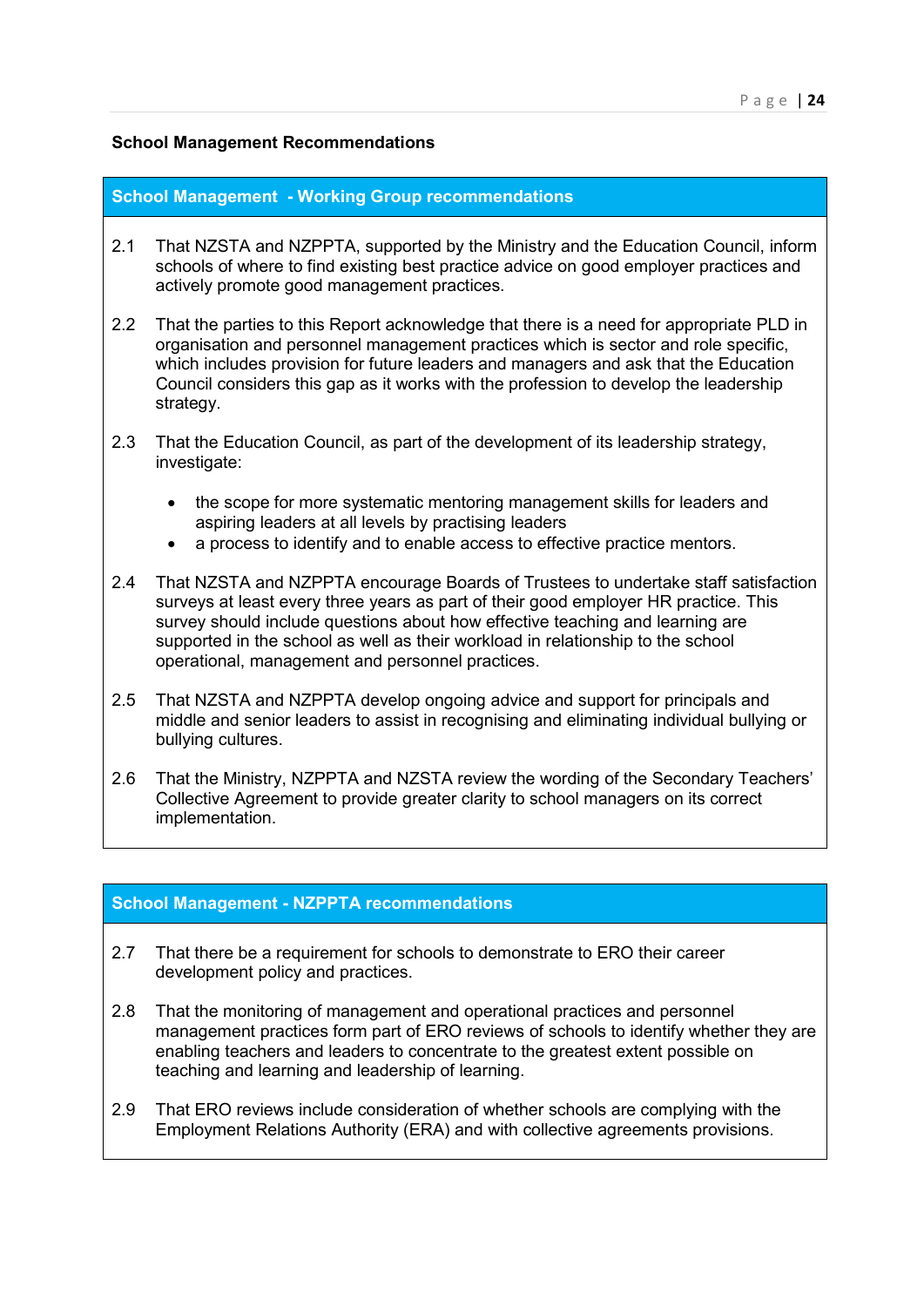# <span id="page-24-0"></span>**3. Kaiako Māori & Pasifika Teachers**

# **Context**

66. The number of Māori and Pasifika secondary teachers is small. Māori teachers comprise approximately 8% of the total secondary teaching workforce, and Pasifika  $3\%$ <sup>[30](#page-24-1)</sup>. By comparison, Māori students make up around 13% of the total school population and 15% of the total New Zealand population, while Pasifika students make up about 10% of the total secondary school student population and 7% of the total New Zealand population.

#### **What is the problem?**

67. Māori and Pasifika teachers report being expected, both professionally and culturally, to undertake tasks and responsibilities beyond those expected of a secondary teacher who does not identify as Māori or Pasifika because of their cultural and language skills. These extra expectations almost inevitably result in heavy workloads if not well managed by school leadership.

#### **What do we know?**

- 68. Quality teaching is most effective within schools in raising student achievement. Quality teaching practice that acknowledges and reflects the Māori and Pasifika learners' identity, language and culture significantly enhances student educational engagement, achievement and success.
- 69. Māori and Pasifika teachers often feel a strong sense of responsibility to go above and beyond for their students, families, and communities. Their communities also expect teachers of their ethnicity to be available to them for reasons which are beyond the experience of most non Māori and Pasifika teachers<sup>[31](#page-24-2)</sup>. Māori and Pasifika teachers report feeling that some schools use this level of commitment to their communities to the schools' advantage without appropriate recognition.
- 70. The NZCER 2016 report on secondary schools<sup>[32](#page-24-3)</sup> found that only 50% of teachers felt their professional learning had provided practical help for engaging with Māori students and their parents and whanau<sup>33</sup>, while fewer (just over 30%) had experienced professional learning that helped them engage with Pasifika students.
- 71. Whānau groups of parents usually assist the teacher with kapa haka, waka ama, Ngā Manu Kōrero and fundraising tasks. Some whānau groups have formed high-level relationships with their schools by working to Terms of Reference or Memoranda of Understanding and develop their own strategic plans, provide relief for the teacher's extra curricula responsibilities and assist the school with kaupapa Māori tasks so the teacher can focus on teaching. This type of whānau group is dependent on the skill set of whānau members and the relationship with the school's Senior Management Team and principal.
- 72. The additional workload pressures currently faced by Māori teachers are largely unchanged from those identified in the 1996 Bloor report on Māori Teacher Workload <sup>34</sup>.

 $\overline{a}$ <sup>30</sup> Education Counts.

<span id="page-24-2"></span><span id="page-24-1"></span> $31$  An example of this is when issues of 'classroom management' arise where inappropriate behaviour involves Māori or Pasifika students, the school will call on their Māori or Pasifika teacher to manage the situation.<br><sup>32</sup> Page 74<br><sup>33</sup> This was higher in decile 1-4 schools (59%) compared with 48% for deciles 5-10.<br><sup>34</sup> Bloor, D J. The Wor

<span id="page-24-4"></span><span id="page-24-3"></span>

<span id="page-24-5"></span>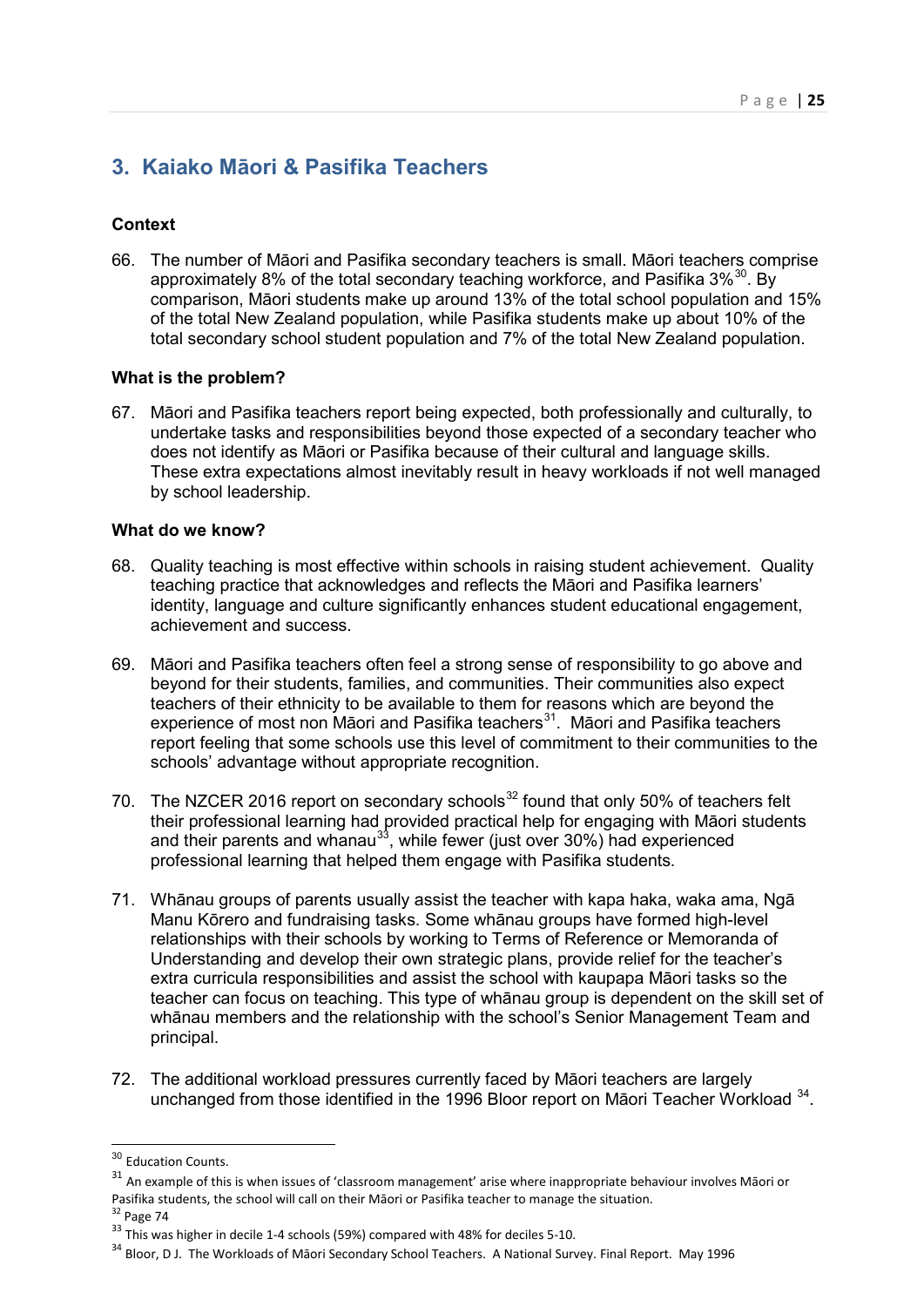# *Pasifika*

- 73. The Pasifika Education Plan 2013-2017 identifies the need to build Pasifika competencies across the education workforce to ensure that all schools and teachers are responsive to the needs of Pasifika learners.<sup>[35](#page-25-0)</sup>
- 74. The term 'Pasifika' often masks the great diversity and ethnic-specific differences that exists between each Pasifika group. This adds another level of complexity for the Pasifika teacher who is expected to work with Pasifika students with different cultural and linguistic backgrounds from their own.
- 75. Pasifika teachers often work and liaise with families and community leaders from a variety of Pasifika communities which can be extensive, resource-intensive and timeconsuming. Such activities usually occur in the evening or weekends when parents, families and community leaders are available.
- 76. For Pasifika teachers, we have been told that the added cultural responsibilities have resulted in burn out for many who then became disillusioned and left the profession. Better data is needed in this area to help support efforts to address high turnover and attrition issues for Pasifika teachers.
- 77. The growth rate in the number of Pasifika teachers and principals is not keeping pace with the increase in the number of Pasifika students in secondary schools. This is problematic because the teaching workforce is not reflective of demographics of its students.

# *Māori*

78. In 2012 those schools requiring teachers proficient in Te Reo Māori had difficulties obtaining relief teachers. Two-thirds of primary and secondary schools requiring teachers proficient in Te Reo Māori reported finding it 'very difficult' to get relief teachers and, in addition, just over one-quarter found it 'somewhat difficult' $36$ . We believe that this remains the situation in 2016<sup>37</sup>. This can have a significant impact on the ability of Māori teachers to undertake PLD.

# *Māori medium secondary schools*

- 79. The Māori Medium Reference Group<sup>[38](#page-25-3)</sup> noted that multiple skills are demanded of teachers in Māori medium. They must:
	- a. be fluent in Te Reo Māori
	- b. have curriculum content knowledge
	- c. understand language pedagogy
	- d. have skills in learner assessment
	- e. be able to effectively respond to the diverse learning and language needs of their students, most of whom are learners of Māori as an additional language.
- 80. Further, Māori medium teachers are also required to uphold tikanga Māori, drawing from their own iwi background. This is in addition to curriculum content knowledge. The predominantly urban background of Māori medium teachers means that if they have not been closely connected to their own iwi as a source of confidence in tikanga Māori, their initial teacher education programmes need to fill this gap.

 $\overline{a}$ 

<span id="page-25-0"></span><sup>&</sup>lt;sup>35</sup> Pasifika Education Plan 2013-2017 http://www.education.govt.nz/ministry-of-education/overall-strategies-andpolicies/pasifika-education-plan-2013-2017/<br><sup>36</sup> Lee, M. (2012).<br><sup>37</sup> Observations and feedback from the Retention Pilot Programme for Māori Medium Beginning Teachers.<br><sup>38</sup> July 2012

<span id="page-25-2"></span><span id="page-25-1"></span>

<span id="page-25-3"></span>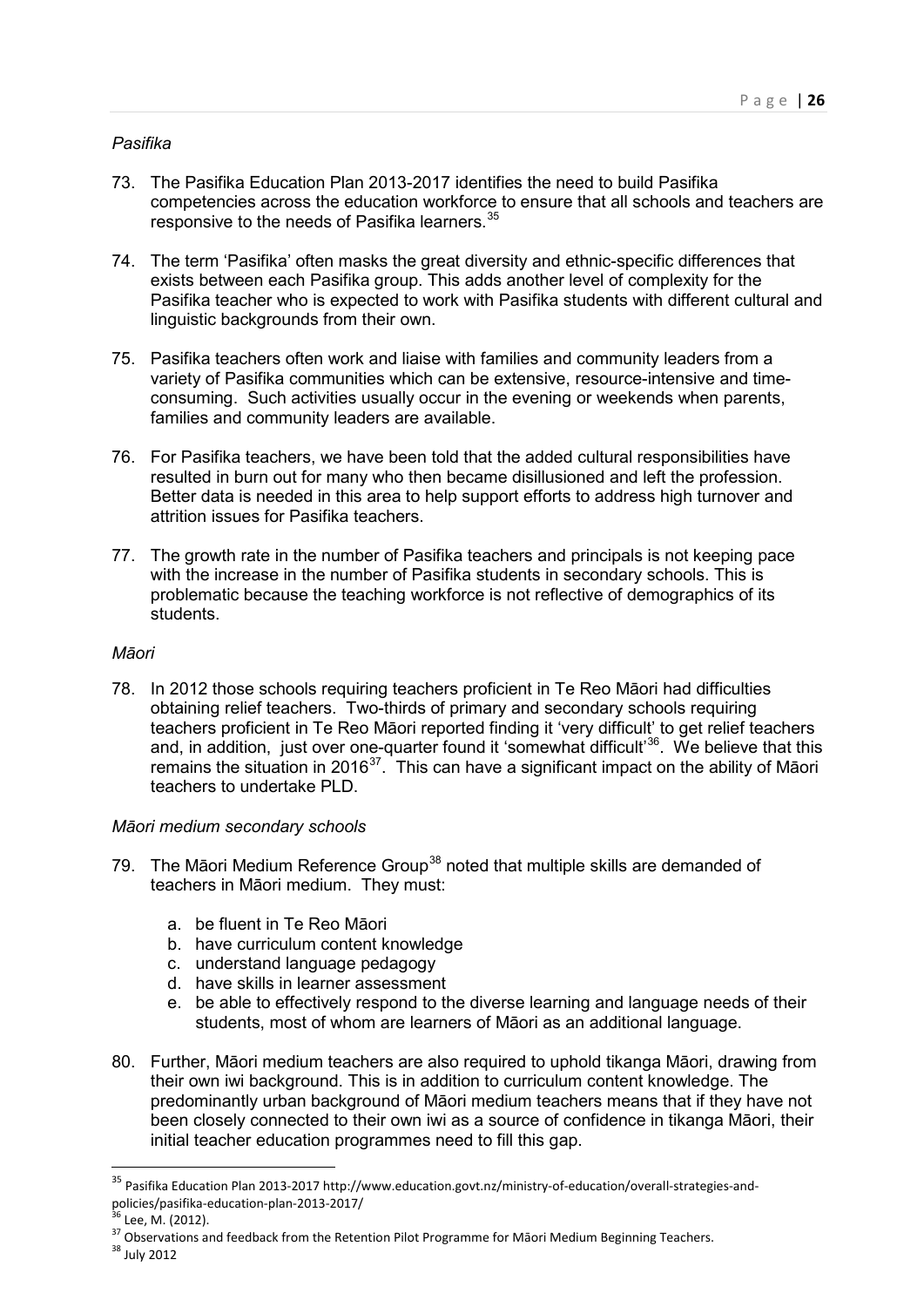- 81. There is however, a lack of high-quality programmes and programme deliverers that can support raising the language and curriculum proficiency of Māori teachers and currently they are all situated in the central North Island. It would be prudent of the education sector to turn to Iwi who have their own education strategies to leverage off their tikanga and language expertise. Many iwi have their own strategies focused on raising the achievement levels of their iwi-affiliated students through developing programmes that will focus on iwi language proficiency, tikanga and working alongside initial teacher education programmes to raise the capability of Māori teacher and initial teacher education providers.
- 82. In addition to engagement with learners in Te Reo Māori, Māori medium teachers engage with parents, whānau, iwi and community as an essential component of Māori medium education. Current initial teacher education programmes are unlikely to have adequately prepared them to develop relationships and work closely with whānau, iwi and community.
- 83. During the course of their career, Māori medium teachers often need to be flexible enough to work in different Māori medium education settings, and with different age levels, even though they may not have been trained to do so.

#### *English medium secondary schools*

- 84. Kaiako Māori in English medium settings have the same cultural expectations placed upon them, but suffer the disadvantage of being relatively isolated within their school setting. They carry the cultural responsibilities, the role of 'cultural advisor' to the school, and are often the point of call for dealing with Māori student and whānau liaison. In addition, they may well be running the language department and are frequently new to their teaching career.
- 85. There is a high expectation that they will participate in and usually lead kapa haka for the school as well as take responsibility for cultural events and formal activities such as powhiri. Māori teachers are also often called on to provide cultural development and advice to their non-Māori colleagues.
- 86. The NZPPTA Workload Taskforce Report 2016<sup>[39](#page-26-0)</sup> notes that Māori Provisionally Certificated Teachers:
	- i. often go to small schools where they are (in actuality or in practice) the Head of Department Māori. The workload of being both a beginning teacher and a head of department and their additional cultural expectations sets these teachers up for early burnout
	- ii. are expected to provide for Māori students, whether there are 2 or 150, as if they were a fully-qualified teacher
	- iii. often teach multi-level senior classes, which can constitute an excessive workload for beginning teachers.

<span id="page-26-0"></span> $\overline{a}$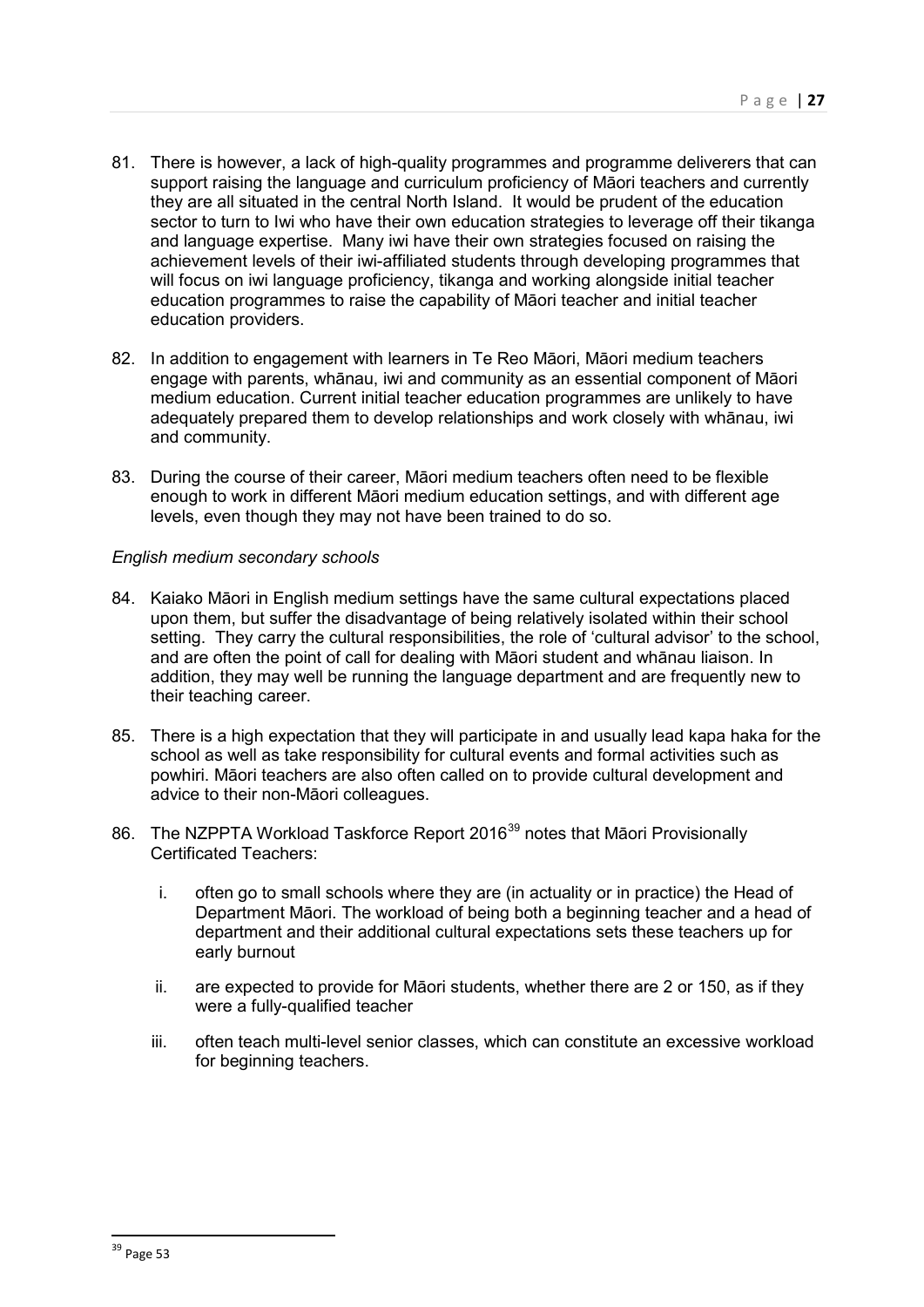#### *Leadership*

- 87. Amongst other issues, the NZPPTA Workload Taskforce Report 2016 noted that constructive, supportive relationships with the school's senior leadership are seen as critical, but there is often a lack of support from senior leadership for the role of kaiako Māori in schools.
- 88. In some schools the lack of senior leadership support and the absence of other Māori/Pasifika staff is mitigated by the school's community groups. These groups are made up of family/whānau of the school's student population.
- 89. Growing understanding, capability and capacity of leaders to fully support their Māori/Pasifika staff is important for the system.

#### **What have we heard?**

- 90. Representatives of the Working Group visited five schools for the purpose of capturing teacher voice. A sample of teacher, middle leader, senior leader and principal comments from these schools regarding the expectations and tasks undertaken by Māori and Pasifika staff that add to workload follow:
	- *expectation Māori teachers at hand to do welcomes, ceremonies, pastoral care for Māori students, whānau contact, consultant/advisor to SLT, event management*
	- *staff will sometimes be required to support student attending a tangi. This may be overnight*
	- *Māori teacher has to be ready to organise pōwhiri, often out of school hours*
	- *expectation for Māori teacher to attend kapa haka festival. Means travel and weekend away*
	- *Te Reo not enough resources online, can't buy exams, felt NZQA changed assessment specifications without consultation.*

#### **What are we already doing?**

- 91. Work is underway to develop and complete a Pasifika cultural competencies framework for teachers and school leaders of Pasifika learners. This framework could also support efforts to address and increase Pasifika cultural awareness components in teacher training programmes, PLD and governance training.
- 92. Initiatives, such as Communities of Learning (CoL) | Kāhui Ako, provide opportunities to share, develop and grow Māori and Pasifika expertise, and cultural competencies and awareness within and across CoL. However, CoL leaders need to be careful that they do not exacerbate workload problems for Māori and Pasifika teachers due to increased expectations to share cultural expertise with colleagues across schools.
- 93. The Education Council is facilitating the development of a leadership strategy for the whole profession that will shape how capability development is supported in the future.
- 94. The Retention Pilot Programme for Māori Medium Beginning Teachers (the Pilot), being undertaken between 2014 and 2016, provides new professional learning models and the development of mentoring retention programmes for newly-qualified Māori medium beginning teacher. Although primarily in the primary setting, the new learnings from the Pilot will increase our understanding, in Māori medium, of issues and (potential solutions) for beginning teachers, including workload and retention.

#### **Kaiako Māori & Pasifika Teachers Recommendations**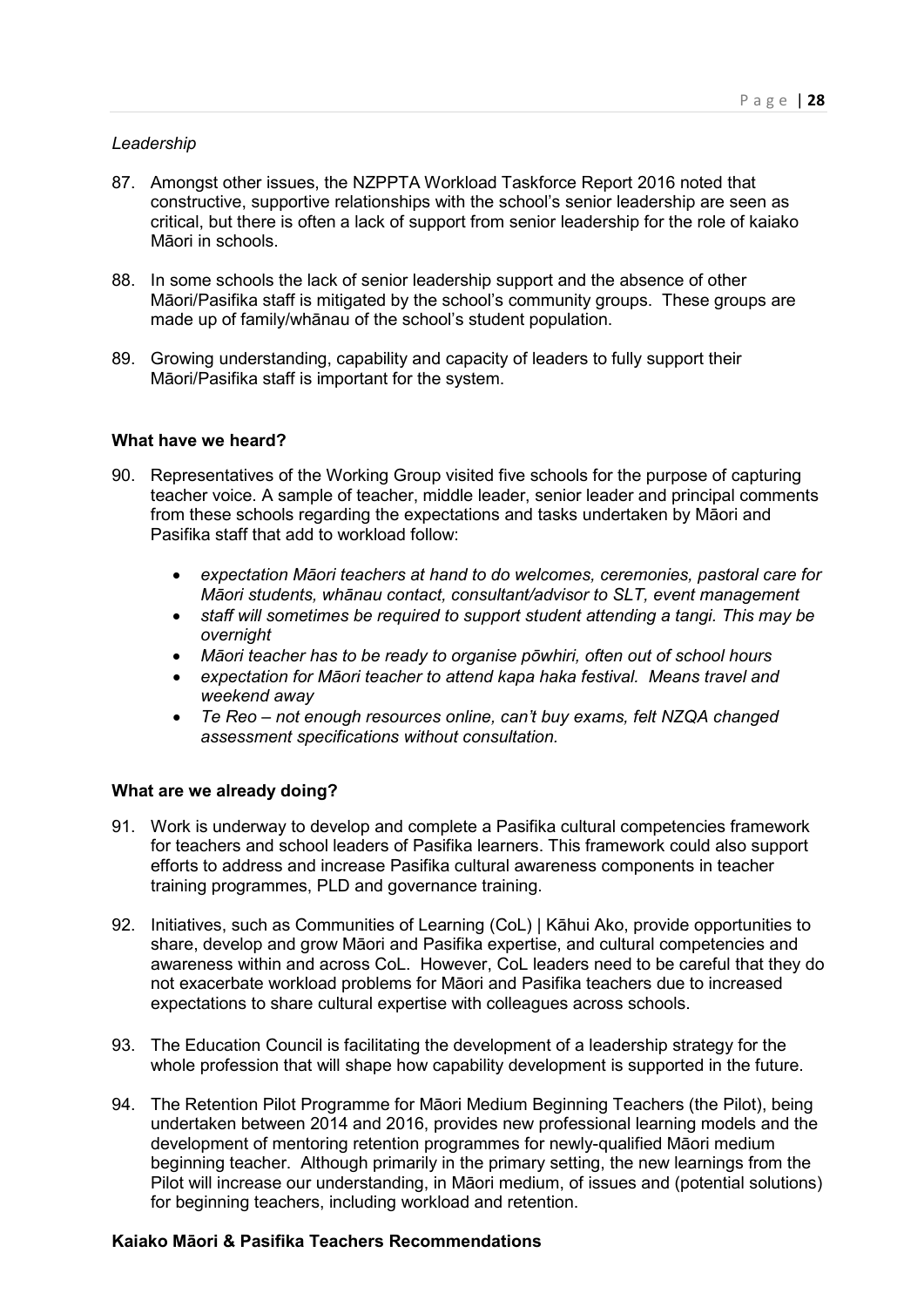#### **Kaiako Māori – Working Group recommendations**

- 3.1 That where there is an identified need, the parties to this Report work alongside regional cluster, Communities of Learning | Kāhui Ako and iwi groups to identify the challenges that exist for kaiako Māori and work through potential actions.
- 3.2 That the Ministry use evidence, such as findings from the Māori Medium Beginning Teacher Retention Pilot, to identify how to provide better support for sole charge kaiako Māori in their Provisionally Certificated Period.
- 3.3 That where possible and relevant, the parties to this Report help support schools and their staff to have an agreed kaupapa which includes an understanding of the implications for Māori staff arising from cultural obligations and expectations.
- 3.4 That the Education Council consider strategies to build understanding and capability of leaders to support their Māori staff, through its development of the leadership strategy.

#### **Pasifika – Working Group recommendations**

- 3.5 That the Ministry develops guidelines for Pasifika cultural awareness for teachers and school leaders and explores opportunities with education partners such as the Education Council to promote these guidelines such as linking them to existing standards/criteria.
- 3.6 That the parties to this Report look for opportunities to support Communities of Learning | Kāhui Ako efforts to meet the needs of Pasifika learners by ensuring staff are culturally competent and capable.
- 3.7 That the parties to this Report ensure that recruitment and retention initiatives (that support the sector) help increase the number of Pasifika teachers and are responsive to their learning and development needs.
- 3.8 That the Education Council consider strategies to build understanding and capability of leaders to support their Pasifika staff, through its development of the leadership strategy.

#### **Kaiako Māori & Pasifika – NZPPTA recommendations**

- 3.9 That the Ministry, based on the size of each school's Māori roll, resource community liaison positions per school.
- <span id="page-28-0"></span>3.10 That the Ministry, based on the size of each school's Pasifika roll, resource community liaison positions per school.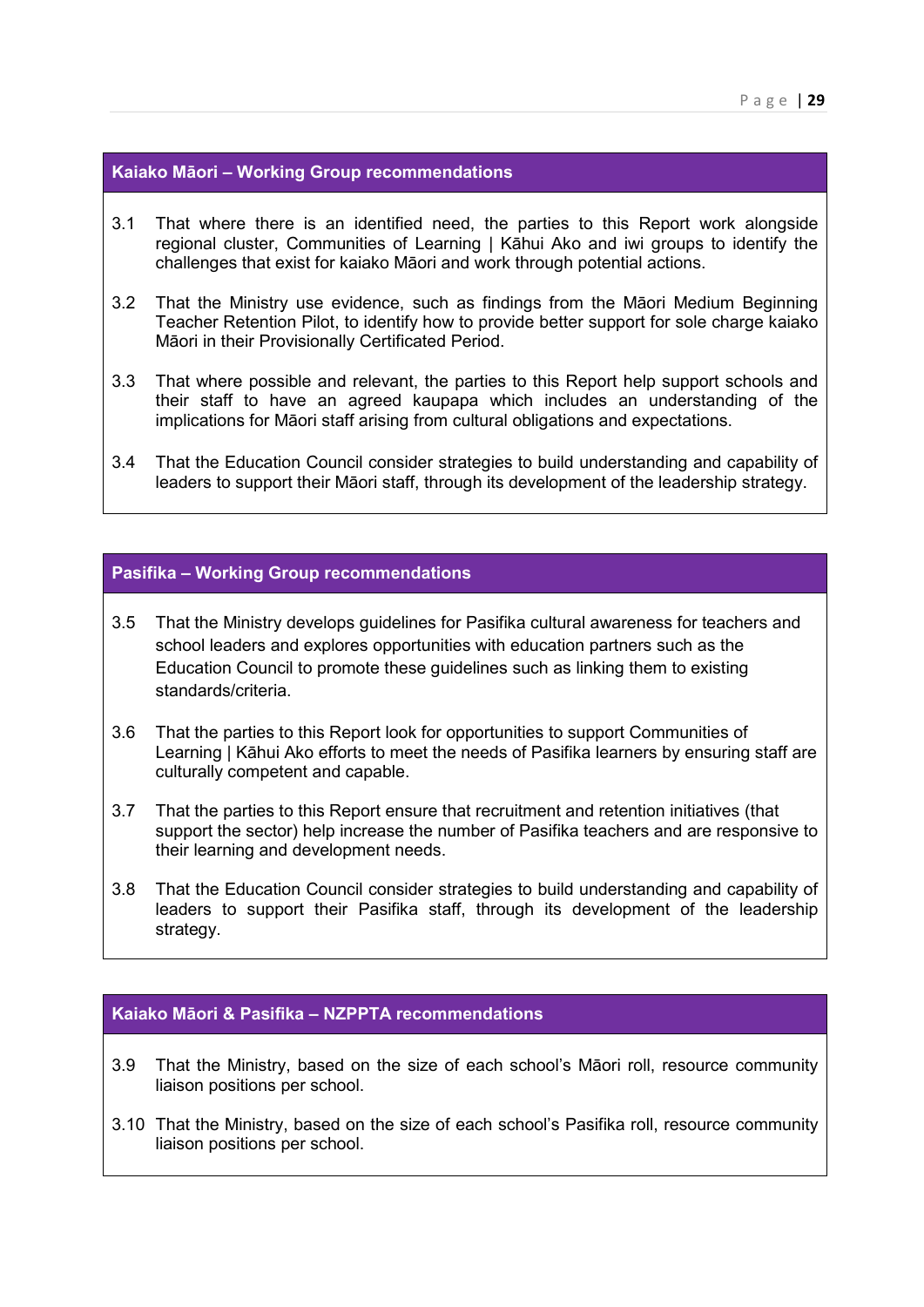# **4. Compliance & Administration**

# **Context**

- 95. School leadership teams are accountable for ensuring their school is compliant with all relevant legislation and policy. There are also significant administrative tasks within the school context driven in part by the requirements or practices of government agencies, requirements of collective agreements and legislation and, in part, by school practice and policies.
- 96. Compliance with legal requirements is an integral part of the provision of an environment that supports students' learning. In all education reviews, ERO considers compliance with legal requirements along with the implementation of school policies and practices and the impact of these on student achievement.

#### **What is the problem?**

- 97. Compliance and administration tasks are a necessary and important aspect of any organisation. They provide a platform for a safe working and learning environment, support functions such as payroll and school resourcing, and the development and collection of quality information about learners and employees in the school.
- 98. When done poorly, eg, without clarity around the context, or when the amount of compliance or the number of administrative tasks required and the time required to fulfil them are excessive, these tasks can distract teachers and middle leaders from the core business of learning and teaching for the purpose of enhancing outcomes for all students.

# **What do we know?**

- 99. Unnecessary compliance and administration tasks were identified as workload pressures in the NZPPTA Workload Taskforce Report 2016<sup>[40](#page-29-0)</sup> and the NZCER 2016 report on secondary schools<sup>[41](#page-29-1)</sup>. They are also referenced in the 2005 ACER Secondary Teacher Workload Report<sup>42</sup>.
- 100. There is a range of administrative work associated with teaching, leadership and pastoral care including reporting, meetings, data collection, management and analysis, surveys, parent contact, health and safety, organising relief, photocopying, NCEA administration tasks (eg, record keeping, data analysis), appraisal and registration requirements, Special Education applications, IT management and support. These are often delegated from the principal to senior leaders to departments and middle leaders and teachers. Administration tasks are often shared with support staff, and reductions in support staff hours or numbers can affect the balance of that work.
- 101. There are also compliance costs and demands in meeting legislative requirements, including new or amended legislation. For example, the Health and Safety at Work Act 2015, which introduced additional (but essential) requirements, has affected some curriculum areas more than others (eg. Outdoor Education and Physical Education, Science and Technology).

 $\overline{a}$ <sup>40</sup> Page 33 & 37

<span id="page-29-1"></span><span id="page-29-0"></span> $41$  Page 67

<span id="page-29-2"></span><sup>42</sup> Pages 176-177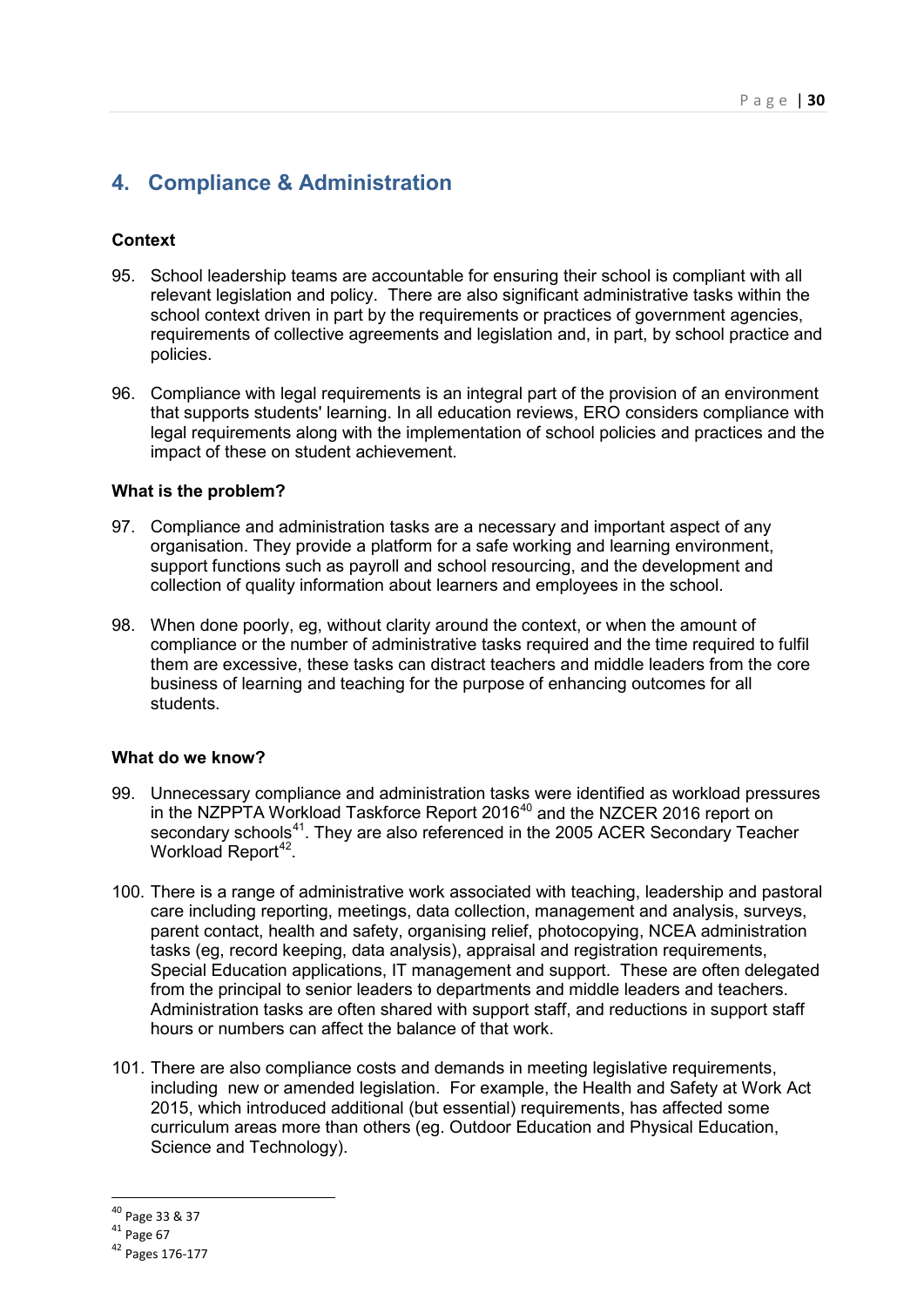- 102. It is likely that schools can meet compliance and administration demands more efficiently, and that schools may generate unnecessary demands, or fail to review existing processes which may be outdated when requirements change<sup>43</sup>. However, requirements do change and the schools believe that agencies are not aware of the cumulative effect of compliance requirements at the school level.
- 103. Administration requirements and delegated duties associated with meeting compliance requirements are a significant additional workload pressure for many teachers in middle leadership positions, who generally maintain a high teaching load in addition to their professional departmental and curriculum leadership and HR functions.
- 104. The English Department of Education Workload Challenge<sup>[44](#page-30-1)</sup> found that:
	- one of the major causes of unnecessary workload was reporting and administration – respondents highlighted recording, inputting, monitoring and analysing data (56%) as some of the main contributors
	- respondents noted that, rather than the work itself being unproductive, the level of detail, duplication and volume of these tasks was a major problem
	- respondents noted the need to read and respond to a large number of emails which contributed to workload
	- respondents wanted more effective delegation of tasks they felt that more effective use of support staff would make a huge difference to workload and believed they weren't always being deployed as well as they could be.
- 105. The Alberta Teacher Workload Study<sup>[45](#page-30-2)</sup> found teachers spent a significant amount of time on microtasks<sup>[46](#page-30-3)</sup> during the school day, such as emails, texts and interacting with colleagues, and teachers noted that these tasks interrupted their work-related performance and contributed to their work-related stress. The study found that teachers working longer hours spent more time on microtasks compared with teachers working less time (those working 46 hours or more spent 60 minutes or more on microtasks compared with 44 hours and 30 minutes respectively).
- 106. In both the NZPPTA Workload Taskforce Report 2016<sup>[47](#page-30-4)</sup> and in the 2005 ACER report on Secondary Teacher Workload<sup>[48](#page-30-5)</sup> teachers and middle and senior leaders identified increased access to support staff time as a way of transferring from them a number of administrative tasks.
- 107. The NZCER 2016 report on secondary schools<sup>[49](#page-30-6)</sup> found 29% of teachers wanted more support staff (33% in decile 1 and 2 schools).

#### **What have we heard?**

108. Representatives of the Working Group visited five schools for the purpose of capturing teacher voice to help in the development of their recommendations. In these schools, teachers reported numerous tasks associated with compliance and administration that they consider added to their workload. These included the reproducing information and data for reporting, monitoring attendance, planning, financial reporting, health & safety and vulnerable children; which all required "endless" amounts of paperwork.

 $\overline{a}$ 

<span id="page-30-1"></span><span id="page-30-0"></span><sup>&</sup>lt;sup>43</sup> Schools are not unique in this and other workplaces have these issues.<br> $44$ https://www.gov.uk/government/uploads/system/uploads/attachment\_data/file/415874/Government\_Response\_to\_the\_ Workload Challenge.pdf Pages 4-6<br>
<sup>45</sup> R.A. Malatest & Associates Ltd. Alberta Teacher Workload Study, December 2015 (Alberta Education) Page 49<br>
<sup>46</sup> MIcrotasks are task performed during the progress of other activities w

<span id="page-30-2"></span>

<span id="page-30-3"></span>or interacting with colleagues or parents.

<sup>&</sup>lt;sup>47</sup> Page 89

<span id="page-30-5"></span><span id="page-30-4"></span> $48 \nPage 9$ 

<span id="page-30-6"></span><sup>49</sup> Pages 82-83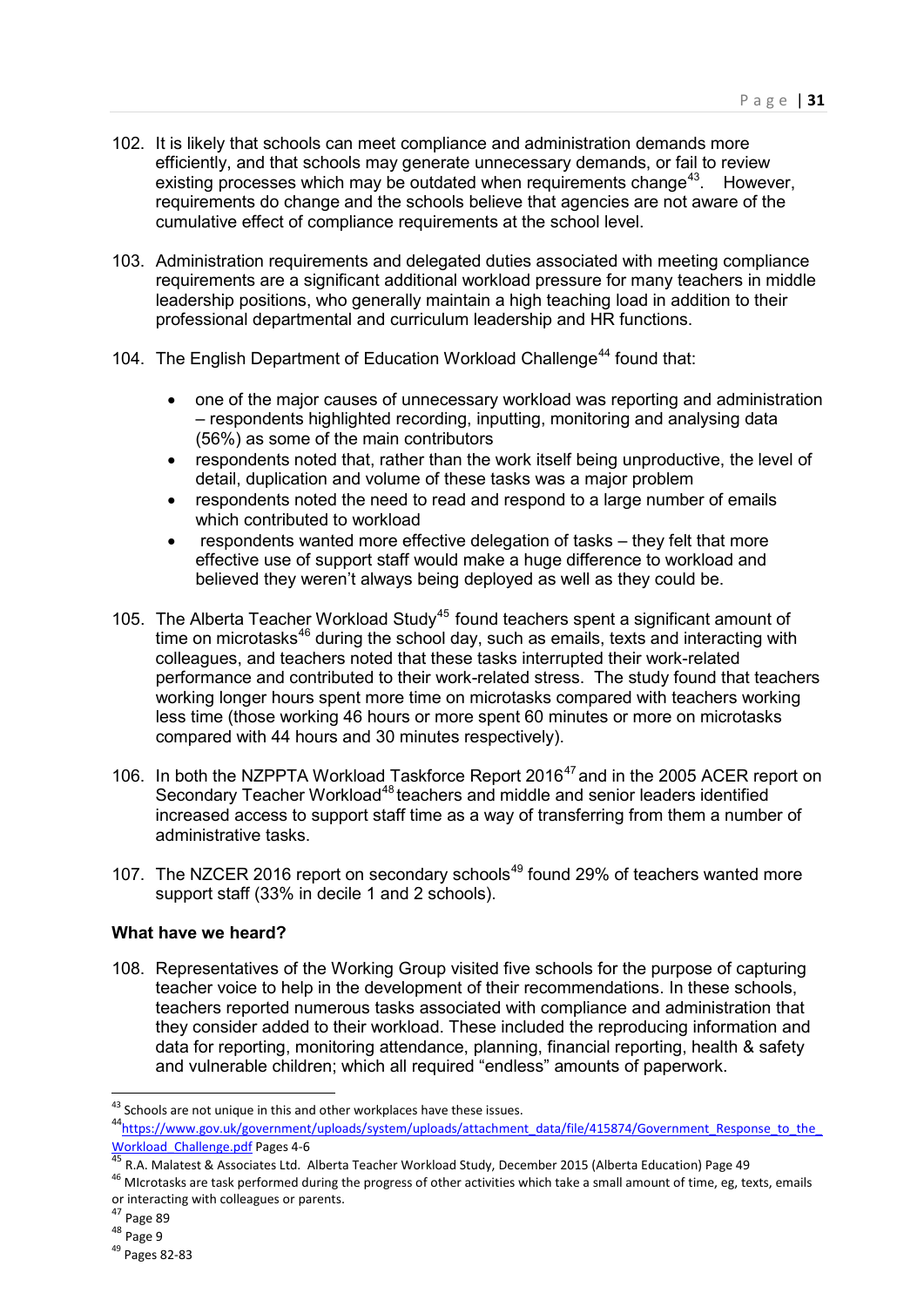- 109. Several comments were made to the effect that the administrative tasks associated with NCEA were also taking teachers away from their core business of teaching and learning. These included monitoring large projects, marking student work (adding stress in particular to middle leaders' workload when supervising beginning teachers) including resubmissions, and entering marks with the schools management system (KAMAR).
- 110. Those interviewed provided several suggestions for how these activities could reduce their workloads. These included; that relevant education agencies develop a coordinated approach for information and data retrieval to minimise the overlap of compliance requirements, and that the education agencies produce exemplar materials and generic templates to assist and support schools with compliance requirements.
- 111. In addition, they felt that support staff could be better managed within schools to provide additional administrative support to teachers. For example: following up student lateness and absence; management of day relief; completion of data entry tasks, and marking student work.
- 112. A sample of teacher, middle leader, senior leader and principal comments from these schools regarding compliance and administration tasks that adds to workload follows:
	- *so many surveys to complete: postgraduate students, government agencies, local government, health...*
	- *all visits from MoE, ERO, etc, require copious amounts of documentation*
	- *disconnection between agencies all demand data but seems little cross talk to see if it's the same*
	- *producing statistics and other information for board report*
	- *academic coaching three-way conferences with parents to prepare for and run*
	- *interaction with parents increased*
	- *chasing absences administration monitors them but deans have to follow up*
	- *admin support would really help follow up lates/absences, last-minute copying, book buses, etc.*
	- *do something about the Health & Safety & EOTC workloads*
	- *Government needs to provide exemplars, e.g. what does a school health & safety policy look like?*
	- *over-engineering of school systems/expectations*
	- *too much paperwork*
	- *taking notes at meetings*
	- *testing and applications: migrants, international students, ESOL.*

#### **What are we already doing?**

<u>.</u>

- 113. ERO has produced Guidelines for the Board Assurance Statement and Self-Audit Checklists $50$  which contain:
	- a brief outline of the key legal requirements with which school boards must comply
	- checklists to be completed by school boards and principals as part of a self-review process to assist boards and ERO in reviewing legal compliance
	- an assurance statement to be signed by the board chairperson and principal providing evidence of the board's compliance with legal requirements.

<span id="page-31-0"></span><sup>50</sup> Assurance Statement and Self-Audit Checklists, Education Review Office, July 2015.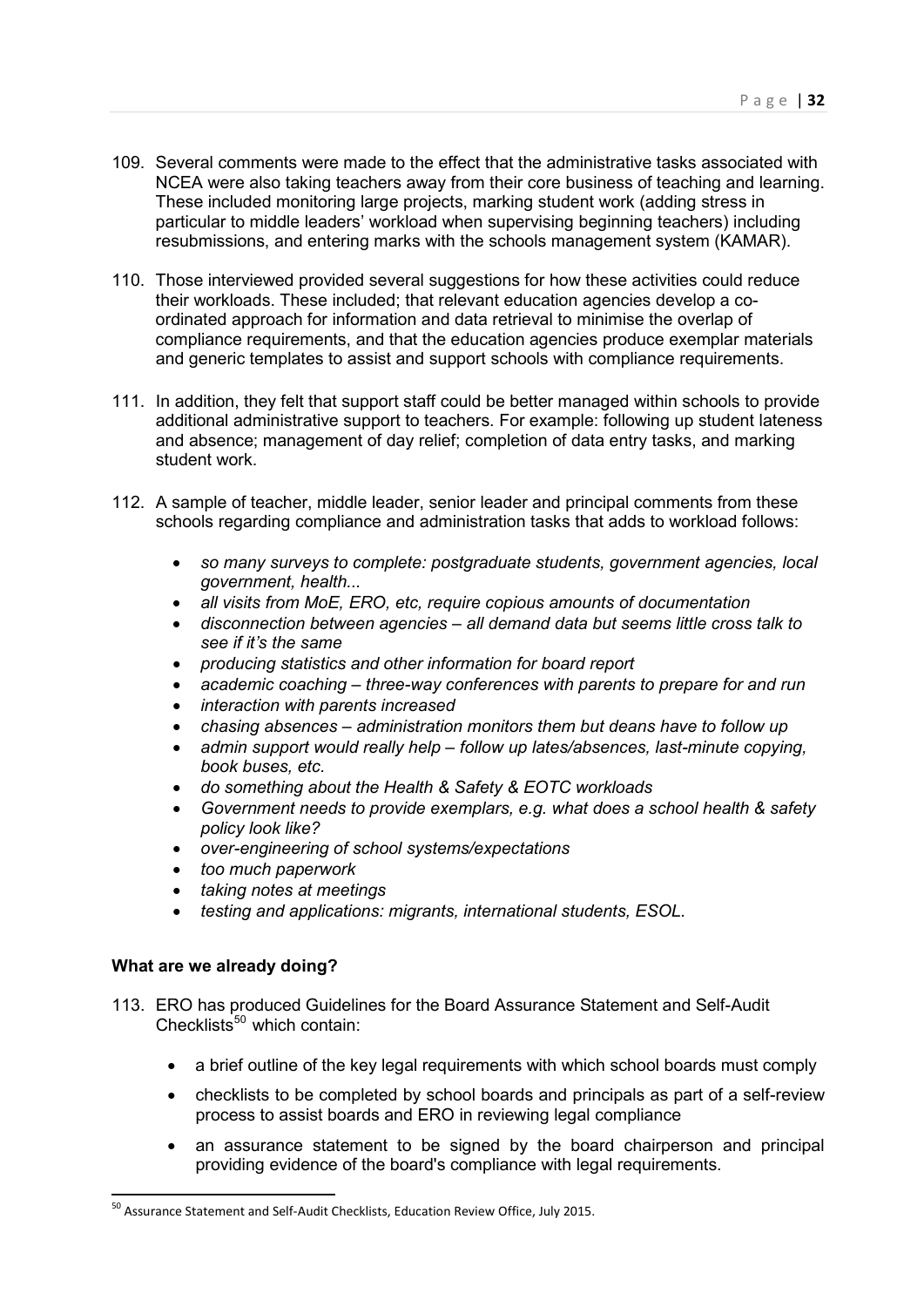#### *Support staff*

 $\overline{a}$ 

- 114. School support staff make up a third of school employees and have an important role in enabling teachers and leaders to focus on teaching and learning. In recent years agreed changes to grading and remuneration structures for support staff, and associated guidance (developed through joint work between the relevant union, the NZSTA, and the Ministry), have enhanced schools' ability to tailor the roles and functions of support staff.
- 115. The NZPPTA note that some administrative tasks cannot be transferred from teachers and leaders. However, if the number of support staff hours in schools was increased then this would allow them to take more administrative duties away from teachers and from those in leadership roles. This would assist in reducing the administrative burden on teachers and leaders and enable them to focus more effectively on their own teaching, management and leadership roles.
- 116. With greater levels of administrative support in some areas, such as property management, finance and payroll, principals may be given more space to take advantage of opportunities to develop their organisational, personnel management and broader leadership skills and focus more on leadership of learning. The Ministry believes that the development of Communities of Learning (CoL) | Kāhui Ako may facilitate this.

#### **Compliance & Administration Recommendations**

#### **Compliance & Administration - Working Group recommendations**

- 4.1 That the Ministry facilitate a cross-sector group to identify key factors that drive compliance and administration workload[51](#page-32-0) and agree the highest priority items to address and timeframes.
- 4.2 That the parties to this Report, where relevant:
	- prioritise providing clarity and guidance about what is required to meet compliance obligations
	- identify existing and, where needed, develop new good practice on compliance and administration
	- direct schools to where they can find good practice, including exemplar materials and case studies
- 4.3 That the parties to this Report include recognising compliance and administration costs to teaching and learning as part of the internal induction, appraisal and PLD programmes for their own staff.
- 4.4 That the parties to this Report promote the expertise and potential that support staff have to further reduce the administration and compliance component of a leaders role within a school or across Communities of Learning (CoL) | Kāhui Ako to enable teachers and leaders to focus more on teaching and learning.

<span id="page-32-0"></span> $51$  Scope includes forms, language, timing of requests, targeting (are we asking the right person), guidance, opportunities for synergies across currently unconnected requests (are we asking the right person, at the right time, the right thing, in the right way)? It is outside the scope of this work stream to comment on Government policy or legislation needs, but it can review and comment on the administrative tools used (eg forms and guidance).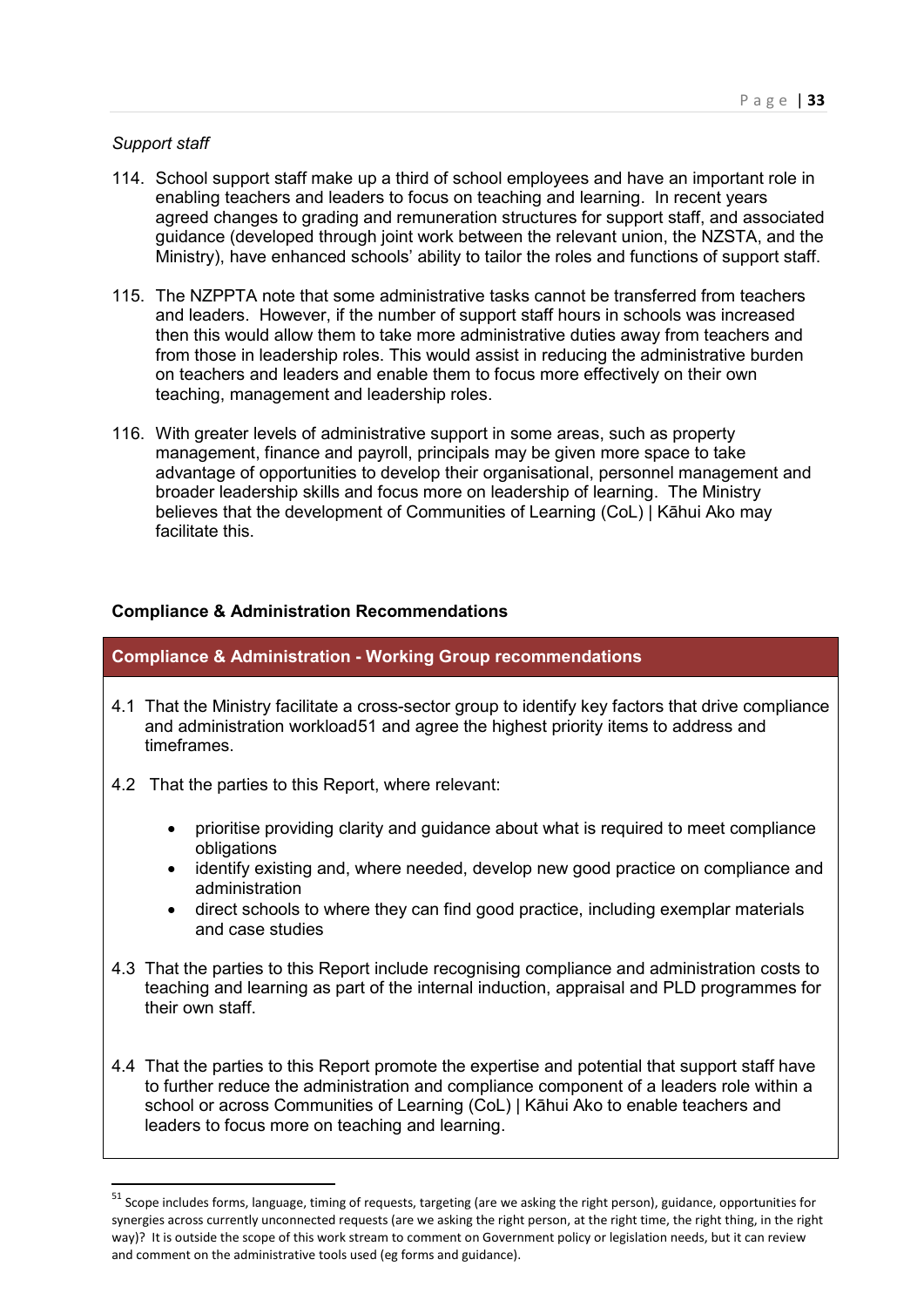4.5 That the parties to this Report encourage schools to transfer to support staff as many necessary compliance and administration tasks as possible to enable teachers to focus on teaching and learning and pastoral care and guidance.

# **Compliance & Administration - NZPPTA & NZSTA recommendations**

- 4.6 That there be increased and central funding for the number of support staff hours available to secondary schools.
- 4.7 That the Ministry lead the development of change management protocols at the agency level which incorporate an assessment of additional compliance and administration effects for any proposed change.
- 4.8 That the agencies consult with sector representatives on the compliance demands involved prior to any new requests or proposals being made that require compliance by schools.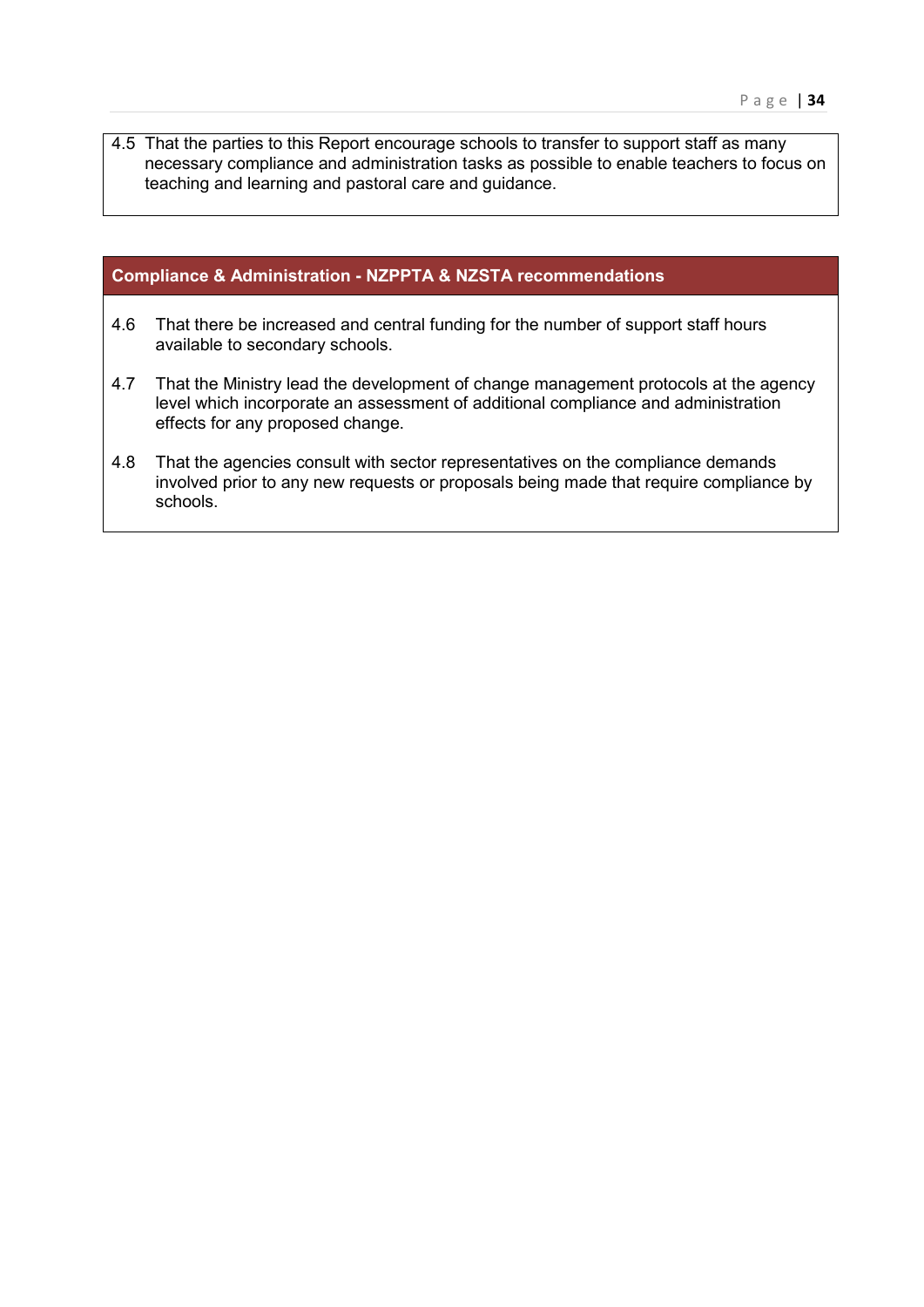# <span id="page-34-0"></span>**5. Performance Management, Appraisal & Certification**

# **Context**

- 117. The functions, roles and responsibilities associated with the management of teacher performance are distributed across the Ministry, Education Council, schools and ERO. The performance management framework aims to ensure that all students in New Zealand schools experience effective teaching.
- 118. The framework for teacher performance management incorporates both accountability and improvement purposes. In the context of self-managing schools, the board of trustees is accountable for overall personnel management, while responsibility for staff performance management is usually delegated to the principal. School leaders, therefore, have a pivotal role in establishing the school conditions for teacher appraisal, the quality and implementation of teacher appraisal procedures, the links with school goals, and the use of appraisal results for improvement.
- 119. The outcomes of teacher appraisal are used for different purposes. These purposes include: inducting and mentoring beginning teachers, renewing teachers' practising certificates, attestation for the purposes of salary progression and improving professional practice $52$ .
- 120. If appraisal is done well, student achievement improves and the appraisee is focused on their authentic professional learning goals, and the organisational need for accountability is met $^{53}$
- 121. There are currently two sets of professional standards:
	- *Practising Teacher Criteria* which guide decisions about whether to recommend beginning teachers for full certification and for the three-yearly renewal of experienced teachers' practising certificates
	- professional standards found in Teachers' and Principals' Collective Agreements which are used to guide annual appraisals (usually alongside the Practising Teacher Criteria), make judgements about attestation for pay increments and determine whether competency procedures should be invoked.
- 122. The Education Council has contracted ERO to audit at least 10% of appraisals for those practising certificates issued or renewed in the last year, across secondary, primary and early childhood sectors. The auditing data is collected and audits split into four groups: Issued Satisfactory, Issued Unsatisfactory, Renewed Satisfactory and Renewed Unsatisfactory.
- 123. In considering these four groups, ERO consider at their site visit the evidence and make the satisfactory/not satisfactory judgement that endorsements by professional leaders were based on meaningful appraisal and that the appraisals achieved a reasonable and consistent standard.

<span id="page-34-1"></span><sup>52</sup> https://www.educationcounts.govt.nz/publications/schooling/oecd-review-on-evaluation-and-assessment-frameworks-<br>for-improving-school-outcomes/chapter-5-teacher-appraisal

<span id="page-34-2"></span>for-improving-approving-approving-approving-approving-approving-approving-approving-approving-approving-approv<br>approximation-approving-approving-approving-approving-approving-approving-approving-approving-approving-approv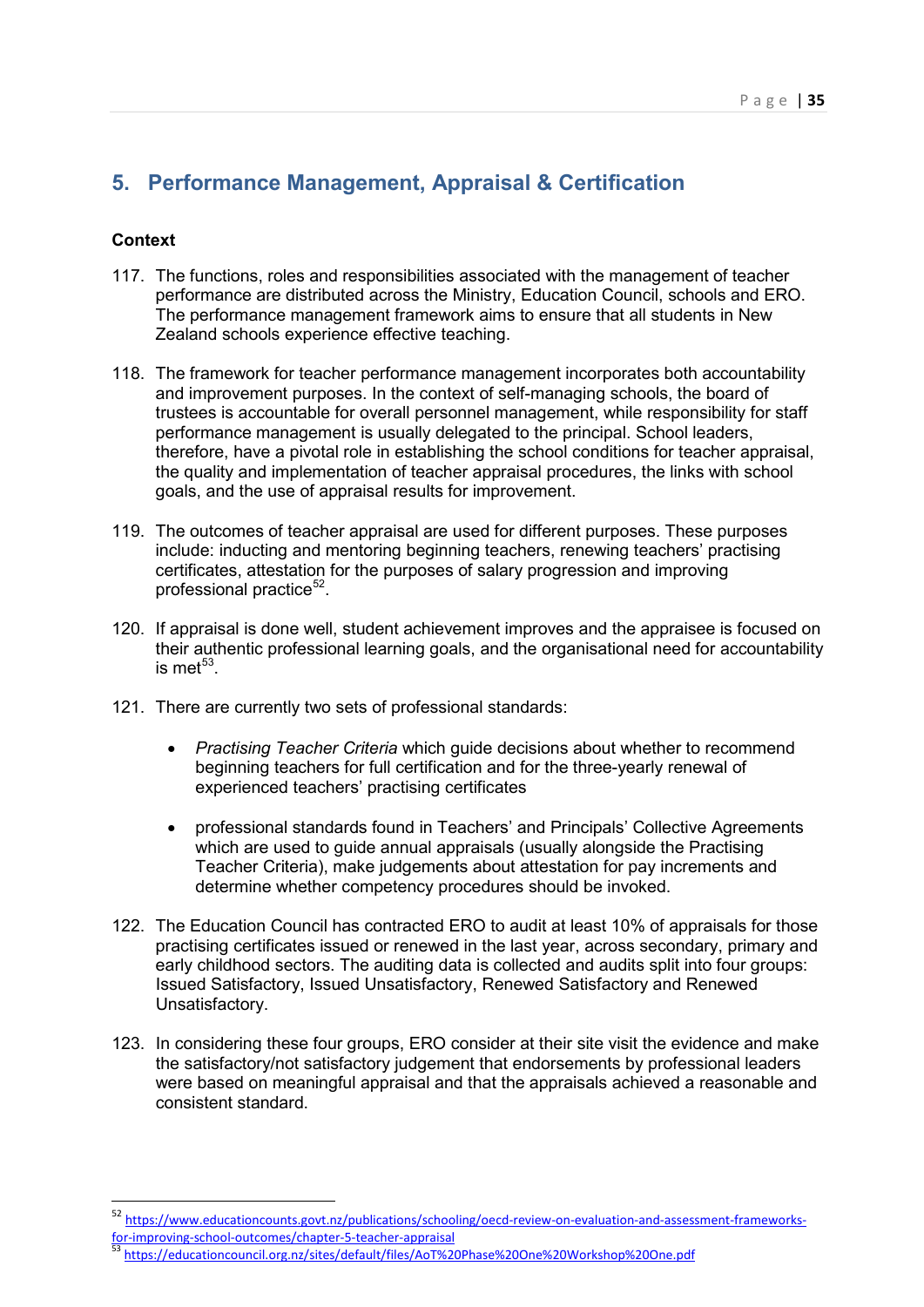#### **What is the problem?**

124. Performance management, appraisal and certification are essential requirements for professional credibility and play a critical role in a robust education system. However, these processes are not always efficient and effective and this can result in unnecessary work for teachers, and middle and senior leaders.

#### **What do we know?**

- 125. The NZPPTA Workload Taskforce Report 2016<sup>[54](#page-35-0)</sup> notes that while teacher appraisal and assessment is a relatively small component of workload for teachers and middle managers, appraisal was found to be an area of workload concern as it created unproductive pressures on teachers and middle leaders.
- 126. The NZPPTA Workload Taskforce Report 2016<sup>[55](#page-35-1)</sup> found that:
	- each school can interpret the requirements for appraisal and evidence required differently – some schools manage the process well with minimal intrusion and are using the process for professional learning and development, while others place excessive demands on teachers with little developmental value
	- over-engineering of the appraisal and certification process is a significant issue in some schools and misinformation can contribute to this, for example, after the Practising Teacher Criteria were published some PLD providers delivered courses with inaccurate information about the processes required to evidence the standards
	- poor appraisal management processes in schools leave teachers confused and doing things at the last minute or retrospectively
	- middle leaders battle to get through appraisal as well as other workload
	- issues vary considerably across schools, and many see the paper work associated with appraisal and certification as having limited positive impact on teaching and learning.
- 127. The Education Council does not support the over-engineering of the appraisal processes and has the minimum requirements indicated on its website. Its advice is that the focus of appraisal should be on an example of practice, and then the demonstration of how that practice holistically meets all the criteria.
- 128. The NZPPTA's middle leadership survey<sup>[56](#page-35-2)</sup> found that curriculum middle leaders identified changes in performance appraisal requirements as one of the biggest pressures on them. NZPPTA's discussions with teachers, including in our school visits, suggest that these changes include the requirement to provide evidence for all 12 criteria from each of the three years prior to applying for certification, increased demands for documentation for all teachers rather than just beginning teachers, and a greater focus on teacher inquiry as part of appraisal processes.
- 129. The ACER Workload report 2005<sup>[57](#page-35-3)</sup> identified middle leaders as those most affected by workload, largely related to areas of accountability requirements, resource management and performance review. Their ability to support and lead their colleagues professionally was seen to be compromised as a result of workload pressures.

<sup>&</sup>lt;sup>54</sup> Pages 37 & 87<br><sup>55</sup> Page 87

<span id="page-35-1"></span><span id="page-35-0"></span> $55$  Page 87<br> $56$  Page 87

<span id="page-35-3"></span><span id="page-35-2"></span><sup>57</sup> Page 184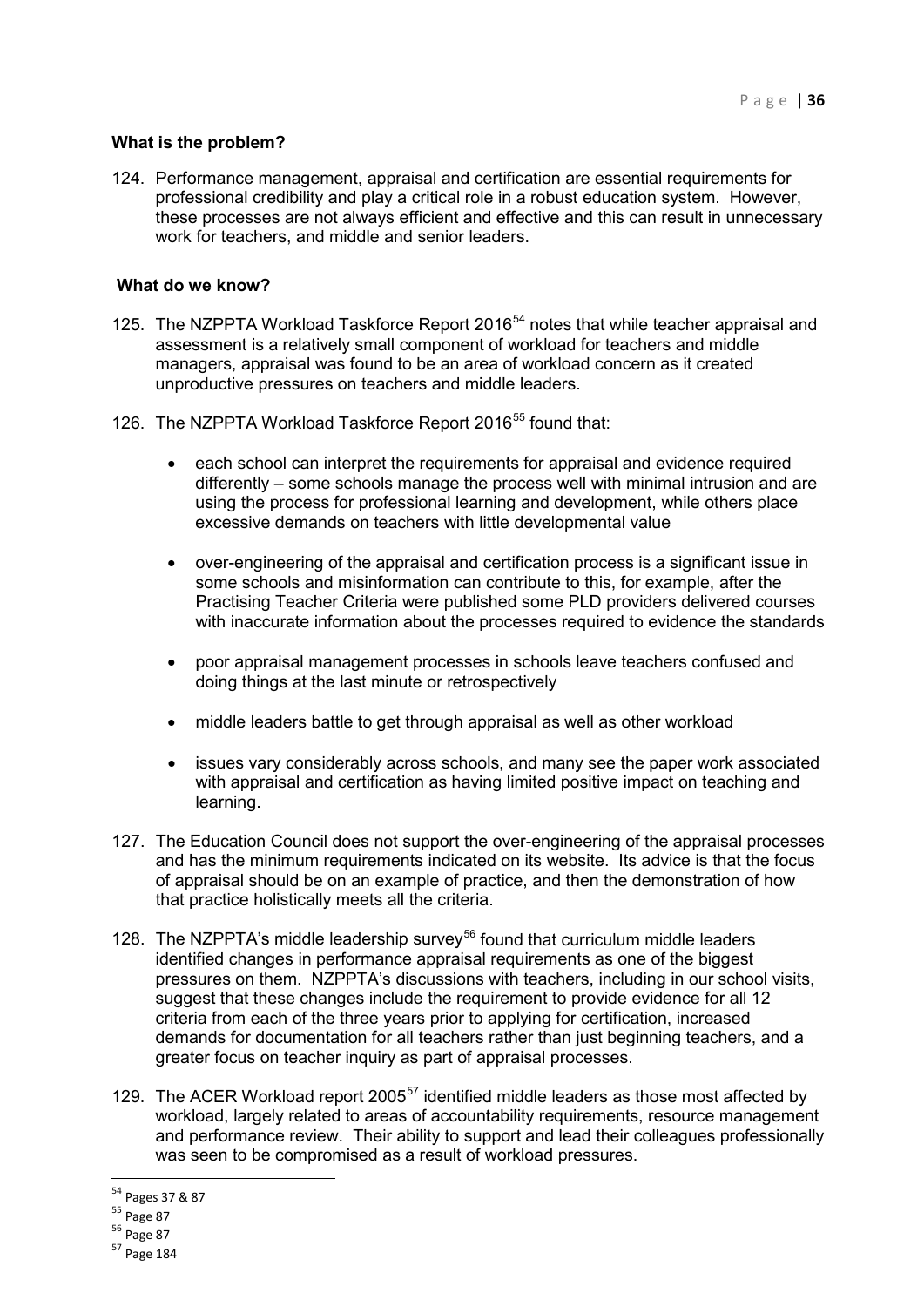- 130. One undesirable outcome is that some Provisionally Certificated Teachers, especially those in fixed-term positions, are often not given the support they need to achieve full certification<sup>[58](#page-36-0),</sup> and because of their insecure employment, even if they themselves know what's required, they may not feel able to change this.
- 131. In 2013, using information from online surveys and 200 school reviews, ERO found that only 4% of secondary schools had high-quality appraisal systems<sup>59</sup>. They found that these schools looked at the impact of changes in teaching practice on student achievement results, often used *Teaching as Inquiry* process and balanced professional accountability with a strong desire to make improvements for their student.

#### **What have we heard?**

- 132. Representatives of the Working Group visited five schools for the purpose of capturing teacher voice to help develop their recommendations. Feedback on performance management, appraisal and certification from teachers in these schools varied significantly between schools. Some teachers reported that there was a lot of paper work associated with preparing evidence portfolios, particularly around providing evidence for all 12 of the Practising Teacher Criteria within each school year. Some commented on the lack of expertise to support them through appraisal which requires providing evidence of their inquiry.
- 133. A sample of teacher, middle leader, senior leader and principal comments from these schools regarding compliance and administration tasks that adds to workload follows:
	- *while summary documents brief, evidence kept by teachers much more extensive*
	- *teacher appraisal, including inquiry documenting evidence is onerous, and for all 12 PTCs*
	- *SLT decide the 4 PTCs to focus on each year, aligned with charter, strategy*
	- *school used a model for teacher appraisal that operated on a two-year cycle. ERO not happy with this so back to one year cycle*
	- *not getting any feedback because senior staff bogged down*
	- *Kia Eke Panuku great observation tool (Rongahia te hou) but time consuming*
	- *inquiry and PLD used to build capability of attestation and appraisal*
	- *appraisal process for a regular teacher is as big as that required for competency procedures*
	- *beginning teachers add to workload*
	- *some of SLT involvement could be carried out by support staff.*

# **What are we already doing?**

- 134. The Education Council<sup>[60](#page-36-2)</sup>, NZSTA and the NZPPTA publish appraisal and performance management good practice guides. The Council has developed templates, systems and PLD to make appraisal more manageable for all schools and teachers.
- 135. For the 3.5 years prior to 2016 the Teachers Council, now the Education Council, provided a range of PLD on appraisal systems and evidence for appraisal to various groups. This was open to all schools and all teachers. The Council advises that those who attended reported a clear understanding of what is necessary and sufficient. The

<span id="page-36-0"></span><sup>&</sup>lt;sup>58</sup> NZPPTA Conference paper: Teachers in the precariat: fixed-term contracts and the effect on establishing teachers.<br><sup>59</sup> http://www.ero.govt.n<u>z/publications/supporting-school-improvement-through-effective-teacher-appr</u>

<span id="page-36-2"></span><span id="page-36-1"></span><sup>60</sup> <https://educationcouncil.org.nz/content/appraisal-professional-learning-and-resources>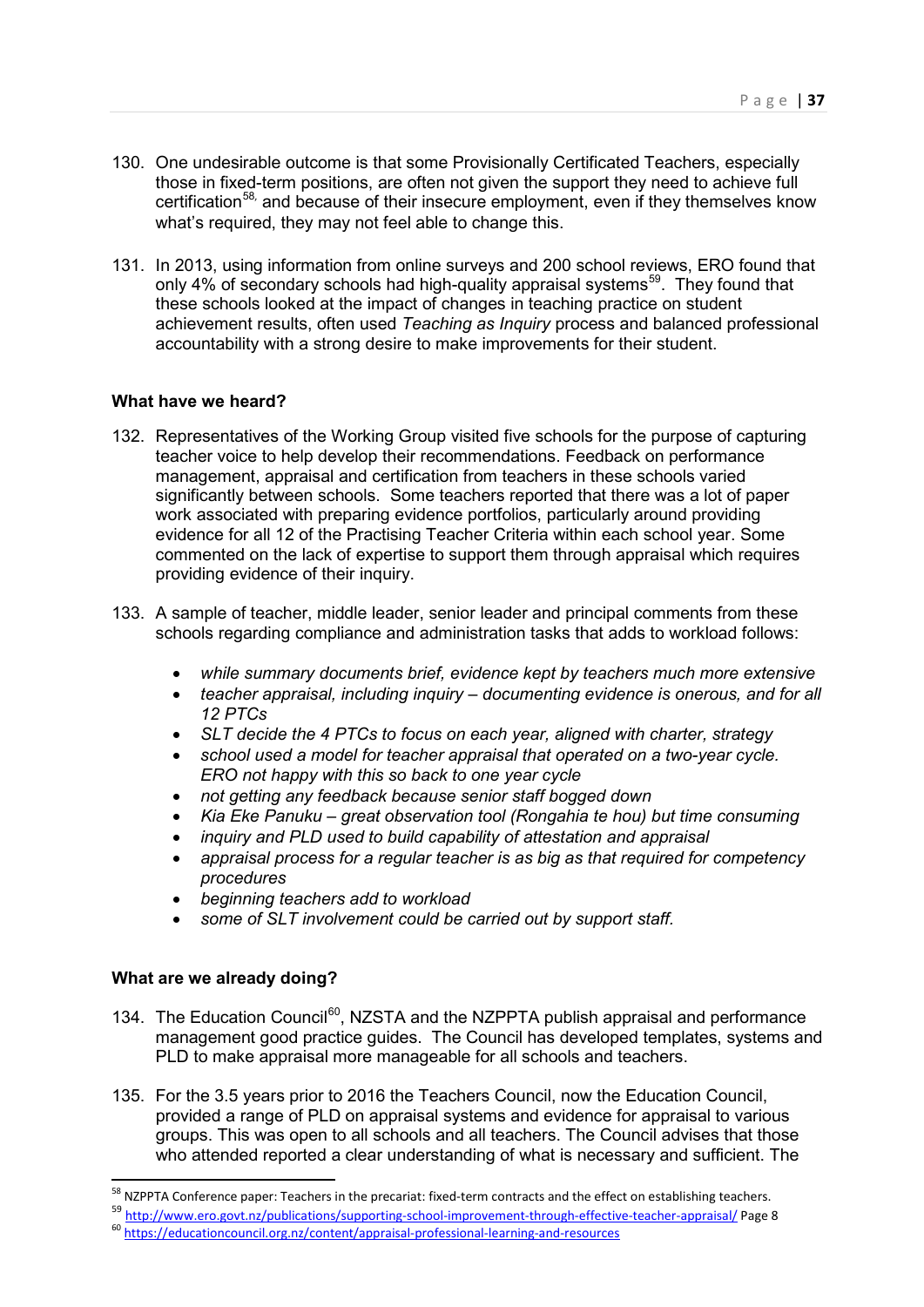Council currently has resources on its website and highlights available resources to teachers and updates them as needed.

136. The Council is currently reviewing the Practising Teacher Criteria and will consult the sector on these in the near future.

#### **Performance Management, Appraisal & Certification Recommendations**

**Performance Management, Appraisal & Certification - Working Group recommendations**

- 5.1 That the Education Council provide support and clear online information targeting teachers, middle leaders, senior leaders and Boards of Trustees about exactly what the requirements are for performance management, appraisal and certification, with a view to stopping over-engineering of these processes.
- 5.2 That the Education Council provide detailed guidance on its website specifically directed at Provisionally Certificated Teachers on what a high-quality induction and mentoring programme should look like, and what their options are if this is not being provided for them.
- 5.3 That the Education Council work with school leaders, NZSTA, NZPPTA, the Ministry and ERO to adopt a more proactive approach with schools to ensure that they provide adequate induction and mentoring programmes to beginning teachers.
- 5.4 That joint guidance be provided by the Education Council, NZSTA and NZPPTA to schools on appraisal, including advice that requirements for teachers to inquire into their practice as part of appraisal should be relevant to their individual developmental needs and resourced in terms of time, guidance, and access to further learning.
- 5.5 That the Education Council provide the above agreed advice (recommendation 5.4) on appraisal requirements to schools through teacher and principal organisation structures early in 2017.
- 5.6 That the parties to the Report agree to promote the critical importance of high-quality performance management and appraisal, both formative and summative, to career development and maintaining collective contribution to raising student achievement outcomes.
- <span id="page-37-0"></span>5.7 That the Education Council and NZPPTA work together to improve uptake by the secondary sector of PLD programmes on appraisal.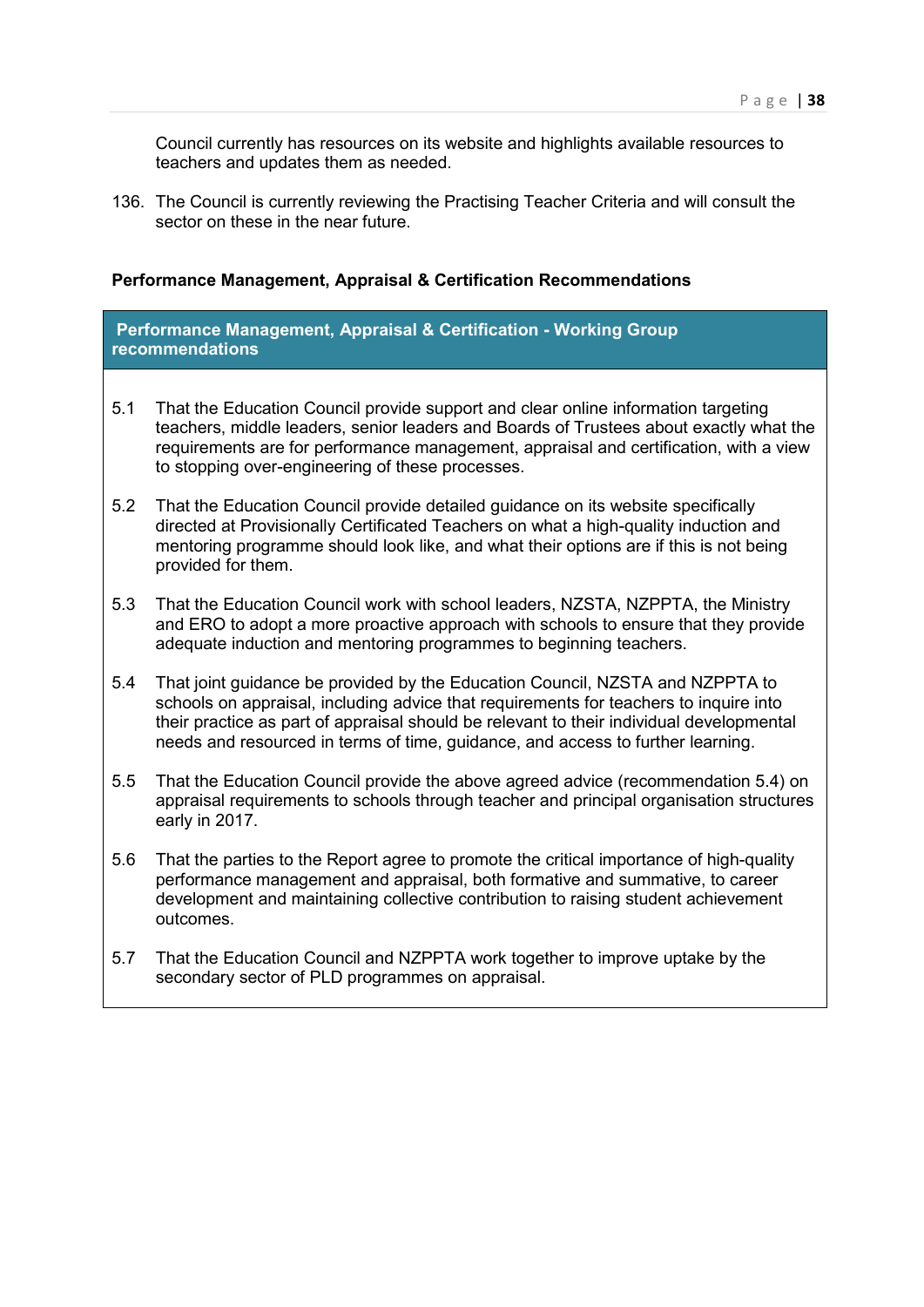# **6. New Initiatives**

# **Context**

137. An initiative is a new plan or process to achieve something or solve a problem. Initiatives may begin at a school, regional or national level. At the heart of these initiatives is an attempt to change some aspect of school practice for the better. **'**New initiatives' in this context includes significant changes to existing initiatives.

#### **What is the problem?**

138. The schooling system is large and complex. It is inherently difficult to fully consider the implications of a new initiative with existing commitments, timeframes and resources and this can have an impact on school staff, including teacher, workloads.

#### **What do we know?**

- 139. In NZPPTA's Workload Taskforce Report 2016<sup>[61](#page-38-0),</sup> new initiatives are seen as taking a significant component of teacher and middle leader time<sup>[62](#page-38-1).</sup> In their comments, teachers broadly identified two key issues pertaining to new initiatives, namely the:
	- number of new initiatives they had to engage with each year.
	- lack of effective change management associated with the new initiatives, including poor timing of initiatives, particularly external.
- 140. The impacts of these two issues are to:
	- increase workload and consume time, compounding when there are multiple initiatives
	- distract from teaching and learning and from middle leadership responsibilities
	- expend energy and resources not necessarily justified by the expected or actual outcomes
	- frustrate teachers already feeling swamped with compliance and administration
	- create a sense of constant churn which can impact on morale.
- 141. The NZCER 2016 report on secondary schools<sup>[63](#page-38-2)</sup> found 46% of its teachers would like to reduce the number of initiatives at any one time – this is consistent with the 2012 and 2009 findings.
- 142. In response to the Workload Challenge, teachers in England told the Government that they would welcome more time to prepare for large-scale reform. In response, the Department of Education<sup>[64](#page-38-3)</sup> is to introduce a one-year minimum lead-in time for significant changes to accountability, curriculum and qualifications, and, along with the Office for Standards in Education (OFSTED), will not make changes to qualifications during a course. However, when changes are urgently needed, there is the option of a Ministerial override which will be transparent with reasons provided. In addition, the Minster will do more to consider the impact on schools when introducing significant policy changes.

<u>.</u>

<span id="page-38-3"></span><sup>64</sup>https://www.gov.uk/government/uploads/system/uploads/attachment\_data/file/415874/Government\_Response\_to\_the\_ [Workload\\_Challenge.pdf](https://www.gov.uk/government/uploads/system/uploads/attachment_data/file/415874/Government_Response_to_the_Workload_Challenge.pdf) Page 9

<sup>&</sup>lt;sup>61</sup> Pages 11, 29 & 30

<span id="page-38-2"></span><span id="page-38-1"></span><span id="page-38-0"></span> $62$  both groups of teachers with heavy teaching loads and therefore with relatively little flexibility in their work programmes <sup>63</sup> Page 82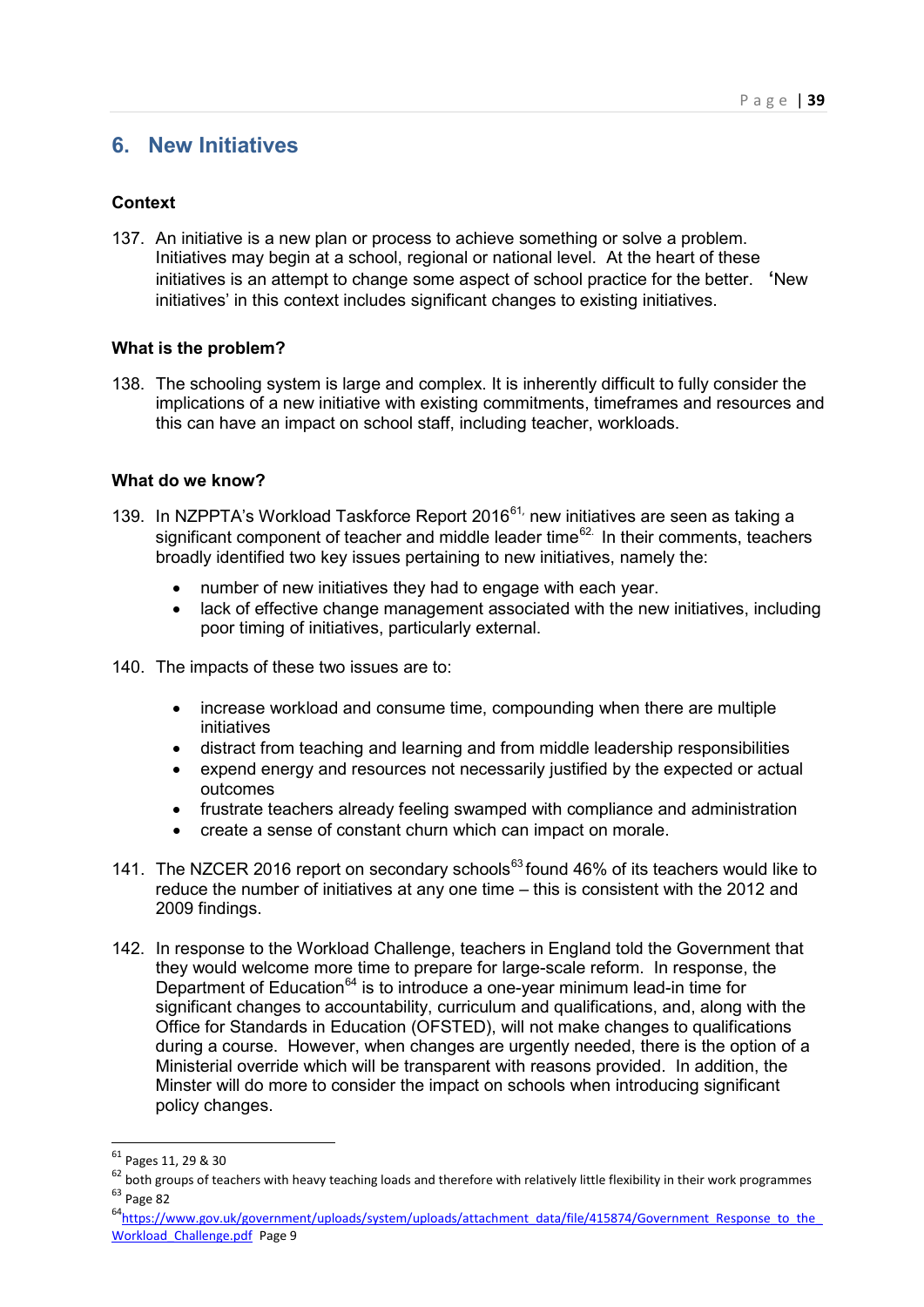- 143. In its report, Raising Achievement in Secondary Schools (June 2014)<sup>[65](#page-39-0)</sup>, ERO recommended that schools '*regularly review their strategies for target groups of students, and determine which approaches are working and which should be discontinued*.'
- 144. Senior leaders tend to be more positive about new initiatives than their colleagues. The NZPPTA's middle leadership survey<sup>[66](#page-39-1)</sup> found that middle leaders are less enthusiastic about the degree and timing of change. There is a sense that changes could be better co-ordinated and communicated from the senior leadership level to the middle leaders who often have to operationalise them.
- 145. Initiatives are driven both at the systems level and within schools, but in the NZPPTA Workload Taskforce Report 2016 $^{67}$  $^{67}$  $^{67}$  it is not clear whether teachers outside of senior leadership can easily distinguish between school-initiated or externally-driven initiatives or whether school leadership fails to distinguish between the two.
- 146. An example of the time pressures faced by teachers is highlighted by NZCER 2016 report on secondary schools<sup>[68](#page-39-3)</sup> in the push to use more digital technology in teaching. A number of teachers felt that their school rushed implementation, and teachers found it took time to become familiar with it and integrate it into their teaching practice.
- 147. Improvements in change management would appear to offer quite wide-reaching benefits, to large numbers of teachers and middle leaders in particular. Twenty percent of respondents to the Workload Challenge in England felt that changes to the implementation of new initiatives provided a good opportunity to reduce workload $^{69}$  $^{69}$  $^{69}$ .
- 148. Real change will require effective change management practices at both the system and the school level. There needs to be planning for change, considering the overall coherence of the wider initiative load along with what the initiative is trying to achieve, adequacy of resources, timing of implementation and impact on staff workload.

# **What have we heard?**

- 149. Representatives of the Working Group visited five schools for the purpose of capturing teacher voice to help develop their recommendations. In a number of these schools, teachers and leaders were critical of both the number of new initiatives and how they were implemented, and noted that these factors had a significant impact on their teaching practice.
- 150. Teachers reported that new national, local and within-school initiatives were started without evidence or PLD for all staff, never piloted and not given enough time to bed in or be evaluated before another initiative was started. One teacher commented that 'we are initiative-rich but time poor', which in their view reflects the broader issues at all levels around change management.

 $\overline{a}$ 

<sup>65</sup> <http://www.ero.govt.nz/publications/raising-achievement-in-secondary-schools/> Page 25

<span id="page-39-1"></span><span id="page-39-0"></span><sup>66</sup> Page 33

<span id="page-39-2"></span> $67$  Page 83<br> $68$  Page 41

<span id="page-39-4"></span><span id="page-39-3"></span><sup>69</sup>https://www.gov.uk/government/uploads/system/uploads/attachment\_data/file/415874/Government\_Response\_to\_the Workload Challenge.pdf Page 5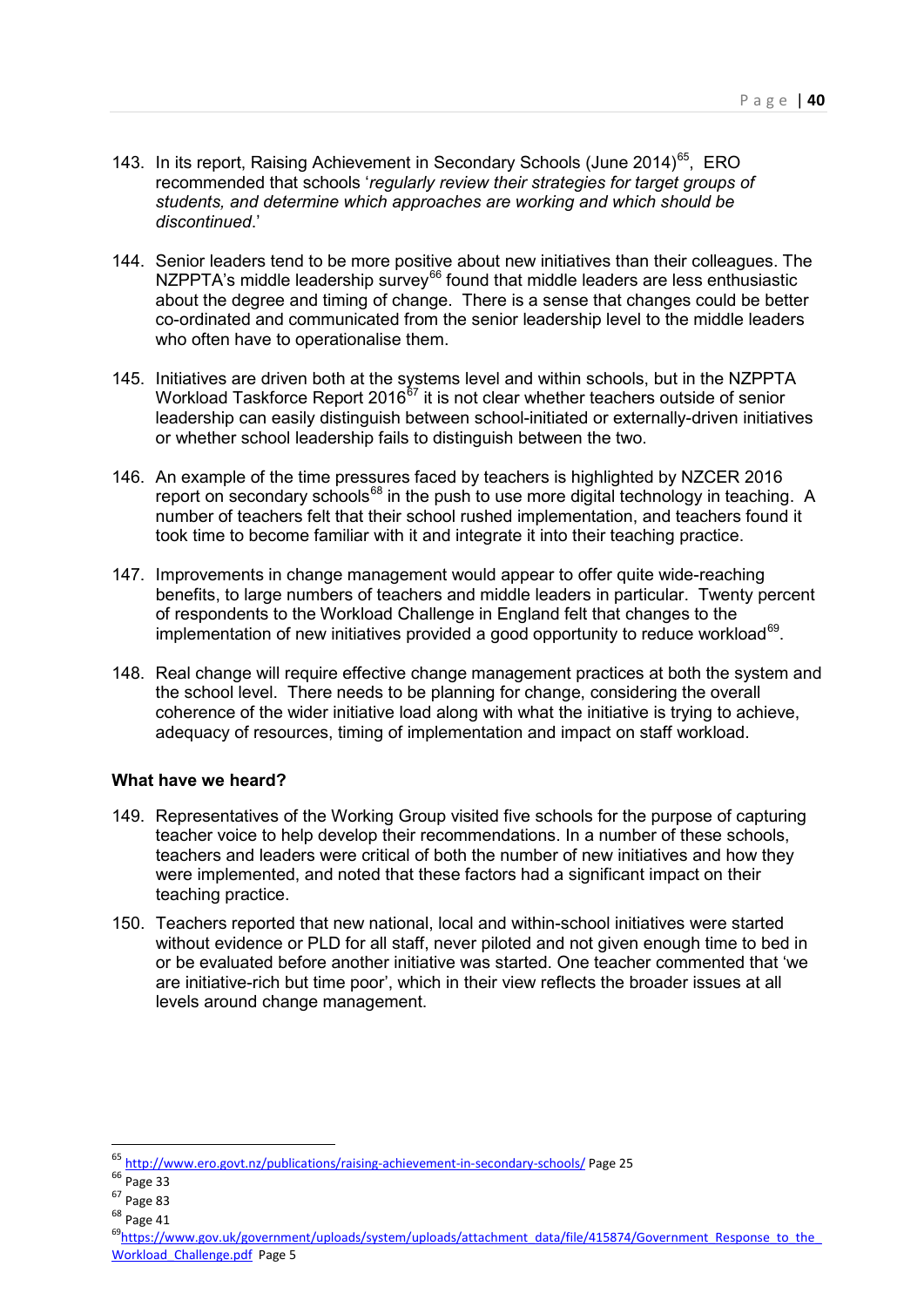- 151. A sample of teacher, middle leader, senior leader and principal comments from these schools regarding new initiatives that adds to workload follow:
	- *initiatives initiated from principal then some consultation*
	- *new senior leaders want to put their stamp on something but this creates more work for teachers*
	- *big picture (initiative) means teachers have classes and students doing selfdirected learning at the same time*
	- *big learning curve to get 100% Bring Your Own Device (BYOD) in 2 years*
	- *BYOD puts big pressure on less IT-literate. More PD time needed to develop IT*
	- *frequent new initiatives a big problem*
	- *new initiatives start before previous/current initiatives are complete or evaluated*
	- *school initiatives should be evaluated before progressing to the next*
	- *no opportunity to review progress not part of an inquiry process*
	- *take something away whenever you introduce something new*
	- *change management is not done well here. More and more is added but they don't take anything away*
	- *initiatives starting without evidence that there will be positive impact*
	- *innovative school new initiatives require PD for whole staff*
	- *new initiatives not subject specific and not well supported*
	- *constant change is very exhausting*
	- *some teachers have stopped being learners and become task-focused.*

# **What are we already doing?**

- 152. In 2013, NZPPTA published its *Education Change Management Toolkit*[70](#page-40-0) which aims to assist schools in implementing change.
- 153. OECD has also published a School Leadership Toolkit<sup>[71](#page-40-1)</sup> which provides practical evidence-based approaches to assist school teams to self-diagnose and determine their priorities for action. This includes an action planning guide, which helps people begin to plan and allocate resources effectively, while building understanding, consensus, shared ownership and a sound foundation for collective action planning. NZPPTA does not endorse this resource for the purpose of guidance on effective change management in this context.
- 154. Currently mandated within the Secondary Collective Agreements' there are:
	- 45 10-week sabbaticals annually for approximately 320 secondary principals
	- 10 sabbatical leave awards per year for approximately 1,000 senior leaders
	- 40 sabbatical leave awards per year for over 21,000 middle leaders and classroom teachers.
- 155. The provision of these professional leadership and management development opportunities provides principals, senior leaders and teachers extensive periods of release time – in part to focus on agreed particular challenges aligned with their school or professional and career objectives, and in part to provide a break in which they can refresh, reflect and rejuvenate.

<span id="page-40-1"></span><span id="page-40-0"></span><sup>&</sup>lt;sup>70</sup> [http://ppta.org.nz/resources/publication-list/2460-change-management -](http://ppta.org.nz/resources/publication-list/2460-change-management) updated in 2016

<sup>71</sup> <https://www.oecd.org/edu/school/44339174.pdf>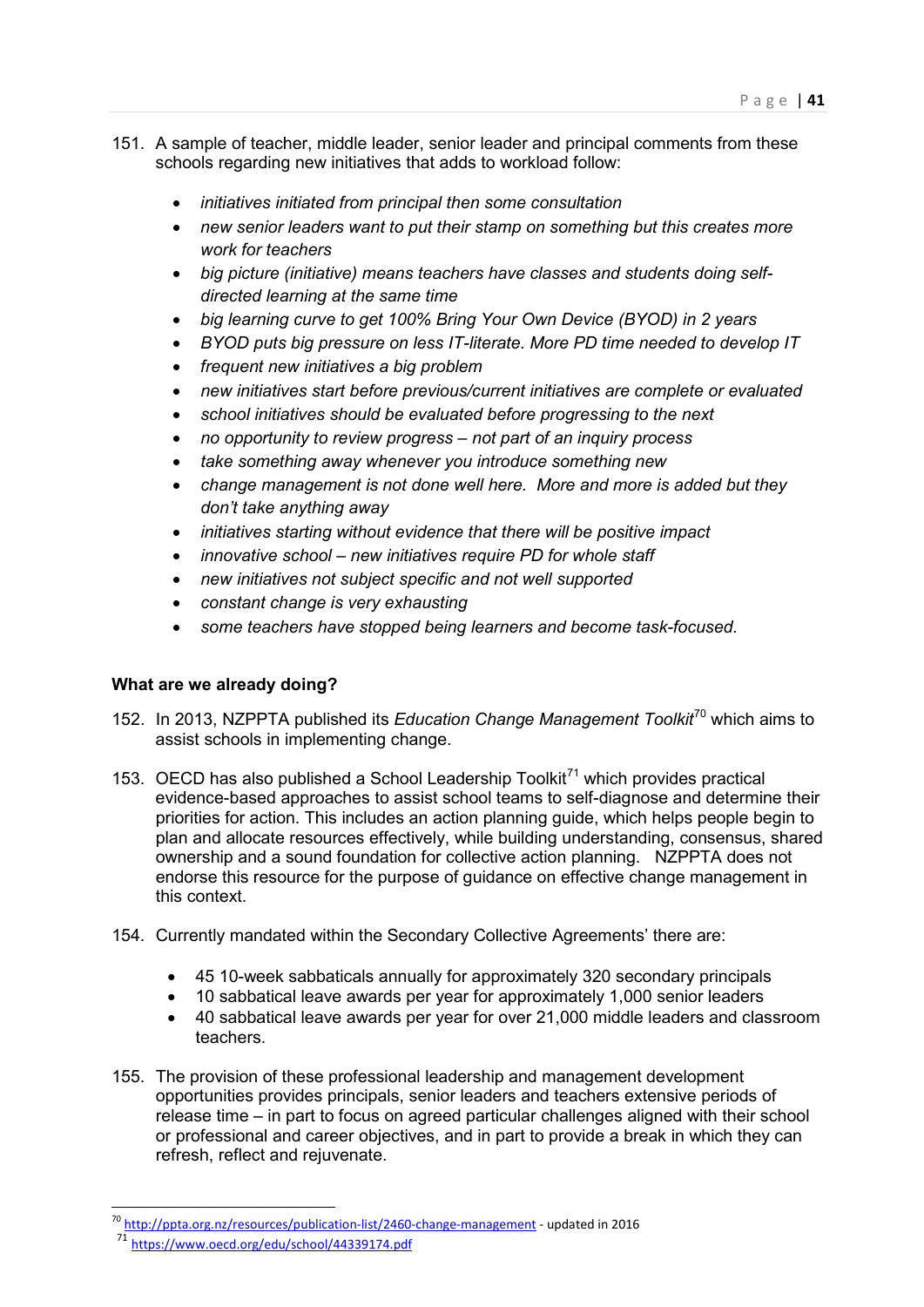156. While sabbaticals could be better utilised to develop change management knowledge and skills for some individuals, this is not a strategy for comprehensive development of change management skills across the sector.

### **New Initiatives Recommendations**

#### **New Initiatives - Working Group recommendations**

- 6.1 That all parties to this Report use their best endeavours to coordinate on changes proposed for schools to provide for a more integrated approach factoring in the likely impact for schools and the education workforce.
- 6.2 That by the end of June 2017, Education Agencies explore the British Government's response to the Department of Education's Workload Challenge findings on the impact of significant change to see if they have merit in the New Zealand context and make recommendations to their Chief Executives on aspects that can be adopted.
- 6.3 That the parties to this Report agree to develop resources on change management to assist schools to introduce new initiatives in effective and sustainable ways.
- 6.4 That the parties to the Secondary Teachers' Collective Agreement and NZSTA agree to review the employment framework, including collective agreements, to assess its ability to be responsive to innovation, while noting the primary importance of providing balance and reasonable protections for employees.
- 6.5 That any PLD programmes designed and implemented or purchased by education agencies for the development of current and aspiring leaders include a focus on change management skills.
- 6.6 That the parties to this report encourage schools and Communities of Learning (CoL) | Kāhui Ako to make strategic decisions about the number and nature of initiatives that they undertake at any one time.

#### **New Initiatives - NZPPTA recommendations**

6.7 That ERO consider and advise on the effectiveness of school change management practices in school reviews, including the impacts on the quality of the change processes, teacher workload and teaching and learning.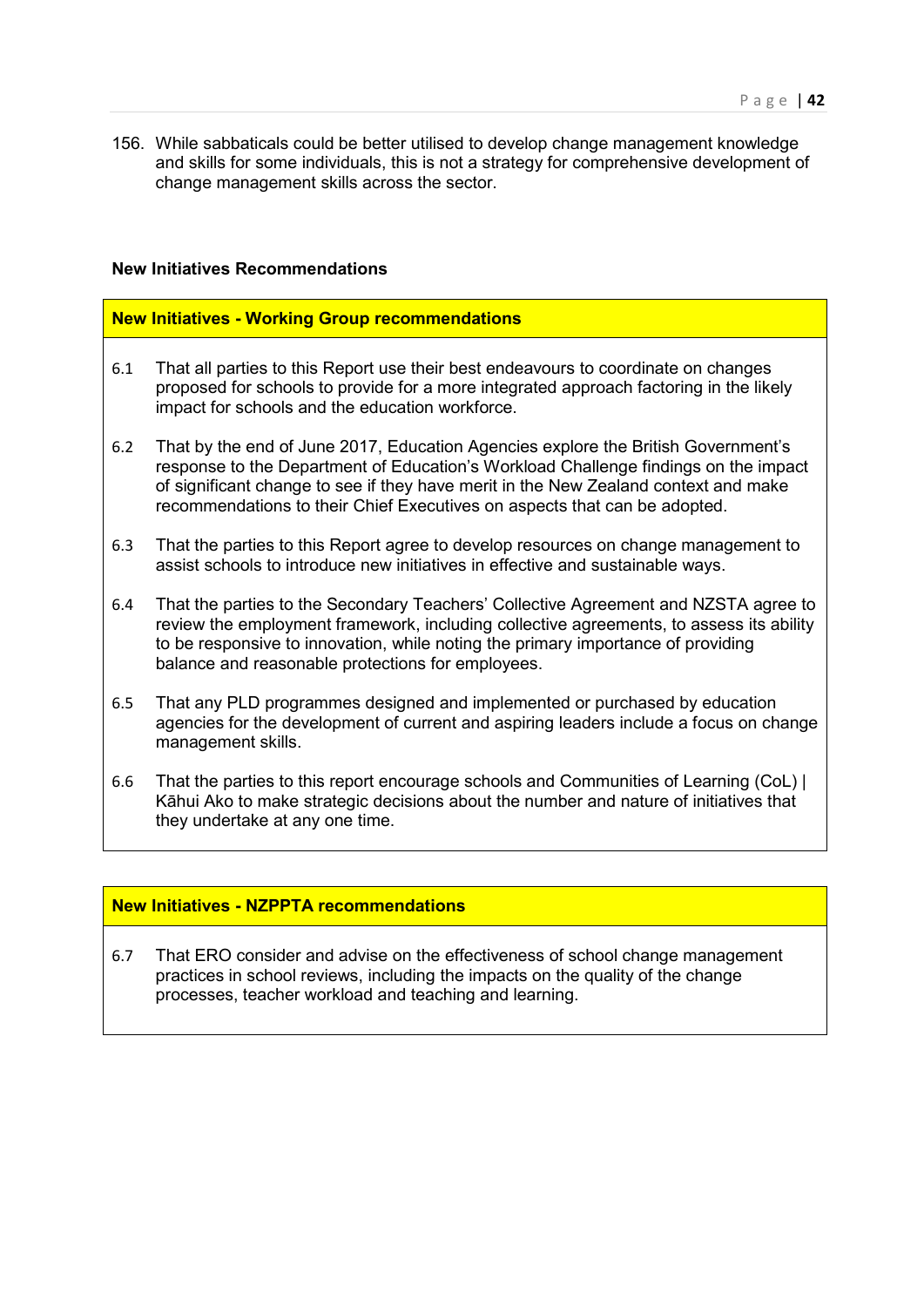# <span id="page-42-0"></span>**7. People & Resourcing**

# **Context**

157. The work undertaken in schools is split between leaders, teachers and support staff.

### **What is the problem?**

158. Many responses to PPTA's Workload Taskforce<sup>[72](#page-42-1)</sup> referenced too little time and too few people to manage the workload demands on teachers. These issues were reflected in the NZCER 2016 report on secondary schools $^{73}$  $^{73}$  $^{73}$ .

# **What do we know?**

159. The findings from the NZPPTA's middle leadership survey<sup>[74](#page-42-3)</sup> highlight the particular lack of time relative to the expected management, HR and curriculum leadership functions of middle leaders and the lack of time allocated to middle leaders in pastoral and guidance roles in schools, who generally carry near full teaching loads in addition to their middle leadership role.

#### *Class size*

- 160. Schools make a range of decisions around the curriculum offered to their students which can impact on class size. If they choose to support classes with small numbers this has a flow-on effect to other class sizes. Large class sizes can also result from schools attempting to reduce time table clashes for students by running additional classes of the same subject.
- 161. The Secondary Schools' Staffing Group (SSSG) report (2012)<sup>[75](#page-42-4)</sup> notes that 'as school *size increases:*
	- *curriculum entitlement becomes a larger proportion of total entitlement staffing, (designed to support small schools that lack the economies of scale required to provide comparable curriculum breadth to large schools)*
	- *the management staffing as a proportion of total staffing reduces*
	- *the proportion of staffing available for guidance and pastoral care reduces'*.
- 162. NZPPTA notes that the quantum of large schools in Auckland means class size is a particular issue here and that solutions to this issue would have significant benefits in reducing workloads in Auckland schools.
- 163. Large senior classes can generate significant NCEA assessment pressures for teachers. Multiple NCEA levels or programmes operated within a single class can also be a workload pressure.
- 164. The NZCER 2016 report on secondary schools<sup>[76](#page-42-5)</sup> noted that 41% of teachers wanted reduced class sizes (47% of classroom teachers and 52% overall in large schools). In

<u>.</u>

<sup>72</sup> Page 82

<span id="page-42-2"></span><span id="page-42-1"></span><sup>73</sup> Page 82

<span id="page-42-3"></span><sup>74</sup> Page 32

<span id="page-42-5"></span><span id="page-42-4"></span><sup>&</sup>lt;sup>75</sup> Ministry of Education and NZPPTA. Report of the Secondary Schools' Staffing Group, 2012. Page 6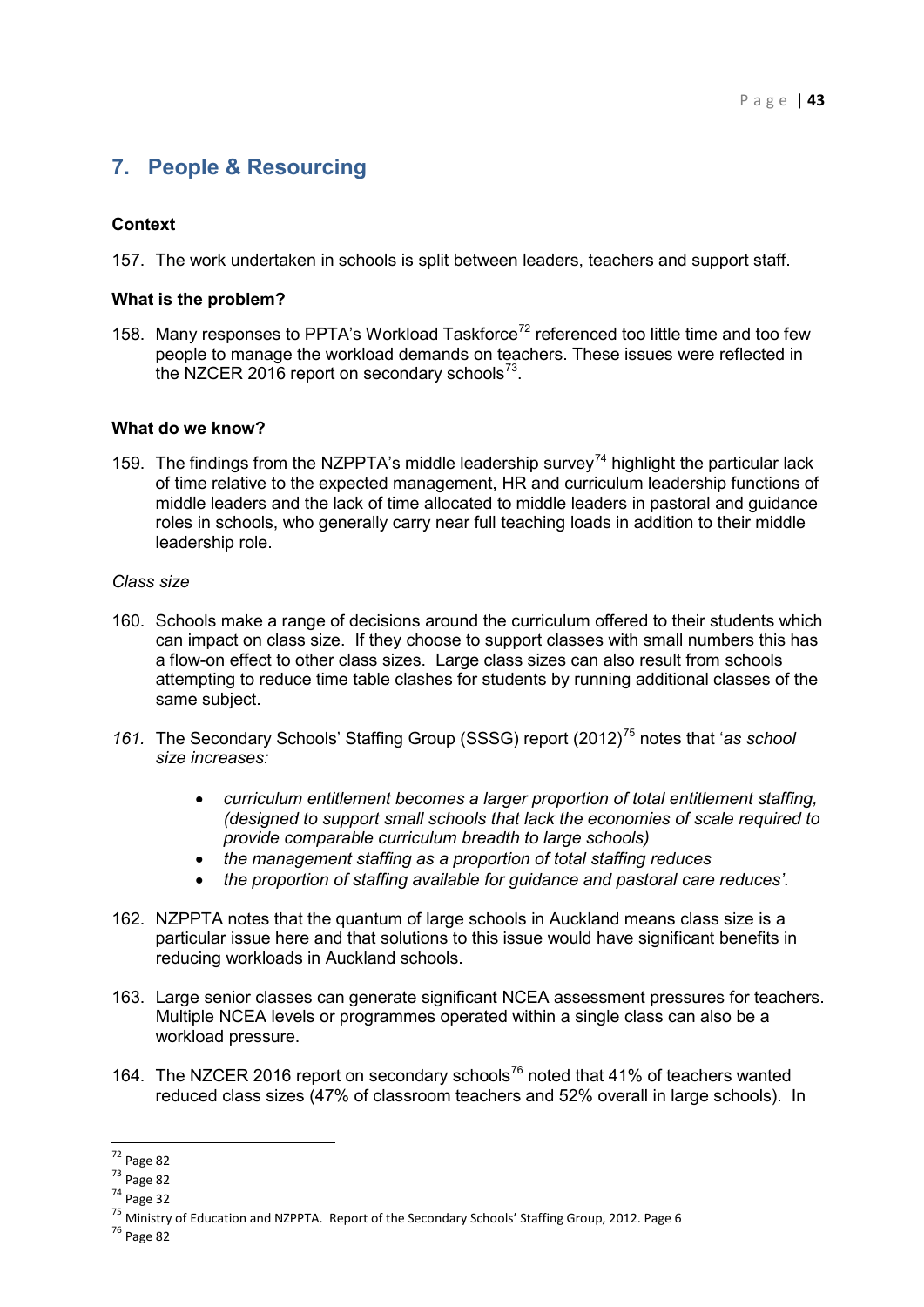addition, 24% of principals thought their school's staffing entitlement was enough<sup>77</sup>, with 76% using locally raised funds to hire additional staff<sup>[78](#page-43-1)</sup>.

- 165. There has been an increase in schools' expectations for teachers to engage in academic mentoring of students. This requires small tutor / form groups to be effective and manageable.
- 166. The NZCER 2016 report on secondary schools found 51% of teachers wanted more non-contact time to work with other teachers (60% in large schools)<sup>[79](#page-43-2)</sup>.

#### **What have we heard?**

- 167. Representatives of the Working Group visited five schools for the purpose of capturing teacher voice to help develop their recommendations. Many of the solutions proposed by those interviewed regarding the issues associated with a lack of people and time involved suggest additional resources to meet the challenges schools are currently dealing with. Those suggestions included the reduction in; class size, contact time, staffing ratios, professional development (reading and learning), and extracurricular activities.
- 168. A sample of teacher, middle leader, senior leader and principal comments from these schools regarding issues and solutions relating to people and time relating to workload follows:
	- *smaller classes would help*
	- *improve staffing ratios*
	- *reduce contact to 16 hours per week*
	- *recognise extracurricular*
	- *all the extra demands need to be done within existing contact / non-contact*
	- *don't have time for lesson planning and preparation, working through breaks, no time to talk to other teachers*
	- *a key addition would be several careers officers in schools*
	- *additional Specialist Classroom Teacher*
	- *bigger Senior Leadership Team has helped*
	- *more support time, technical staff and teacher aides*
	- *property manager takes time off principal*
	- *provision of admin support for teachers, follow up lateness and absences would help*
	- *consider introducing teaching assistants like in UK*
	- *new teacher adds to workload of middle leaders*
	- *combined classes are demanding*
	- *guidance counsellor run ragged so deans pick up more work*
	- *planning for inclusive classrooms time consuming*
	- *we could double our pastoral team and still keep them busy.*

 $\overline{a}$ 

<sup>77</sup> Page 140

<span id="page-43-1"></span><span id="page-43-0"></span><sup>78</sup> Page 4

<span id="page-43-2"></span><sup>79</sup> Page 82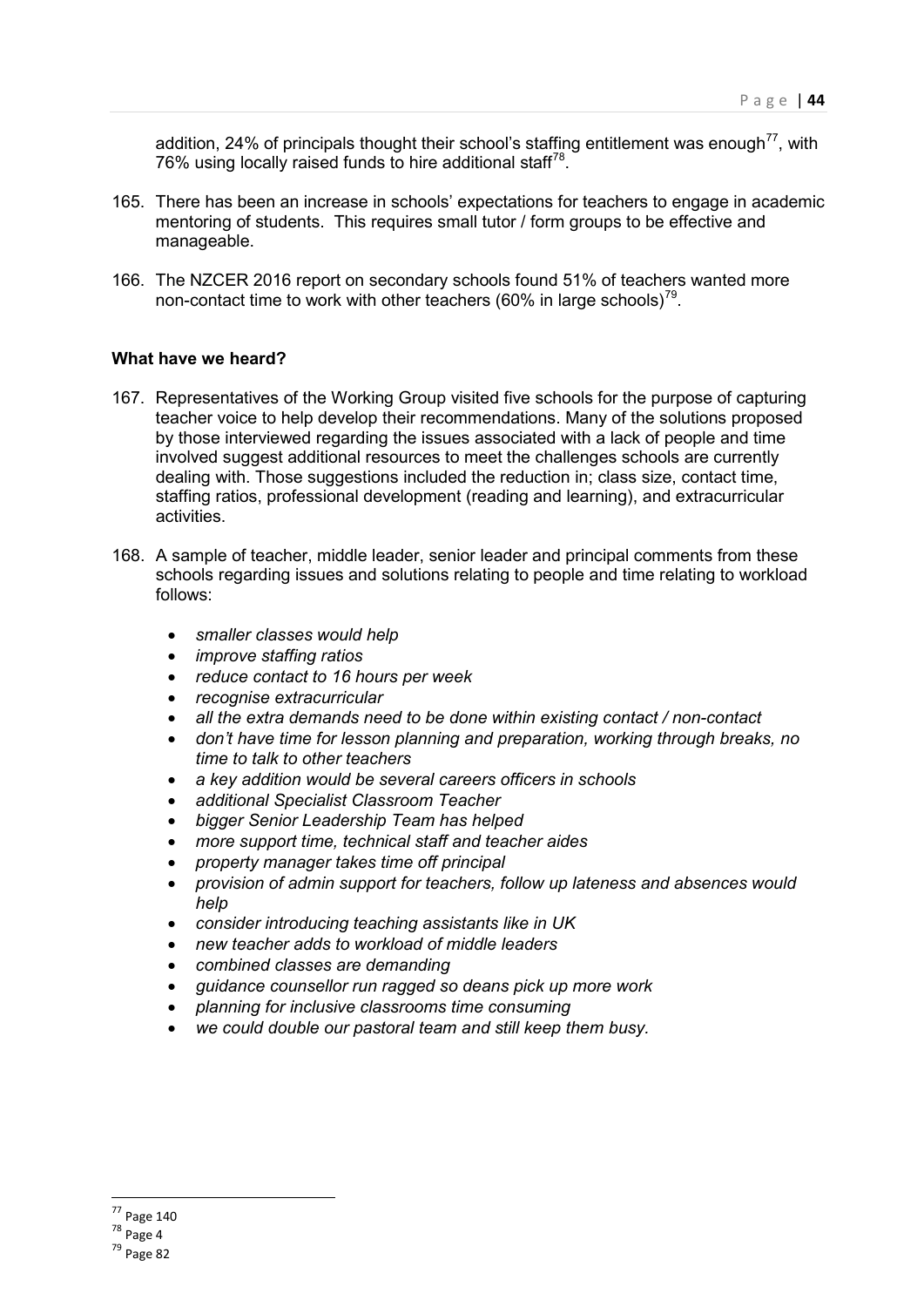#### **People & Resourcing Recommendations**

#### **People & Resourcing – NZPPTA recommendations**

- 7.1 That additional teacher staffing be provided to resource the changes in practices and expectations around teaching and learning, pastoral and guidance and professional leadership.
- 7.2 That additional, resourced time allowances be provided for the leadership and management functions of middle leadership.
- 7.3 That the Ministry address the large school class size issue identified in the Secondary Schools' Staffing Group report**.**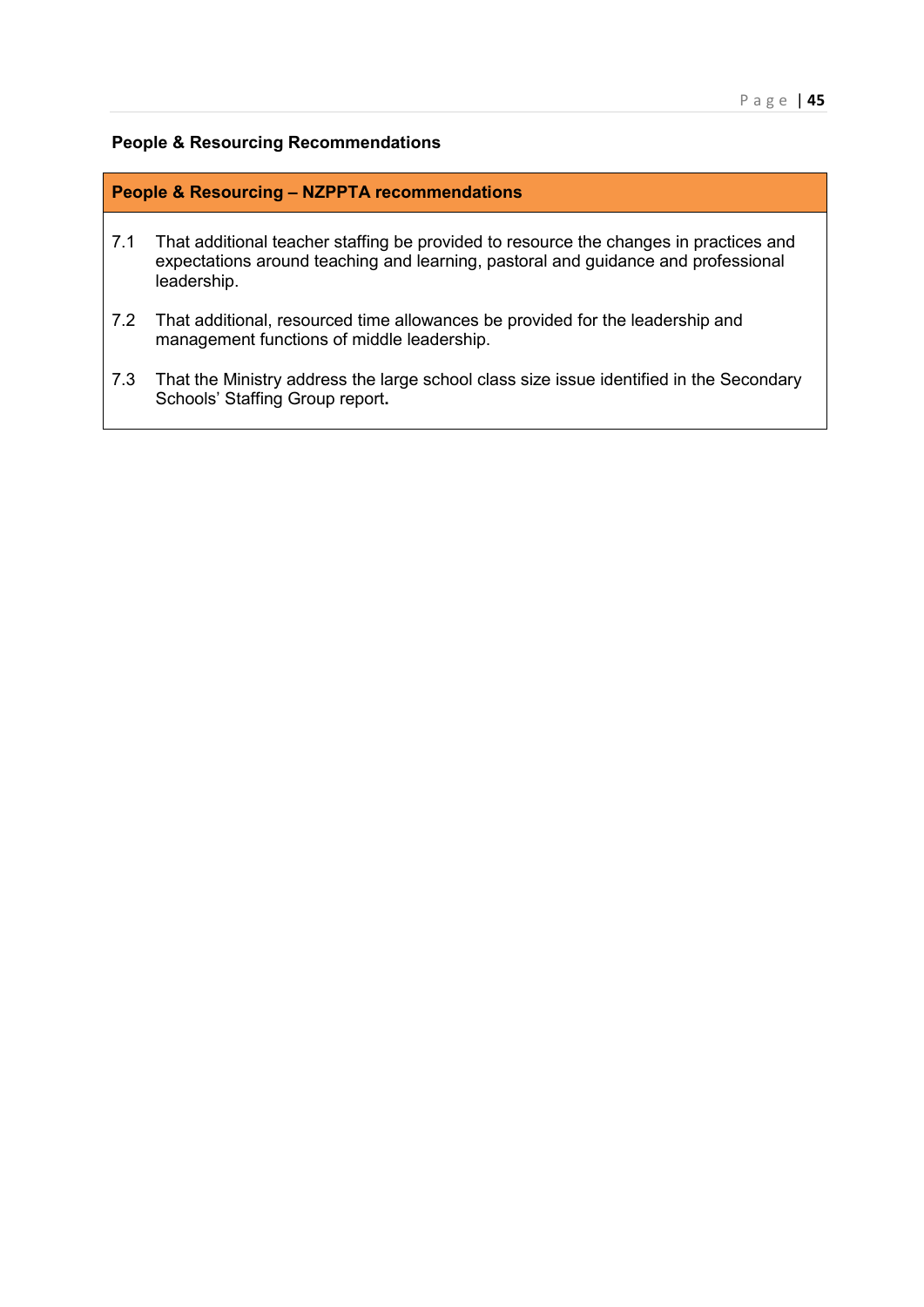# <span id="page-45-0"></span>**PART 4: Appendices**

# **Contents**

| Appendix A: The Secondary Teacher Workload Working Group and Processes  47 |  |
|----------------------------------------------------------------------------|--|
|                                                                            |  |
|                                                                            |  |
|                                                                            |  |
|                                                                            |  |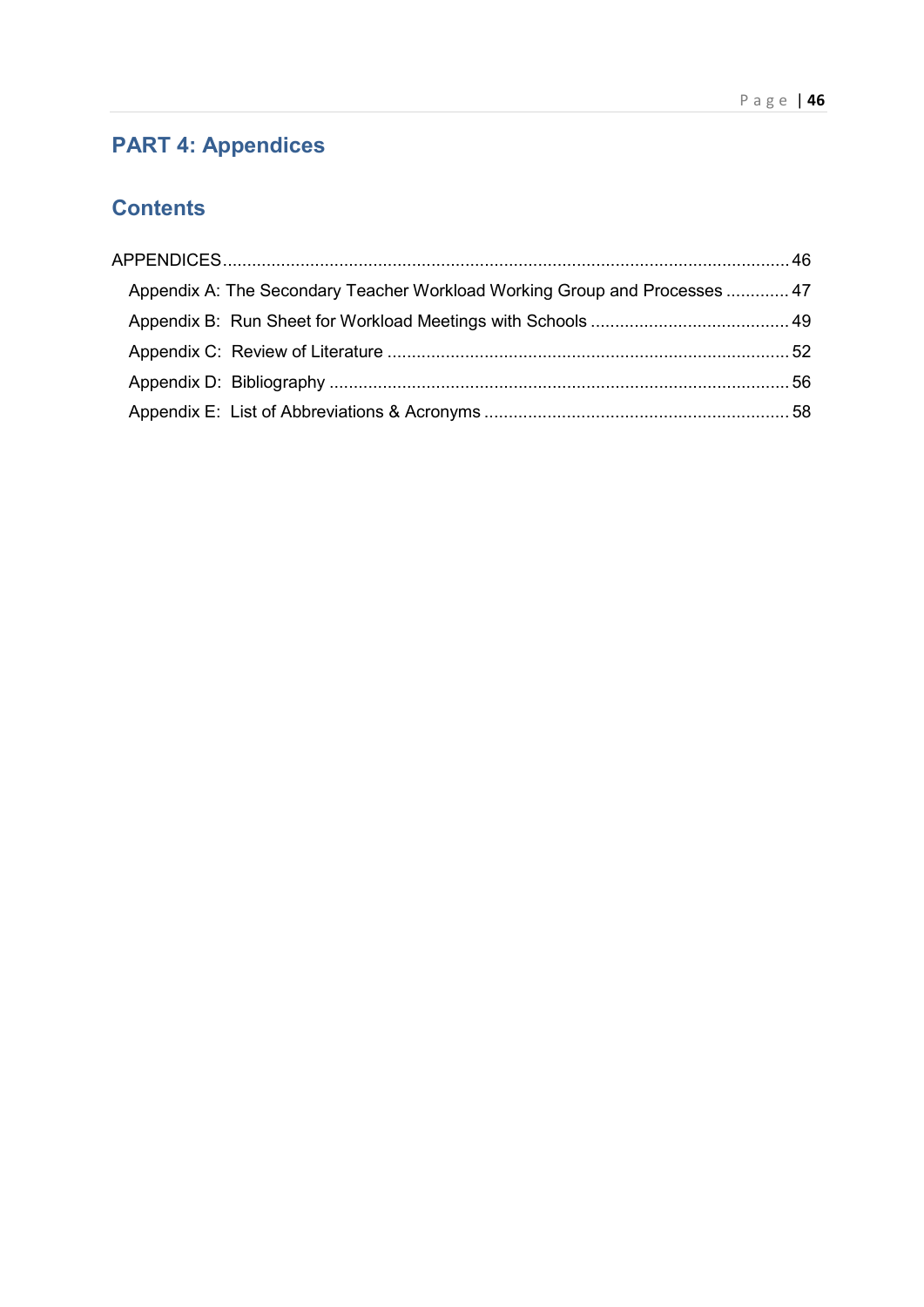# <span id="page-46-0"></span>**Appendix A: The Secondary Teacher Workload Working Group and Processes**

# *'Terms of Reference: Secondary Teacher Workload Working Party***[80](#page-46-1)**

# *Functions*

- *169. The working group's scope will include:* 
	- *Identify the key contributors to teacher workload in NZ secondary schools*
	- *Review existing evidence on secondary teacher workload to:* 
		- *Identify the components of workload which have a negative impact on effective teaching and learning and recruitment and retention of teaching staff*
		- *Consider workload differences for teachers of different roles and employment arrangements*
		- *Consider workload differences in workload across schools of different size, rurality, and decile.*
	- *Review expectations and requirements of external agencies on effective teaching and school management*
	- *Provide advice to the Minister of Education on the above matters and on the range of responses which are available to address any identified concerns*

# *Composition*

- *170. The Secretary for Education will chair the Secondary Teacher Workload Working Group composed of:*
	- *4 representatives from the Ministry of Education*
	- *1 representative from NZSTA*
	- *1 representative jointly nominated from NZSPC and SPANZ*
	- *4 representatives from NZPPTA*
	- *1 representative from the Education Council*
	- *up to 2 representatives from NZQA.*
- *171. NZPPTA and the Ministry will provide a joint secretariat for the group. The group may from time to time invite representatives of other organisations to assist them by the provision of information relevant to the work of the group.*

# *Timeframe*

- *172. The Group will convene before 28th July 2016 and will complete its final report to the Minister of Education by 14th December 2016.*
- *173. The group will meet monthly.*
- *174. The Secretary may call any technical meetings required between the Ministry of Education and NZPPTA representatives between meetings to progress work between monthly meetings.'*

<span id="page-46-1"></span><sup>80</sup> Secondary Teachers' Collective Agreement 2015-2018. Attachment A (Page 110) [http://www.education.govt.nz/school/running-a-school/employing-and-managing-staff/collective-agreements/secondary](http://www.education.govt.nz/school/running-a-school/employing-and-managing-staff/collective-agreements/secondary-teachers-collective-agreement/)[teachers-collective-agreement/](http://www.education.govt.nz/school/running-a-school/employing-and-managing-staff/collective-agreements/secondary-teachers-collective-agreement/)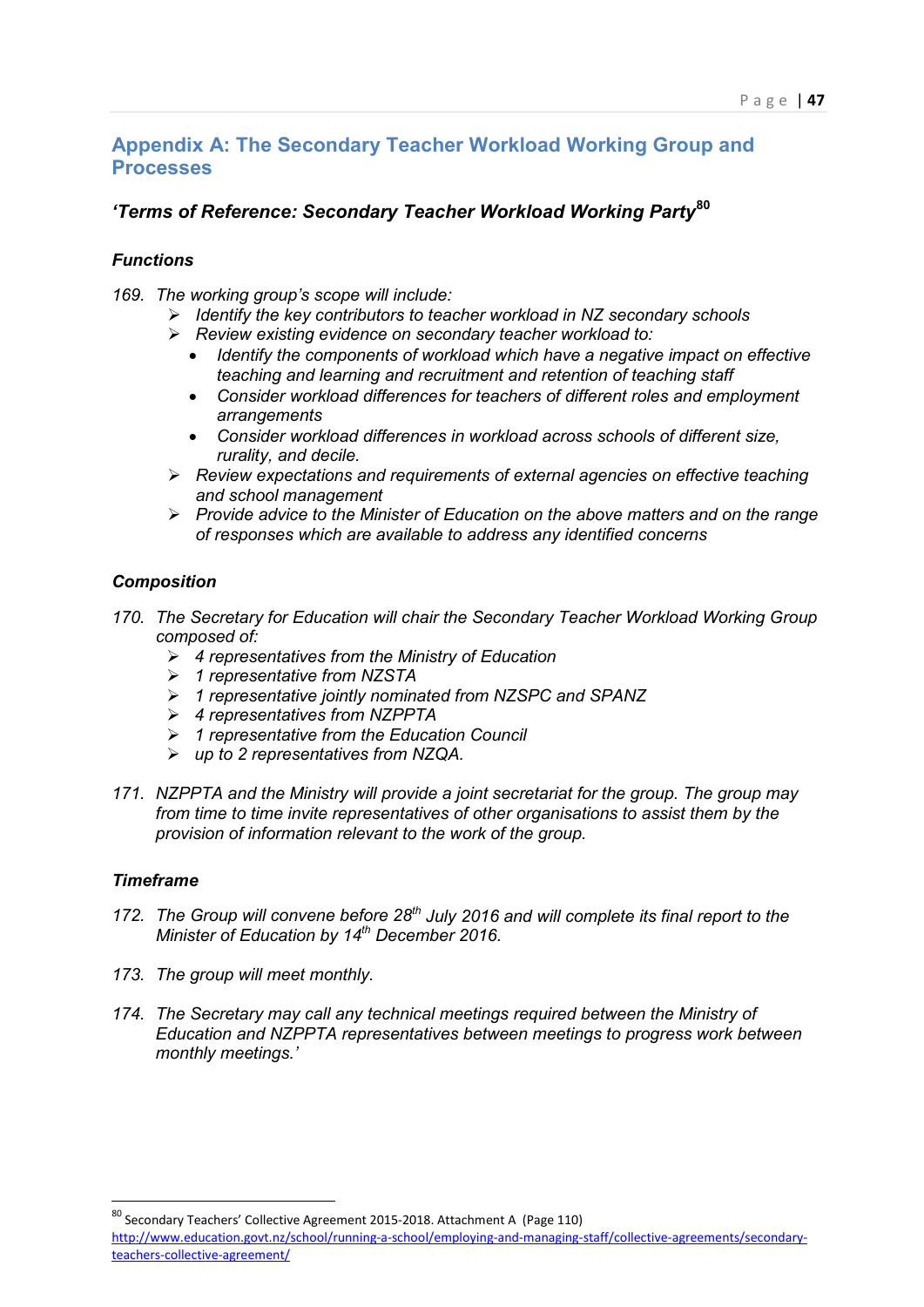#### **Processes of the Working Group**

- 175. The Working Group met three times from August to December 2016 $^{81}$  $^{81}$  $^{81}$ . It was supported by a Technical Group which operated between meetings.
- 176. The organisations represented on the Working Group shared data, reports and local and international research.
- 177. Representatives from the Technical Group visited five secondary schools<sup>[82](#page-47-1)</sup> in October to obtain insight into workload issues. Interviews were held with principals, senior leaders, middle leaders and teachers. The run-sheet for the school meetings can be found in Appendix B which outlines the focus questions and approach.

| <b>School</b> | <b>Interview groups</b>     |
|---------------|-----------------------------|
| А             | Principal                   |
|               | 2 senior leaders            |
|               | 6 middle leaders            |
|               | 4 teachers                  |
| в             | Principal                   |
|               | 4 senior leaders            |
|               | 5 middle leaders            |
| C.            | Principal                   |
|               | 9 middle leaders and        |
|               | teachers                    |
| D             | 3 senior leaders            |
|               | 3 middle leaders            |
|               | 5 teachers                  |
| F             | 2 senior leaders            |
|               | 3 middle and senior leaders |
|               | 6 teachers                  |

178. Submissions were also received from eight teachers. It is recognised that information gained from both the school visits and submissions is difficult to interpret given the limited number of schools and teachers participating, but they do provide some insights into workload pressures teachers are facing.

 $81$  12 August, 12 October and 30 November 2016.

<span id="page-47-1"></span><span id="page-47-0"></span> $\frac{127 \times 127}{82}$  Twenty-one secondary schools were invited to participate and five agreed to meet with representatives from the working group. The NZPPTA selected the schools to invite as a sample of New Zealand secondary schools.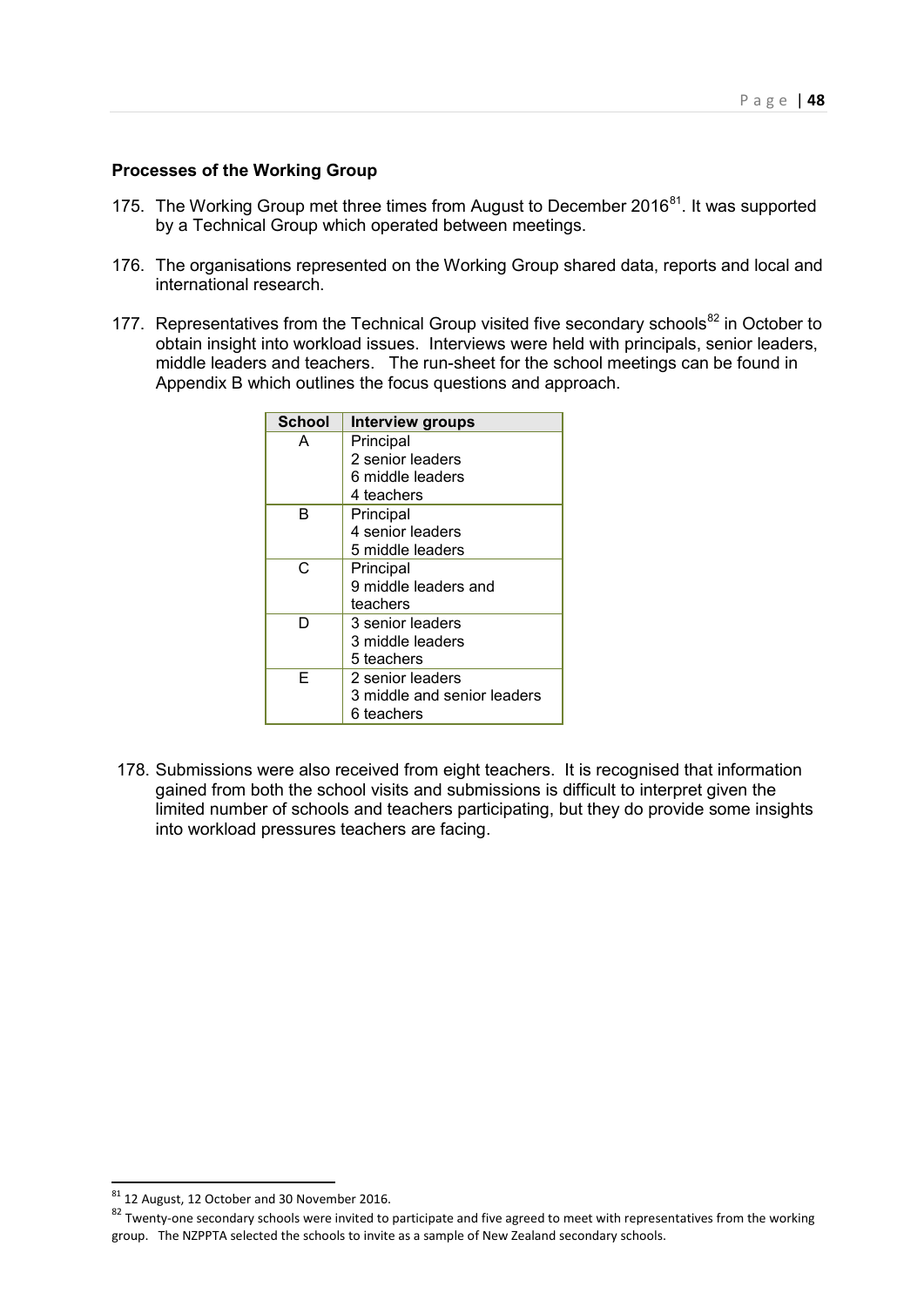# **Appendix B: Run Sheet for Workload Meetings with Schools**

**School: linsert details Date: linsert details Time:** [insert details]<br>**Sessions:** [Teachers Mic **Teachers, Middle Leaders or Senior Leaders1** 

#### **Workload Technical Group attendees:**

- NZPPTA linsert details]
- Ministry of Education [insert details]
- Other [insert details]

#### **School outline:**

[insert details]

**Meeting Purpose:** To better understand secondary school workload issues, with particular focus on teachers and middle leaders, by undertaking in-depth interviews to better understand the real issues around workload (deep dive interview techniques).

#### **Note**:

Let the teachers / leaders do the talking:

- **Encourage Stories:** Whether or not the stories people tell are true, they reveal how the user thinks about the world. Stories reveal what people find normal, acceptable and believe to be true. A good interview should let the user elaborate on the answers similar to a conversation.
- **Look for inconsistencies:** Sometimes what people say and what they do are different. These inconsistencies often hide interesting insights. Interviewers need to ask about these inconsistencies during an interview.
- **Follow up with why questions:** Even when the interviewer thinks they know the answer, the interviewer needs to ask people why they say or do things. The answers might surprise the interviewer.
- **Listen to verbal and nonverbal cues:** Be aware of emotions and body language as a way of using the interview to build empathy for the user.

#### The interviewer does the listening:

- **Don't suggest answers:** Even if someone pauses before answering, don't help them by suggesting an answer. This can unintentionally get a person to say things that agree with the interviewer's expectations.
- **Ask questions neutrally:** "What do you think about this idea?" is a better question than "Don't you think this idea is great?" because the first question doesn't imply there is a right answer.
- **Don't be afraid of silence:** Interviewers often feel the need to ask another question when there is a pause. Sometimes if you allow there to be silence, a person will reflect on what they've just said and say something deeper.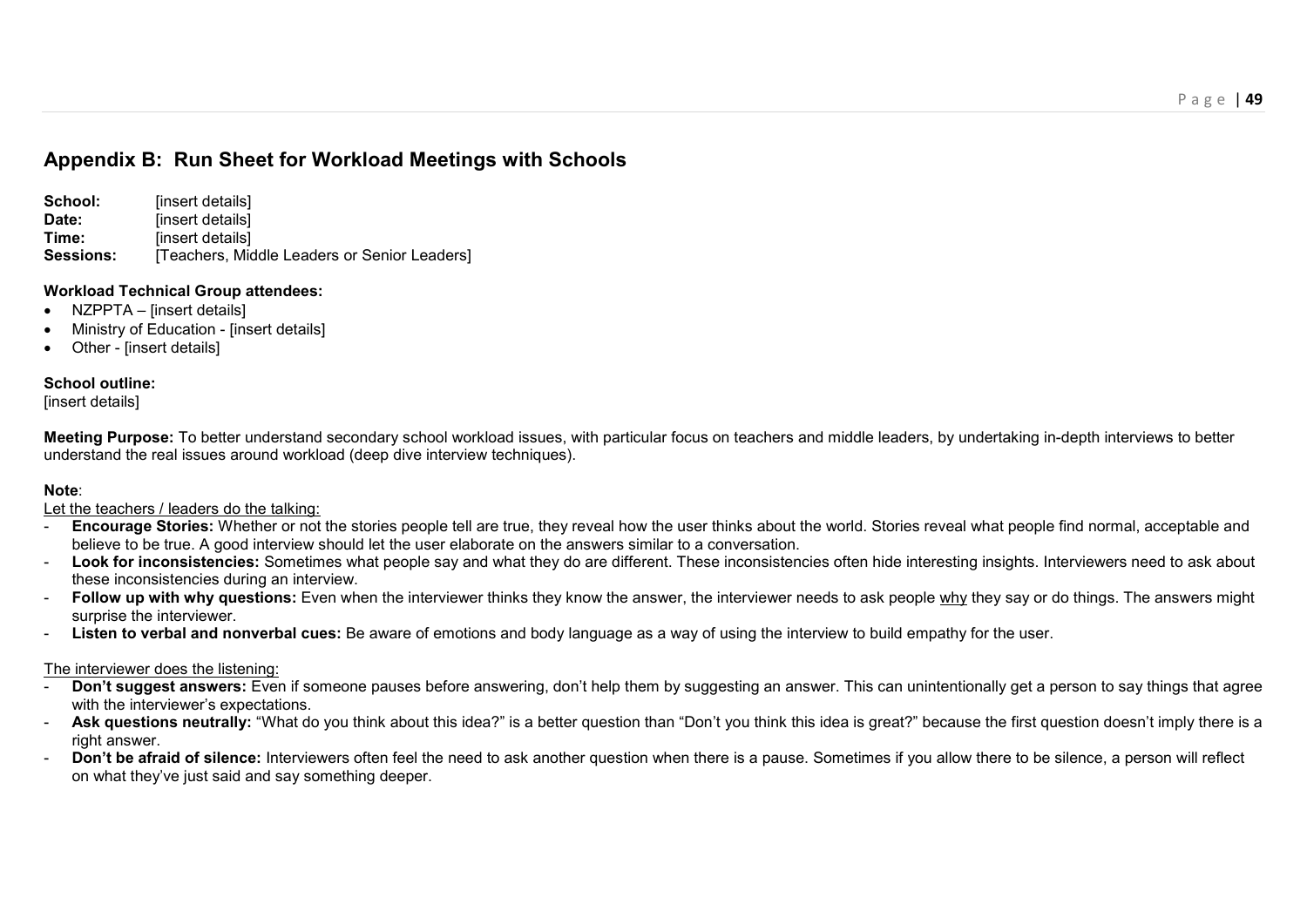| <b>Time</b> | <b>Who</b> | <b>Activity</b>                                                                                                                                                                                                                                                                                                                                                                                                                                                                                                                                                                                                                                                                                                                                                                                                                                                                                                                                                                                                                                                                                                                                                                                                                                                                         | <b>Example Prompts</b>                                                                                                                                          |
|-------------|------------|-----------------------------------------------------------------------------------------------------------------------------------------------------------------------------------------------------------------------------------------------------------------------------------------------------------------------------------------------------------------------------------------------------------------------------------------------------------------------------------------------------------------------------------------------------------------------------------------------------------------------------------------------------------------------------------------------------------------------------------------------------------------------------------------------------------------------------------------------------------------------------------------------------------------------------------------------------------------------------------------------------------------------------------------------------------------------------------------------------------------------------------------------------------------------------------------------------------------------------------------------------------------------------------------|-----------------------------------------------------------------------------------------------------------------------------------------------------------------|
| 5 min       |            | Thank everyone for coming along and giving up their time.<br>$\bullet$<br>Introduce yourselves and provide a quick summary of the Workload Working Group and<br>what we are trying to achieve by talking with schools.<br>Invite people to give their first name and what their interest is in attending<br>$\bullet$<br>Note that previous work on teaching workload has indicated that the following are factors<br>that have an impact on workload:<br><b>NCEA and assessment</b><br>Administration and compliance<br>School operation, systems, practices<br>Teacher appraisal, registration and attestation<br>New initiatives<br>Time and people<br>$\bullet$<br>We would be interested in hearing more about these and other workload issues.<br>Note that this is part of a series of conversations with teaching professionals across the<br>secondary sector<br>Ask if everyone is comfortable with recording the session for our team to check later to<br>make sure we don't miss anything<br>Explain that we won't be linking their names or the school to what we produce<br>$\bullet$<br>Acknowledge that we really appreciate free and frank feedback. No one in the room will<br>take negative feedback personally or badly - the more honest the better as we want to |                                                                                                                                                                 |
| $10$ min    |            | better meet the needs of teachers and middle leaders when we can.<br>Question 1:<br>Can you describe which tasks take up too much of your time?<br>Where do these come from?                                                                                                                                                                                                                                                                                                                                                                                                                                                                                                                                                                                                                                                                                                                                                                                                                                                                                                                                                                                                                                                                                                            | Why does X take up so much time?<br>Where does this expectation come<br>from?                                                                                   |
| 10 min      |            | Question 2:<br>What are your solutions and strategies for tackling workload?                                                                                                                                                                                                                                                                                                                                                                                                                                                                                                                                                                                                                                                                                                                                                                                                                                                                                                                                                                                                                                                                                                                                                                                                            | Why (or how) do you think X might<br>work?<br>What might that look like in practice?<br>Who could lead that?                                                    |
| $10$ min    |            | Question 3:<br>What are the solutions and strategies for tackling workload that work well in your department<br>and/or school?                                                                                                                                                                                                                                                                                                                                                                                                                                                                                                                                                                                                                                                                                                                                                                                                                                                                                                                                                                                                                                                                                                                                                          | Who instigated X?<br>How easy/hard was it to implement?<br>What was the reaction from staff / those<br>impacted?<br>What was essential for the success of<br>X? |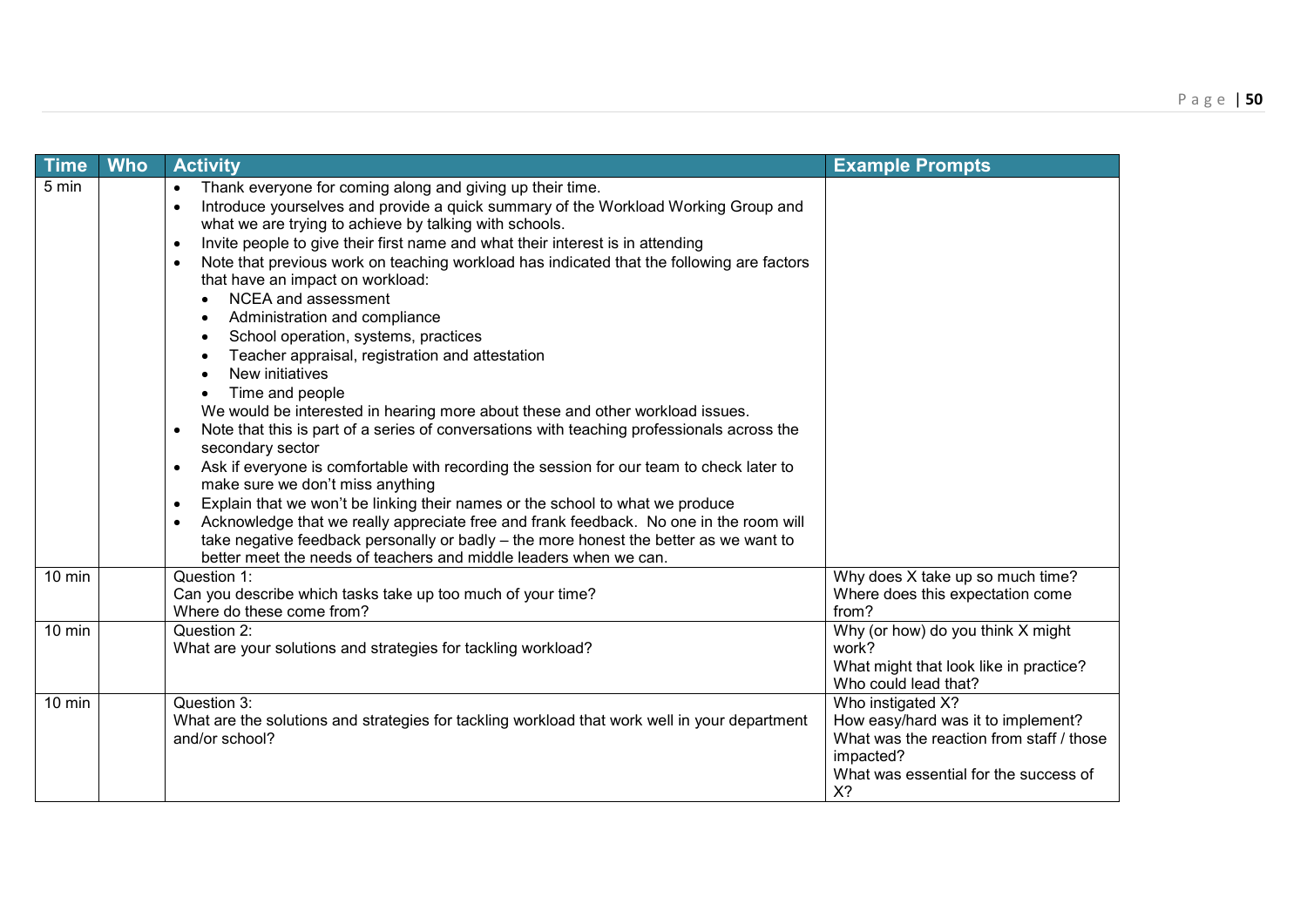| $10 \text{ min}$ | Question 4:<br>Are there any workload drivers in your school other than the ones we mentioned earlier, eg,<br>NCEA, new initiatives etc?                                                                                                                                    |                                                                                                               |  |
|------------------|-----------------------------------------------------------------------------------------------------------------------------------------------------------------------------------------------------------------------------------------------------------------------------|---------------------------------------------------------------------------------------------------------------|--|
| $10 \text{ min}$ | Question 5:<br>What do you think should be done to tackle unnecessary workload - by government, by<br>schools or by others?                                                                                                                                                 | How could X be done?<br>What do you think the effect of X would<br>be?<br>What needs to happen for X to work? |  |
| 5 min            | Thank attendees for their time and valuable input which will help us better understand the<br>workload issues they are facing.<br>This information will be used to inform advice to the Minister of Education at the end of<br>the year.<br>Ask if they have any questions. |                                                                                                               |  |

#### **Roles in group**

Facilitator: One person, nominated by NZPPTA or the Ministry Notetaker: One person, not the facilitator – could be NZPPTA, the Ministry, or one of the other members of the group Observers: Other members of the Technical or Working Groups

#### **Responsibilities of each role**

Facilitator:

• Leads the discussion, working through the five focus questions and asking any follow-up questions.

#### Notetaker:

- Takes written notes on behalf of the Working Group
- Makes sound recording to supplement the written notes, using voice recorder on smartphone or other device.
- Types up the notes after the discussion and circulates them to other attendees to get confirmation that it is a true reflection of discussions. Once finalised, circulate to Technical Group.

#### Observers:

• Can ask occasional follow-up questions to help better understand issues.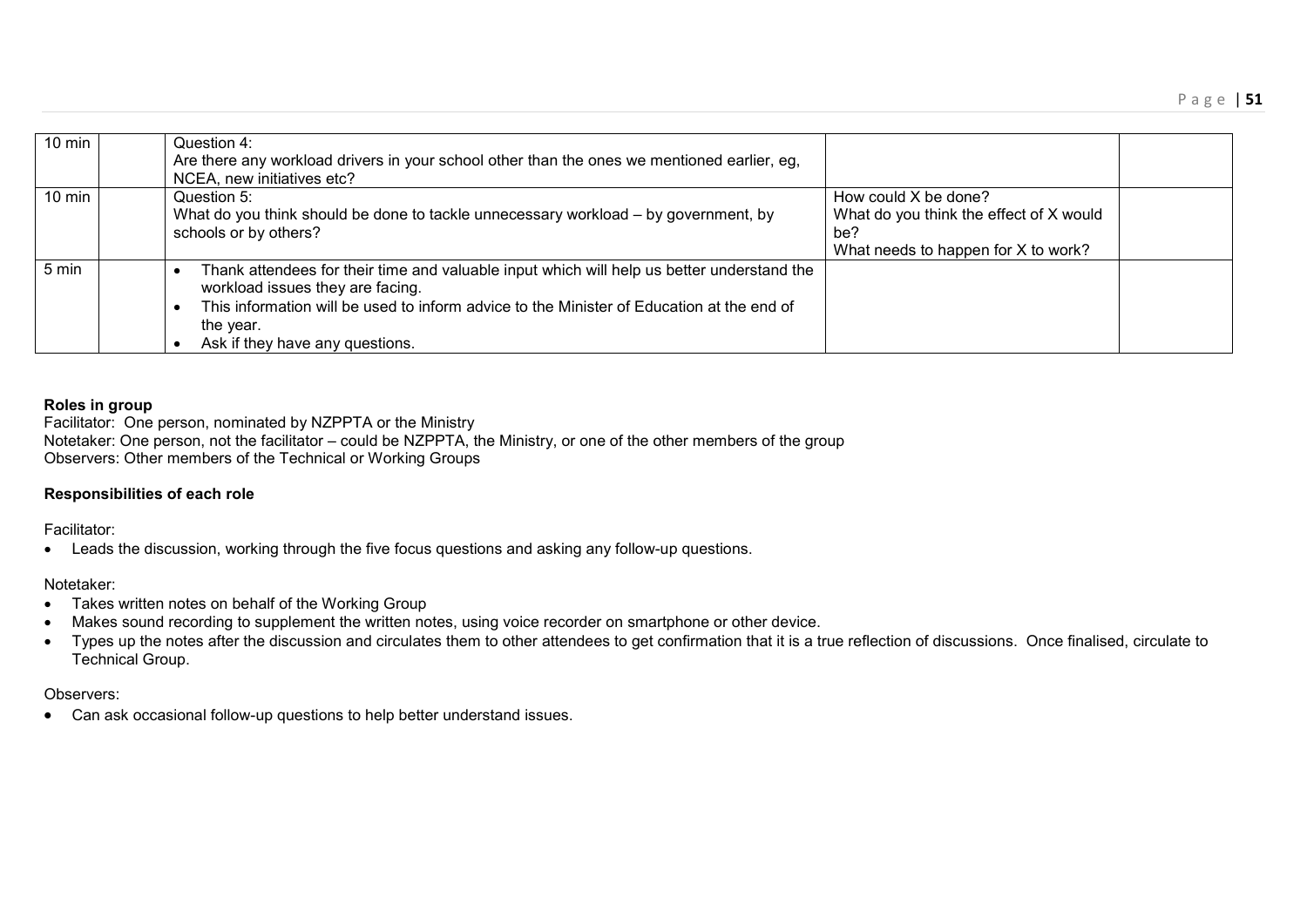# <span id="page-51-0"></span>**Appendix C: Review of Literature**

The following is a brief high-level summary of research relating to teacher workload $^{83}$ . Further, more in-depth summaries can be found in the *Australian Council for Educational Research Secondary Teacher Workload Study 2004, The Elementary Teachers' Federation of Ontario (ETFO) Teacher Workload and Professionalism Study 2014* and the *NZPPTA Workload Taskforce Report 2016.* 

#### *Australian Council for Educational Research* (*ACER) Secondary Teacher Workload Study 2004*

- 179. In 2004, as a result of negotiations on the Secondary Teachers' Collective Agreement, the Ministry commissioned the Australian Council for Educational Research (ACER) to undertake a study of the workload of teachers and middle leaders in New Zealand secondary schools to identify how it could be better managed.
- 180. ACER looked at relevant national and international research, held in-depth discussions with 20 schools, six of which subsequently became case studies and undertook a survey of all New Zealand secondary schools.
- 181. The main workload issue identified in the ACER 2005 study was finding longer, uninterrupted periods of time to complete professional duties outside the classroom. Around 75% of teachers felt that their workload was heavy with 52% feeling it was manageable, however 71% felt their workload was affecting the quality of their teaching $84$ .

#### *Teaching and Learning International Survey (TALIS) 2013/14*

- 182. OECD's Teaching and Learning International Survey (TALIS) is conducted every five years, and surveys teachers who teach in Years 7 to 10. In 2013, over 100,000 teachers and 6,500 schools in 34 countries and economies took part in the second cycle. New Zealand participated in TALIS for the first time in  $2014^{85}$  $2014^{85}$  $2014^{85}$  and achieved a 90% response rate, with completed surveys received from 2,862 randomly selected teachers in 163 secondary, composite, intermediate and full primary schools.
- 183. The Working Group commissioned further analysis of the TALIS data focusing on teachers in state and state integrated secondary schools. A report was presented to the Technical Group summarising the teachers' responses to questions relevant to teacher workload.
- 184. Of these teachers<sup>[86](#page-51-4)</sup>, 87% were in permanent employment with 89% employed full-time (more than 0.9FTE) and the remainder part-time - 72% of those working part-time had chosen to do so.
- 185. The New Zealand TALIS data found high levels of job satisfaction and self-efficacy among secondary teachers. Between 80% and 95% agreed or strongly agreed with a range of job satisfaction statements, or reported that they could do a range of teaching competencies 'quite a bit' or 'a lot'. Overall job satisfaction was highest on average

 $83$  Please note that it is a not an exhaustive list of research in this area.<br> $84$  Page 47

<span id="page-51-3"></span><span id="page-51-2"></span><span id="page-51-1"></span><sup>84&</sup>lt;br>85 Page 47<br>85 The main international report for the 2013 cycle of TALIS was published by the OECD in June 2014, before the New Zealand data was collected. Some subsequent OECD publications have included New Zealand data, and the Ministry of Education has published several Insights for Teachers briefs using New Zealand TALIS data. Details and links to all these publications can be found at:<http://www.educationcounts.govt.nz/topics/research/talis> 86 New Zealand Year 7-10 teachers in state and state integrated secondary schools

<span id="page-51-4"></span>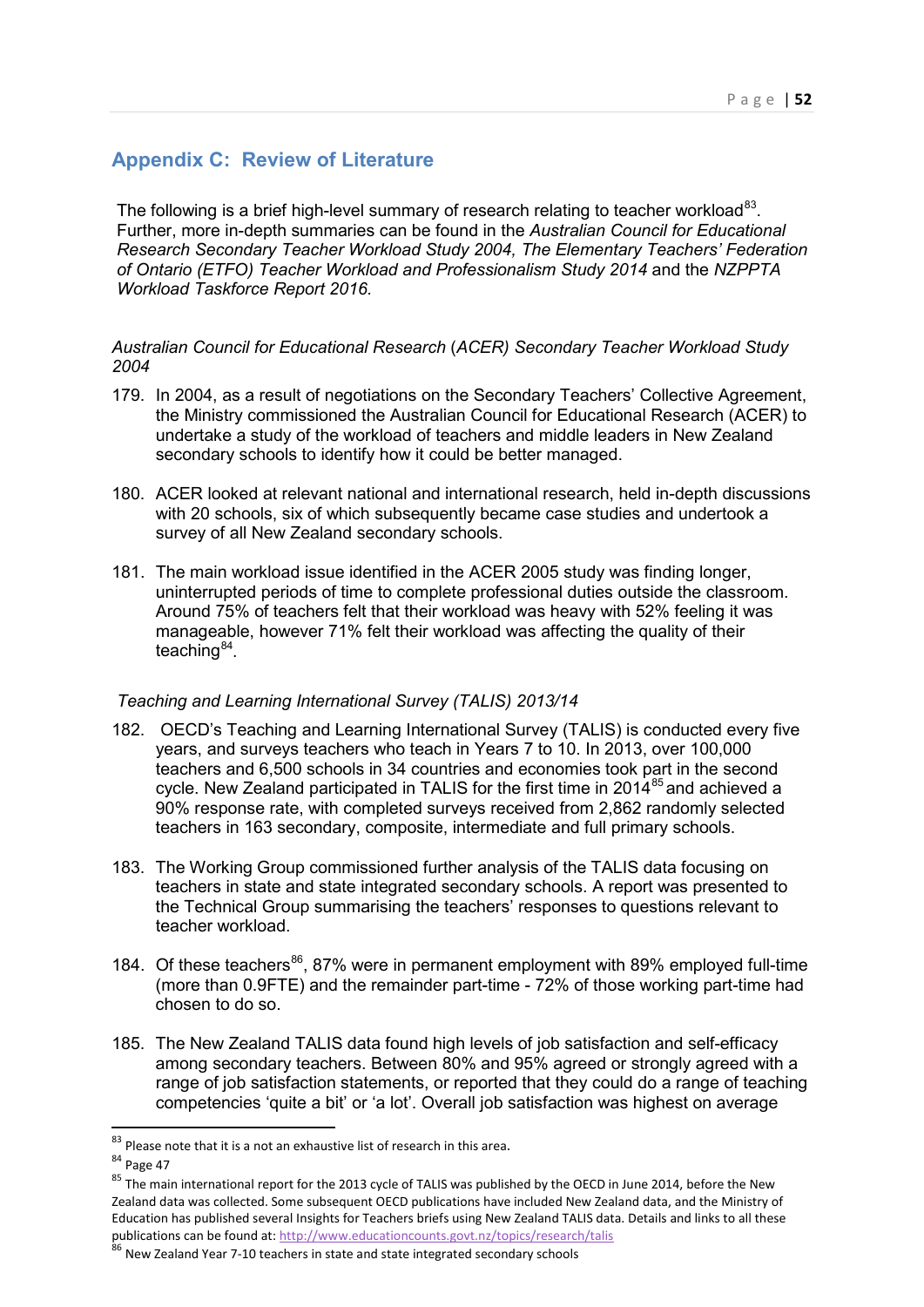among those professionals with five years or fewer teaching experience, compared with those who had been teaching between six and 20 years. By contrast, the least experienced teachers had a lower sense of self-efficacy on average than their more experienced colleagues. These patterns are similar to those observed on average internationally.

- 186. Teachers were asked about appraisal and feedback practices in their school. Threequarters agreed or strongly agreed that measures to remedy any weaknesses in teaching are discussed with teachers, around a half agreed or strongly agreed that in their school a development or training plan is established to improve teachers' work, but only a third disagreed or strongly disagreed that teacher appraisal and feedback are largely done to fulfil administrative requirements. All these groups of teachers showed higher average scores on the TALIS job satisfaction scale than those who reported the reverse.
- 187. There was considerable variation in the frequency of engagement in a range of collaborative activities. Unsurprisingly, close to 100% of teachers said that they attended team meetings, with 54% reporting that they do so at least once a week. By contrast, while 57% responded that they observed other teachers' classes and provided feedback more than once a year, only 10% reported doing so at least once a month. Of particular note, the data highlights that teachers who collaborate and take part in collaborative professional learning more frequently, tend to have higher levels of self-efficacy and job satisfaction.
- 188. The next cycle of TALIS is scheduled to take place in late 2017 in southern hemisphere countries, and will provide trend information for much of the data collected in 2014.

# *The Elementary Teachers' Federation of Ontario (ETFO) Teacher Workload and Professionalism Study*

- 189. The Elementary Teachers' Federation of Ontario (ETFO) Teacher Workload and Professionalism Study (2014) used a survey based on TALIS to gather information about teacher workload, professionalism, professional support, job and professional satisfaction and explored relationships between these and other related matters. They also undertook one-on-one interviews with teachers, principals, directors of education, and trustees, and a literature research on the effects of centralised school reform on teacher workload and professionalism.
- 190. The factors most frequently identified by interviewees as affecting a teacher's workload were planning, marking and assessment, communication with parents and extracurricular activity participation. In addition, the number of students in a class, the range of their learning needs, and the number of identified special education students in the class were also perceived to affect teacher workload $^{87}$  $^{87}$  $^{87}$ .
- 191. Respondents also identified factors that mitigated the impact that workload had on teachers and increased their satisfaction. These included:
	- teacher professionalism
	- school shared decision making
	- a positive classroom disciplinary climate
	- feelings of teaching efficacy
	- a collaborative teaching environment.

<span id="page-52-0"></span>Page 18 of Executive Summary

[http://www.edu.gov.on.ca/eng/policyfunding/memos/nov2014/etfo\\_teacherworkloadexecsummary\\_en.pdf](http://www.edu.gov.on.ca/eng/policyfunding/memos/nov2014/etfo_teacherworkloadexecsummary_en.pdf)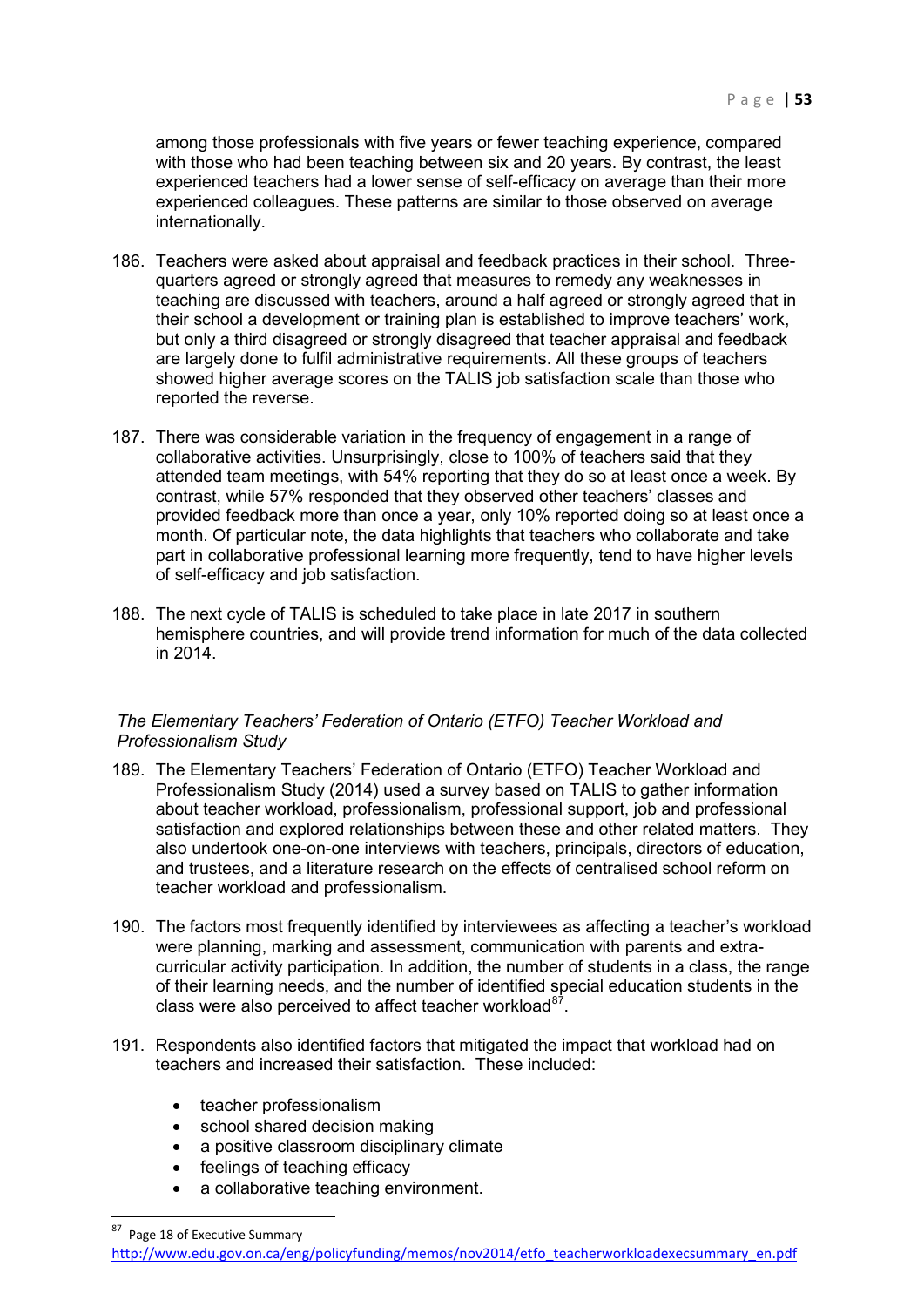192. They also noted that what administrators do affects teachers' perceptions of their work, their satisfaction, their collaboration with others and their sense of professionalism. This included; a clear school purpose, opportunities to work with other teachers, attention to the use of physical space, an understanding and recognition of what the teacher's daily work is including appreciation of stressors, active support for teachers and consulting with and listening to teachers, eg, with regards to PLD.

### *Secondary Schools in 2015: Findings from the NZCER national survey*

193. The New Zealand Centre for Education Research (NZCER) undertakes research into secondary schools every three years – the first was undertaken in 2003. The most recent 2015 survey of a random sample of teachers and leaders from all 313 secondary schools in New Zealand, found that teachers as a group were feeling more positive about their work when compared with the previous survey, when they had the challenge of aligning NCEA and the NZ Curriculum (NZC).

*'Morale and enjoyment levels had lifted, and workload manageability showed some improvement......Most wanted to reduce the amount of paperwork and administration that they do and nearly half wanted to reduce their assessment workload.' (pg 83)* 

194. While NCEA no longer appeared to be the 'hot topic' as it had been in previous surveys, they found that the biggest issue facing teachers and principals was assessment.

#### *Department of Education (England) Workload Challenge 2015*

- 195. In October 2014, the Department of Education (England) launched their online Workload Challenge<sup>[88](#page-53-0)</sup> which asked three open-ended questions about unnecessary or unproductive tasks that teachers carry out, what strategies work in their schools to manage these, and what more should be done by the Government, schools and others. They recognised that they needed to tackle the cause of workload pressures, not just the symptoms.
- 196. Over 44,000 people responded to the challenge and many noted that many of the tasks<sup>[89](#page-53-1)</sup> carried out are not unnecessary or unproductive but are essential components of their job – it is the volume of these tasks, level of duplication, bureaucracy, detail and the way that they are carried out that can be unnecessary and unproductive and add considerably to the workload burden.
- 197. Respondents considered what tasks could be done differently to provide the biggest opportunity to reduce workload. The top five suggestions were:
	- recording, inputting, monitoring and analysing data (56%)
	- marking (53%)
	- lesson and weekly planning (38%)
	- administration and support tasks (37%)
	- attending staff meetings (26%).

<u>.</u>

<span id="page-53-0"></span><sup>88&</sup>lt;br>Government response to the Workload Challenge, Department of Education, February 2015.

<span id="page-53-1"></span> $89$  Such as marking, planning and tracking pupil progress.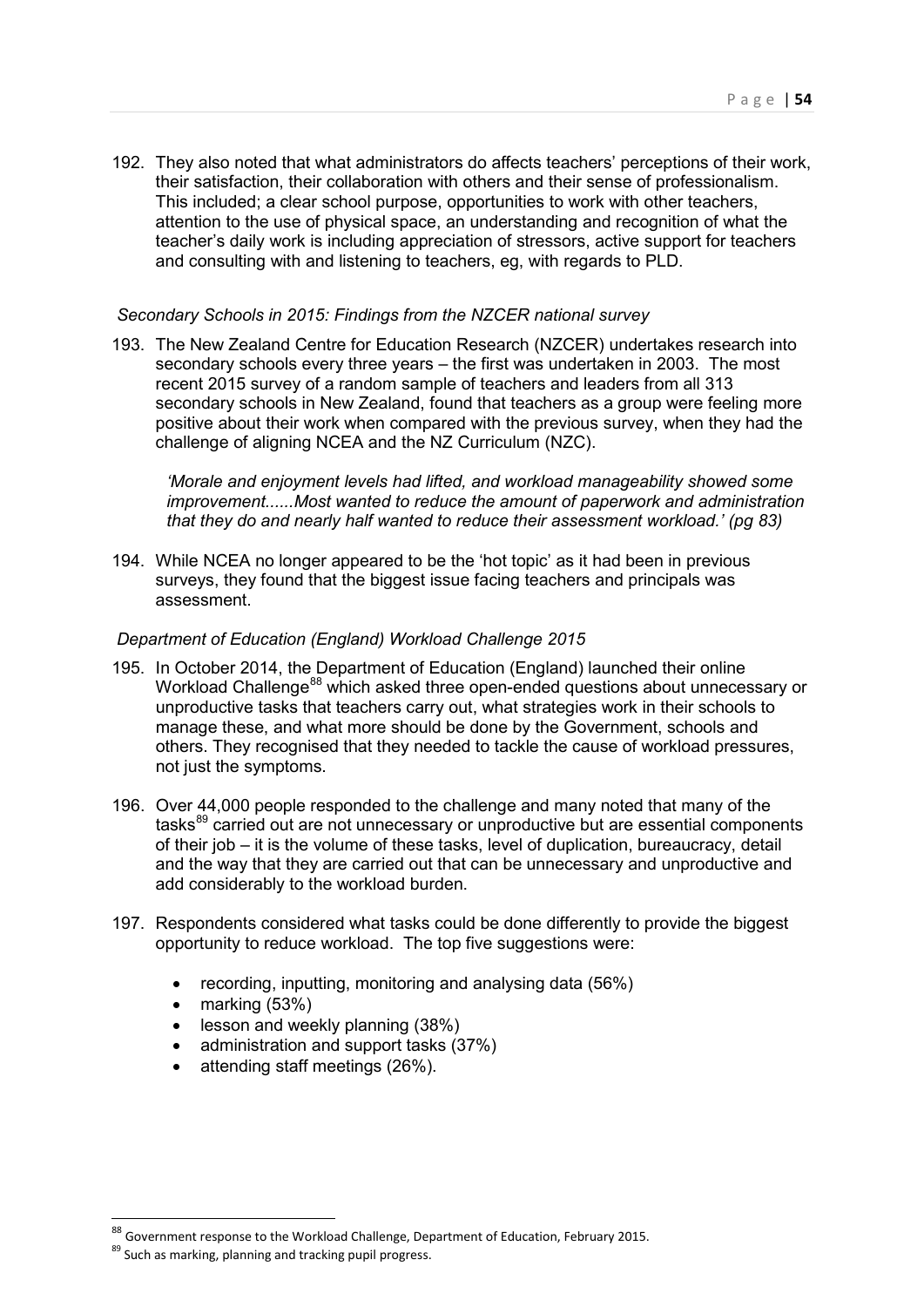#### *Alberta Teacher Workload Study, December 2015*

- 198. The Alberta Teacher Workload Study was commissioned to better understand teachers' workload in Alberta, Canada. Almost 3,400 teachers, along with 357 administrators and 173 office staff, participated in the study which used both surveys and Time Use Diaries.
- 199. They found that although the majority of teachers (69%) and administrators (81%) were satisfied with their jobs, they were less satisfied with the:
	- amount of time spent on work-related activities (34% teachers and 49% administrators)
	- amount of time they had to collaborate with colleagues (32% teachers and 35% administrators)
	- work-life balance (26% teachers and 30% administrators).
- 200. Ninety-one percent of teachers and 96% of administrators dissatisfied with work attributed this to workload, and the majority of both teachers and administrators noted that there had been an increase in workload (65% teachers and 62% administrators) compared with the previous year.

#### *NZPPTA Workload Taskforce Report, April 2016*

- 201. The NZPPTA executive established the Workload Taskforce in September 2014 to "investigate issues of workload intensification for secondary teachers." The taskforce, made up of members from key NZPPTA representative groups, considered the historical context of workload in New Zealand secondary schools, surveyed taskforce members and NZPPTA branches to obtain feedback on 'what makes up the secondary teaching job' and surveyed teachers and middle and senior managers to find out how long their spent on school work and what made up their day.
- 202. The outcomes of the Taskforce report are highlighted throughout this Report and form the basis for the selection of the seven areas of focus.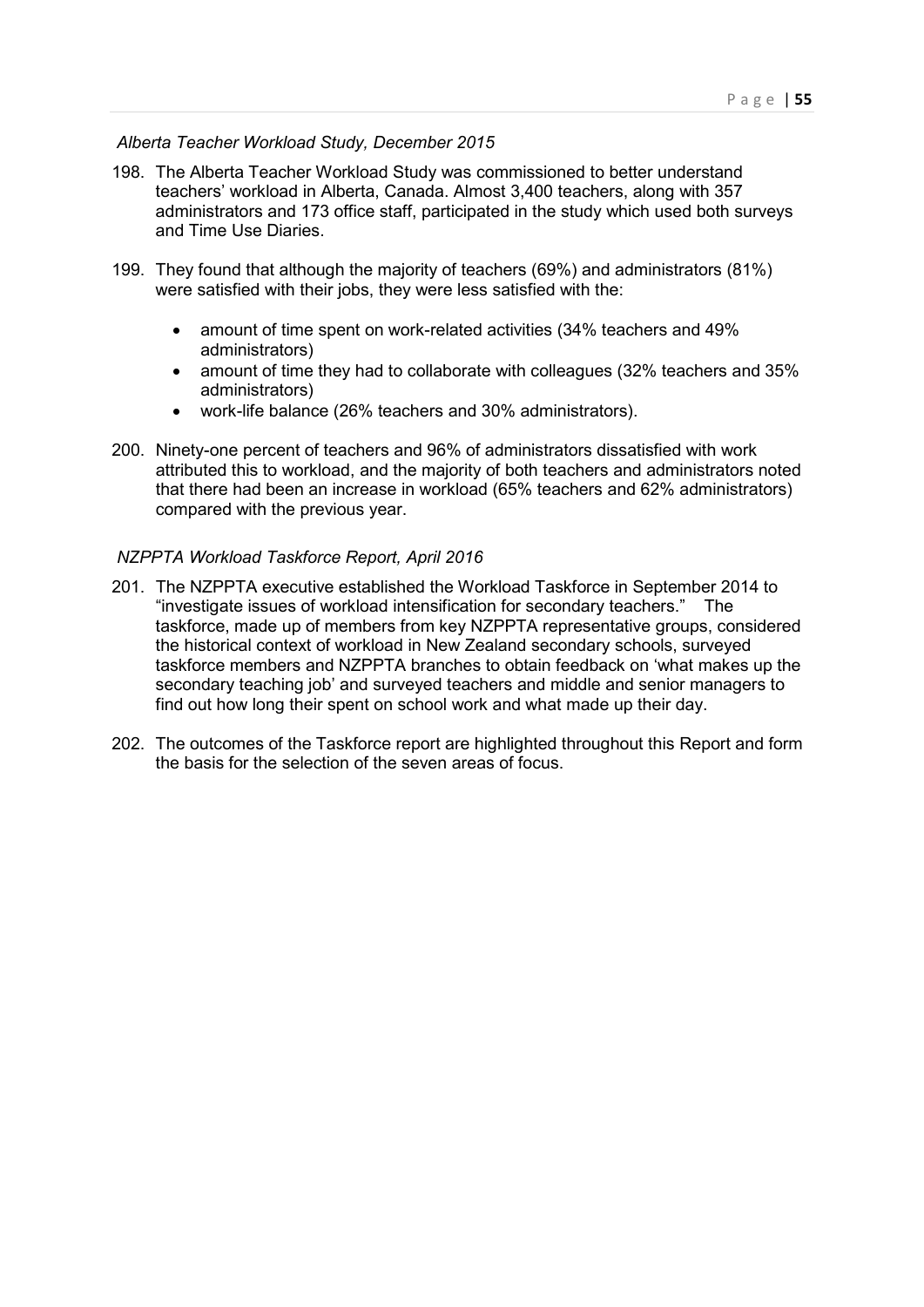# <span id="page-55-0"></span>**Appendix D: Bibliography**

Bloor, D J. The Workloads of Māori Secondary School Teachers. A National Survey. Final Report. May 1996. A report of a national survey of Maori secondary school teachers, commissioned by *Te Hurarahi Maori Motuhake.* Massey University, Educational research and development centre.

*Directions* Evidence and Policy Research Group. The Elementary Teachers' Federation of Ontario (ETFO) Teacher Workload and Professionalism Study. Main Report. (submitted to Ontario Ministry of Education)

[http://www.edu.gov.on.ca/eng/policyfunding/memos/nov2014/etfo\\_teacherworkloadreport\\_e](http://www.edu.gov.on.ca/eng/policyfunding/memos/nov2014/etfo_teacherworkloadreport_en.pdf) [n.pdf](http://www.edu.gov.on.ca/eng/policyfunding/memos/nov2014/etfo_teacherworkloadreport_en.pdf) and Executive Summary

[http://www.edu.gov.on.ca/eng/policyfunding/memos/nov2014/etfo\\_teacherworkloadexecsu](http://www.edu.gov.on.ca/eng/policyfunding/memos/nov2014/etfo_teacherworkloadexecsummary_en.pdf) mmary\_en.pdf

Education Council. Appraisal Professional learning and Resources. <https://educationcouncil.org.nz/content/appraisal-professional-learning-and-resources>

Education Council, Evaluation Associates and The Education Group Limited. Appraisal for teachers Phase One. Support for Professional Leaders. Workshop One: Strengthening understanding of appraisal (PowerPoint Presentation). [https://educationcouncil.org.nz/sites/default/files/AoT%20Phase%20One%20Workshop%20](https://educationcouncil.org.nz/sites/default/files/AoT%20Phase%20One%20Workshop%20One.pdf) [One.pdf](https://educationcouncil.org.nz/sites/default/files/AoT%20Phase%20One%20Workshop%20One.pdf)

Education Review Office. Assurance Statement and Self-Audit Checklists, July 2015.

Education Review Office. Raising achievement in secondary schools, June 2014. <http://www.ero.govt.nz/publications/raising-achievement-in-secondary-schools/>

Education Review Office. Supporting school improvement through effective teacher appraisal, May 2014.

[http://www.ero.govt.nz/publications/supporting-school-improvement-through-effective](http://www.ero.govt.nz/publications/supporting-school-improvement-through-effective-teacher-appraisal/)[teacher-appraisal/](http://www.ero.govt.nz/publications/supporting-school-improvement-through-effective-teacher-appraisal/)

Education Review Office. Wellbeing for Young People's Success at Secondary School, February 2015.

[http://www.ero.govt.nz/publications/wellbeing-for-young-peoples-success-at-secondary](http://www.ero.govt.nz/publications/wellbeing-for-young-peoples-success-at-secondary-school/)[school/](http://www.ero.govt.nz/publications/wellbeing-for-young-peoples-success-at-secondary-school/)

Government response to the Workload Challenge, Department of Education, February 2015 [https://www.gov.uk/government/uploads/system/uploads/attachment\\_data/file/415874/Gove](https://www.gov.uk/government/uploads/system/uploads/attachment_data/file/415874/Government_Response_to_the_Workload_Challenge.pdf) rnment Response to the Workload Challenge.pdf

Ingvarson, L; Kleinhenz, E et al. Secondary Teacher Workload Study Report. Australian Council for Educational Research (ACER, 2005). <https://www.educationcounts.govt.nz/publications/schooling/11853>

NZPPTA Conference paper: Teachers in the precariat: fixed-term contracts and the effect on establishing teachers [http://www.ppta.org.nz/membershipforms/doc\\_view/2070](http://www.ppta.org.nz/membershipforms/doc_view/2070-teachers-in-the-precariat-fixed-term-contracts-and-the-effect-on-establishing-teachers) [teachers-in-the-precariat-fixed-term-contracts-and-the-effect-on-establishing-teachers](http://www.ppta.org.nz/membershipforms/doc_view/2070-teachers-in-the-precariat-fixed-term-contracts-and-the-effect-on-establishing-teachers)

NZPPTA. Education change Management PPTA Toolkit 2016. Advice on effective education change management. [http://ppta.org.nz/resources/publication-list/2460-change](http://ppta.org.nz/resources/publication-list/2460-change-management)[management](http://ppta.org.nz/resources/publication-list/2460-change-management)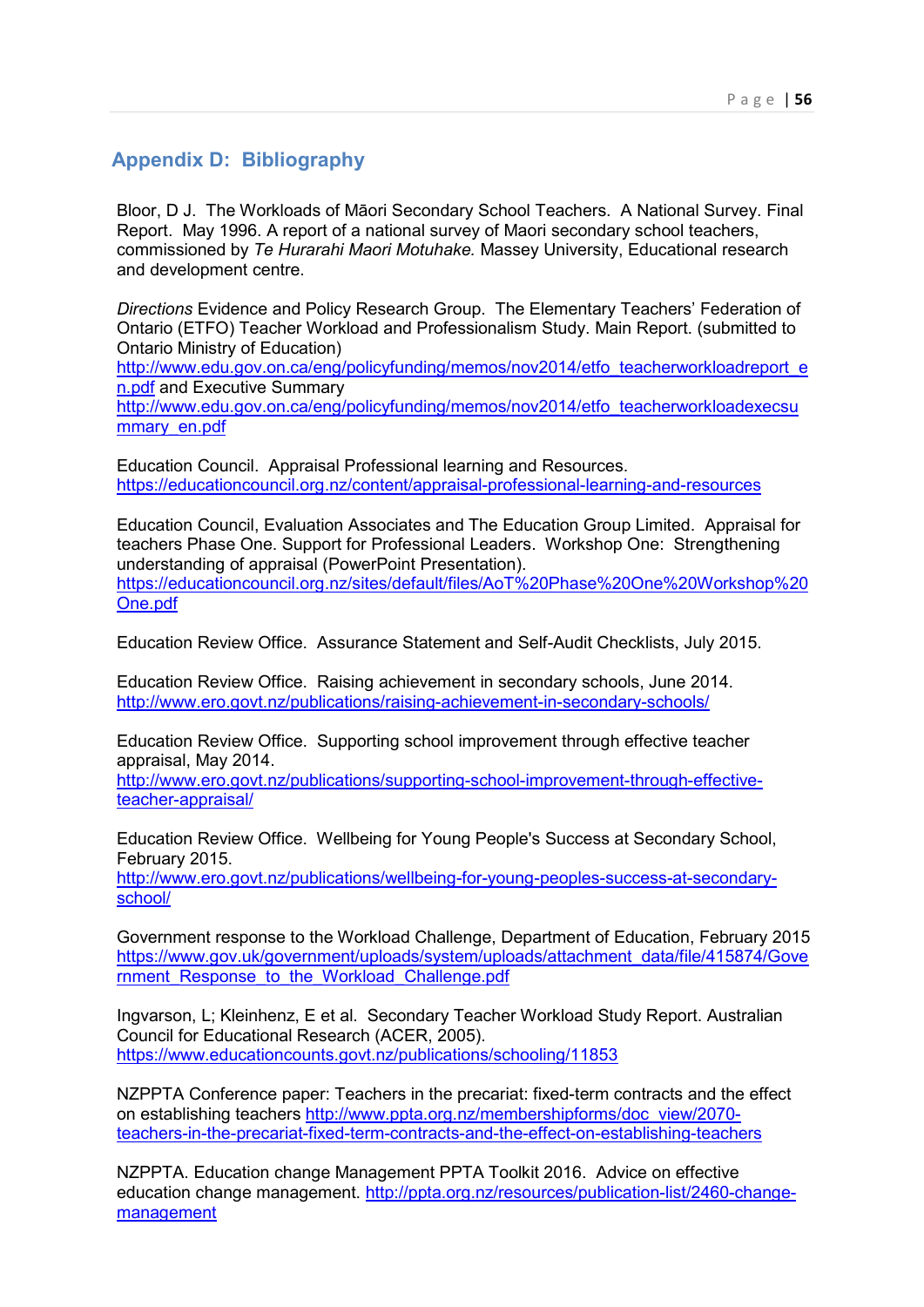NZPPTA. PPTA Workload Taskforce Report. Report of the 2015 investigation into issues of workload intensification for secondary school teachers in New Zealand. April 2016. [http://www.ppta.org.nz/membershipforms/doc\\_download/2019-ppta-workload-taskforce](http://www.ppta.org.nz/membershipforms/doc_download/2019-ppta-workload-taskforce-report-2016)[report-2016](http://www.ppta.org.nz/membershipforms/doc_download/2019-ppta-workload-taskforce-report-2016) 

NZPPTA. PPTA survey on middle leadership in secondary schools, 2016: Research report. <http://www.ppta.org.nz/resources/publication-list/3745-middle-leadership-survey-2016>

NZQA. Annual Report on NCEA and New Zealand Scholarship Data and Statistics (2015). June 2016. [http://www.nzqa.govt.nz/assets/About-us/Publications/stats-reports/ncea](http://www.nzqa.govt.nz/assets/About-us/Publications/stats-reports/ncea-annualreport-2015.pdf)[annualreport-2015.pdf](http://www.nzqa.govt.nz/assets/About-us/Publications/stats-reports/ncea-annualreport-2015.pdf) 

OECD. Improving School Leadership - The Toolkit. 2009 <https://www.oecd.org/edu/school/44339174.pdf>

OECD. OECD Review on evaluation and Assessment Frameworks for Improving School Outcomes. April 2011 [https://www.educationcounts.govt.nz/publications/schooling/oecd](https://www.educationcounts.govt.nz/publications/schooling/oecd-review-on-evaluation-and-assessment-frameworks-for-improving-school-outcomes/chapter-5-teacher-appraisal)[review-on-evaluation-and-assessment-frameworks-for-improving-school-outcomes/chapter-](https://www.educationcounts.govt.nz/publications/schooling/oecd-review-on-evaluation-and-assessment-frameworks-for-improving-school-outcomes/chapter-5-teacher-appraisal)[5-teacher-appraisal](https://www.educationcounts.govt.nz/publications/schooling/oecd-review-on-evaluation-and-assessment-frameworks-for-improving-school-outcomes/chapter-5-teacher-appraisal)

Secondary Teacher Supply Working Group Report (July 2016) <http://www.education.govt.nz/school/working-in-a-school/teachers/secondary-teachers/> (note: go to bottom of page)

R.A. Malatest & Associates Ltd. Alberta Teacher Workload Study, December 2015 (submitted to Alberta Education) [https://education.alberta.ca/media/3114984/teacher-workload-study-final-report-december-](https://education.alberta.ca/media/3114984/teacher-workload-study-final-report-december-2015-2.pdf)[2015-2.pdf](https://education.alberta.ca/media/3114984/teacher-workload-study-final-report-december-2015-2.pdf) 

Ministry of Education and NZPPTA. Report of the Secondary Schools' Staffing Group, 2012.

[http://www.ppta.org.nz/index.php/resources/publications/doc\\_download/1359-report-of-the](http://www.ppta.org.nz/index.php/resources/publications/doc_download/1359-report-of-the-secondary-schools-staffing-group-sssg)[secondary-schools-staffing-group-sssg](http://www.ppta.org.nz/index.php/resources/publications/doc_download/1359-report-of-the-secondary-schools-staffing-group-sssg) 

Wylie, C & Bonne, L. Secondary Schools in 2015. Findings from the NZCER national survey. NZCER May 2016. [http://www.nzcer.org.nz/system/files/NZCER%20Secondary%20Survey%202015\\_%20Full](http://www.nzcer.org.nz/system/files/NZCER%20Secondary%20Survey%202015_%20Full%20report_0.pdf) [%20report\\_0.pdf](http://www.nzcer.org.nz/system/files/NZCER%20Secondary%20Survey%202015_%20Full%20report_0.pdf)